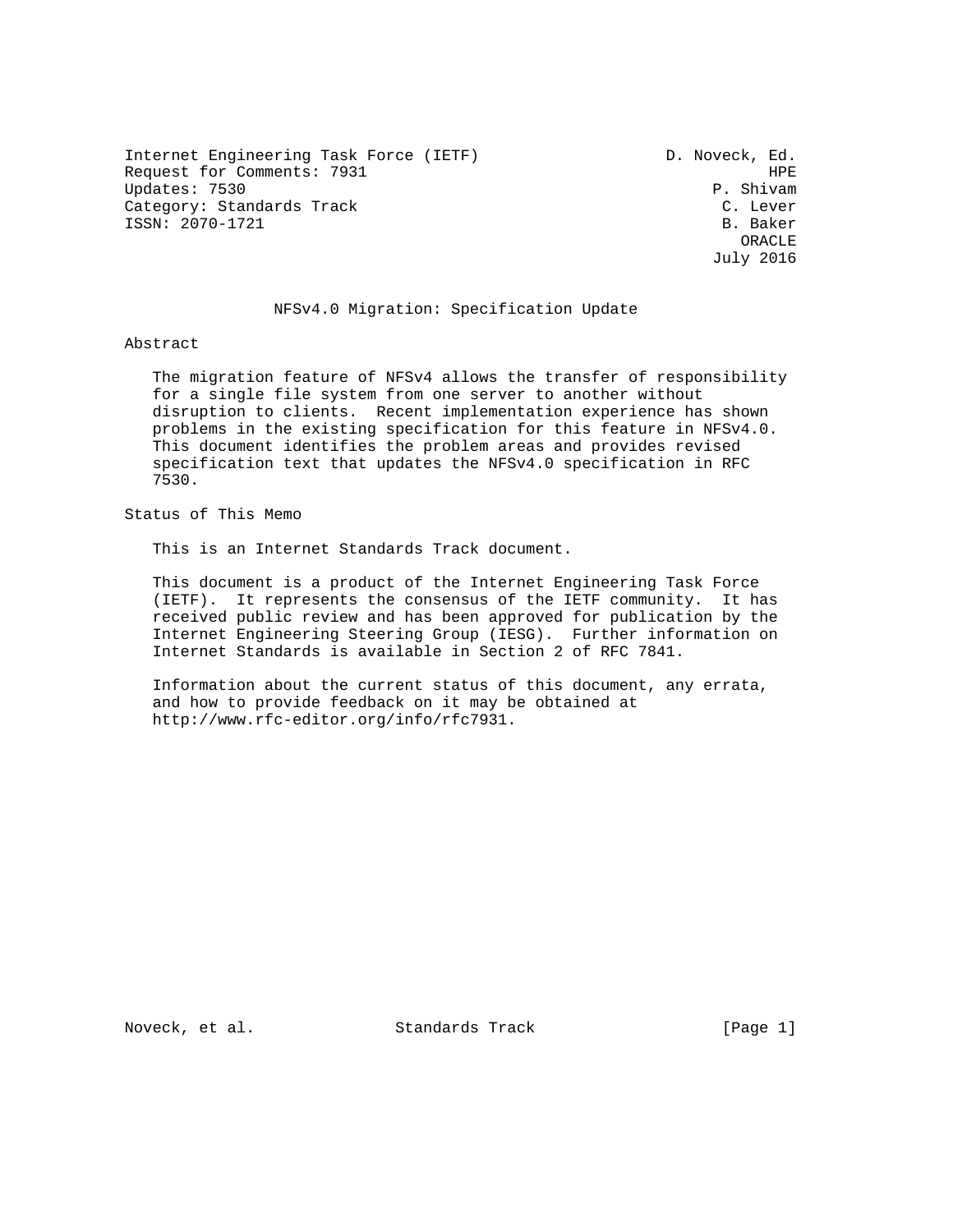## Copyright Notice

 Copyright (c) 2016 IETF Trust and the persons identified as the document authors. All rights reserved.

 This document is subject to BCP 78 and the IETF Trust's Legal Provisions Relating to IETF Documents

 (http://trustee.ietf.org/license-info) in effect on the date of publication of this document. Please review these documents carefully, as they describe your rights and restrictions with respect to this document. Code Components extracted from this document must include Simplified BSD License text as described in Section 4.e of the Trust Legal Provisions and are provided without warranty as described in the Simplified BSD License.

Noveck, et al. Standards Track [Page 2]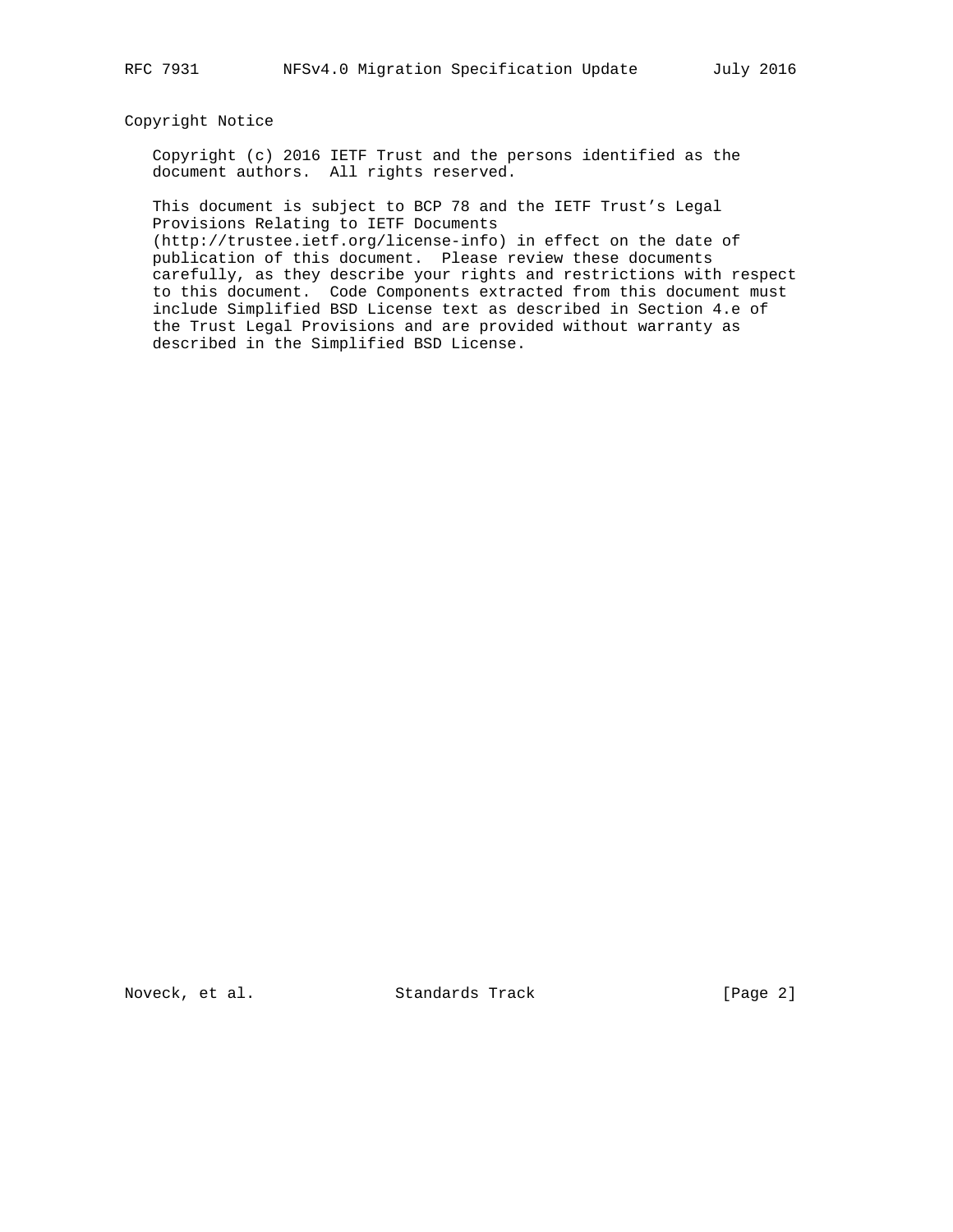# Table of Contents

| 1.                                                             |  | 3              |
|----------------------------------------------------------------|--|----------------|
| 2.                                                             |  | $\overline{3}$ |
| 3.                                                             |  | $\overline{3}$ |
| 3.1.                                                           |  | $\overline{3}$ |
| Data Type Definitions<br>3.2.                                  |  | 5              |
| 4.                                                             |  | 5              |
| 5. Client Identity Definition                                  |  | 7              |
| Differences from Replaced Sections<br>5.1.                     |  | $\overline{7}$ |
| 5.2.                                                           |  | 8              |
| Client Identity Data Items                                     |  | 9              |
| Client Identity Structure<br>5.2.1.                            |  |                |
| Client Identity Shorthand<br>5.2.2.                            |  | 11             |
| Server Release of Client ID<br>5.3.                            |  | 13             |
| Client ID String Approaches<br>5.4.                            |  | 14             |
| 5.5.<br>Non-uniform Client ID String Approach                  |  | 16             |
| Uniform Client ID String Approach<br>5.6.                      |  | 16             |
| 5.7.<br>Mixing Client ID String Approaches                     |  | 18             |
| Trunking Determination when Using Uniform Client ID<br>5.8.    |  |                |
|                                                                |  | 20             |
| Client ID String Construction Details<br>5.9.                  |  | 26             |
| 6. Locking and Multi-Server Namespace                          |  | 28             |
| Lock State and File System Transitions<br>6.1.                 |  | 28             |
| 6.1.1. Migration and State                                     |  | 29             |
| 6.1.1.1. Migration and Client IDs                              |  | 31             |
| 6.1.1.2.<br>Migration and State Owner Information              |  | 32             |
| 6.1.2.<br>Replication and State                                |  | 36             |
| 6.1.3. Notification of Migrated Lease                          |  | 36             |
| 6.1.4. Migration and the lease_time Attribute                  |  | 39             |
| Server Implementation Considerations                           |  | 39             |
| 7.                                                             |  |                |
| Relation of Locking State Transfer to Other Aspects of<br>7.1. |  |                |
|                                                                |  | 39             |
| Preventing Locking State Modification during Transfer<br>7.2.  |  | 41             |
| 8.                                                             |  | 44             |
| Summary of Additional Changes from Previous Documents<br>8.1.  |  | 45             |
| 8.2.<br>NFS4ERR_CLID_INUSE Definition                          |  | 45             |
| NFS4ERR DELAY Return from RELEASE LOCKOWNER<br>8.3.            |  | 45             |
| Operation 35: SETCLIENTID -- Negotiate Client ID<br>8.4.       |  | 46             |
| Security Considerations for Inter-server Information<br>8.5.   |  |                |
|                                                                |  | 51             |
| Security Considerations Revision<br>8.6.                       |  | 51             |
|                                                                |  | 52             |
|                                                                |  | 52             |
| Normative References<br>10.1.                                  |  | 52             |
| 10.2.<br>Informative References                                |  | 52             |
|                                                                |  | 53             |
|                                                                |  | 54             |
|                                                                |  |                |

Noveck, et al. Standards Track [Page 3]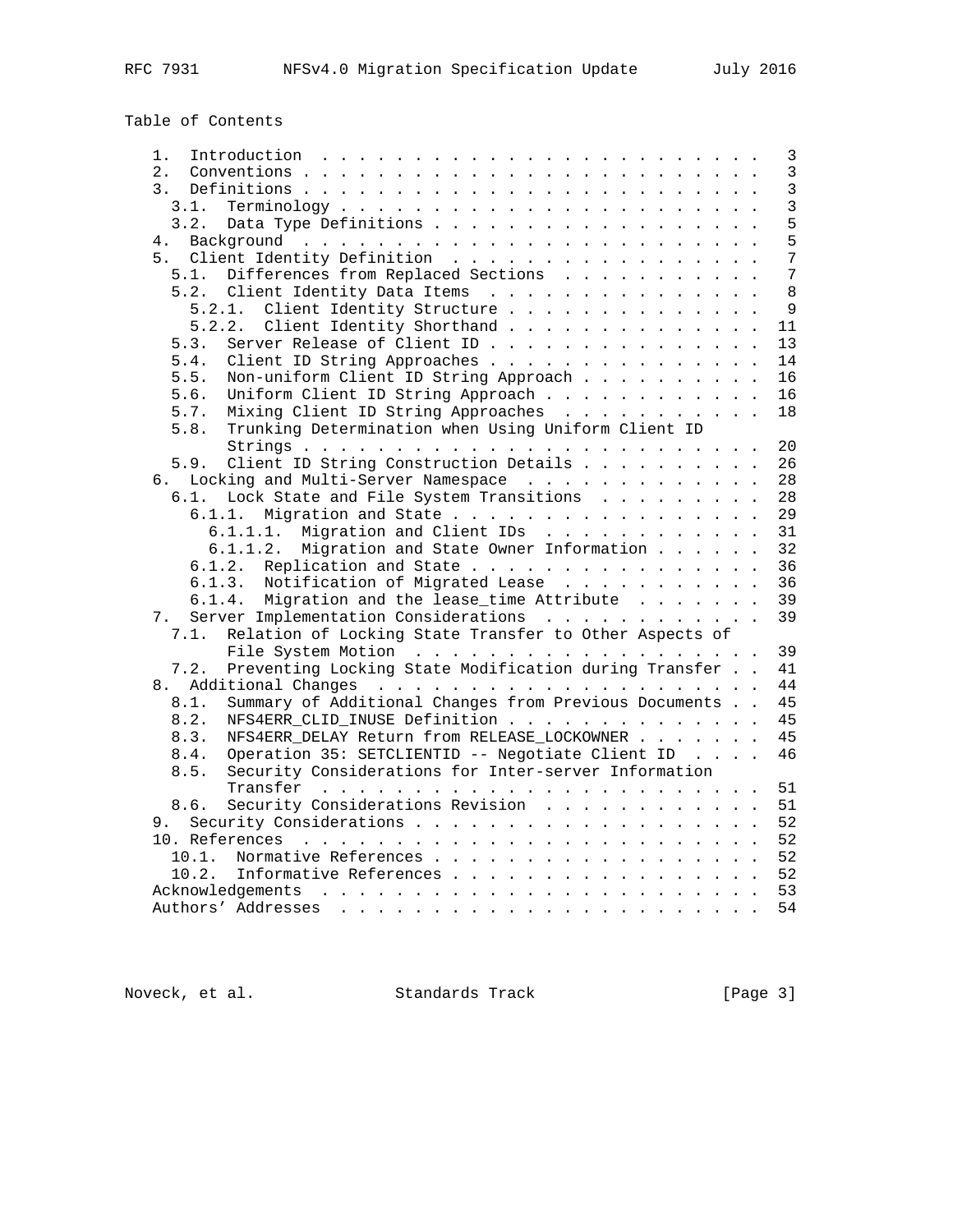## 1. Introduction

 This Standards Track document corrects the existing definitive specification of the NFSv4.0 protocol described in [RFC7530]. Given this fact, one should take the current document into account when learning about NFSv4.0, particularly if one is concerned with issues that relate to:

- o File system migration, particularly when it involves transparent state migration.
- o The construction and interpretation of the nfs\_client\_id4 structure and particularly the requirements on the id string within it, referred to below as a "client ID string".
- 2. Conventions

 The key words "MUST", "MUST NOT", "REQUIRED", "SHALL", "SHALL NOT", "SHOULD", "SHOULD NOT", "RECOMMENDED", "MAY", and "OPTIONAL" in this document are to be interpreted as described in [RFC2119].

- 3. Definitions
- 3.1. Terminology

 The following definitions are included to provide an appropriate context for the reader. This section is derived from Section 1.5 of [RFC7530] but has been adapted to the needs of this document.

- Boot Instance Id: A boot instance id is an identifier, such as a boot time, allowing two different instances of the same client to be reliably distinguished. A boot instance id is opaque to the server and is often used as the verifier field in the nfs\_client\_id4 structure, which identifies the client to the server.
- Client: A client is an entity that accesses the NFS server's resources. The client may be an application that contains the logic to access the NFS server directly. The client may also be the traditional operating system client that provides remote file system services for a set of applications.

 With reference to byte-range locking, the client is also the entity that maintains a set of locks on behalf of one or more applications. This client is responsible for crash or failure recovery for those locks it manages.

Noveck, et al. Standards Track [Page 4]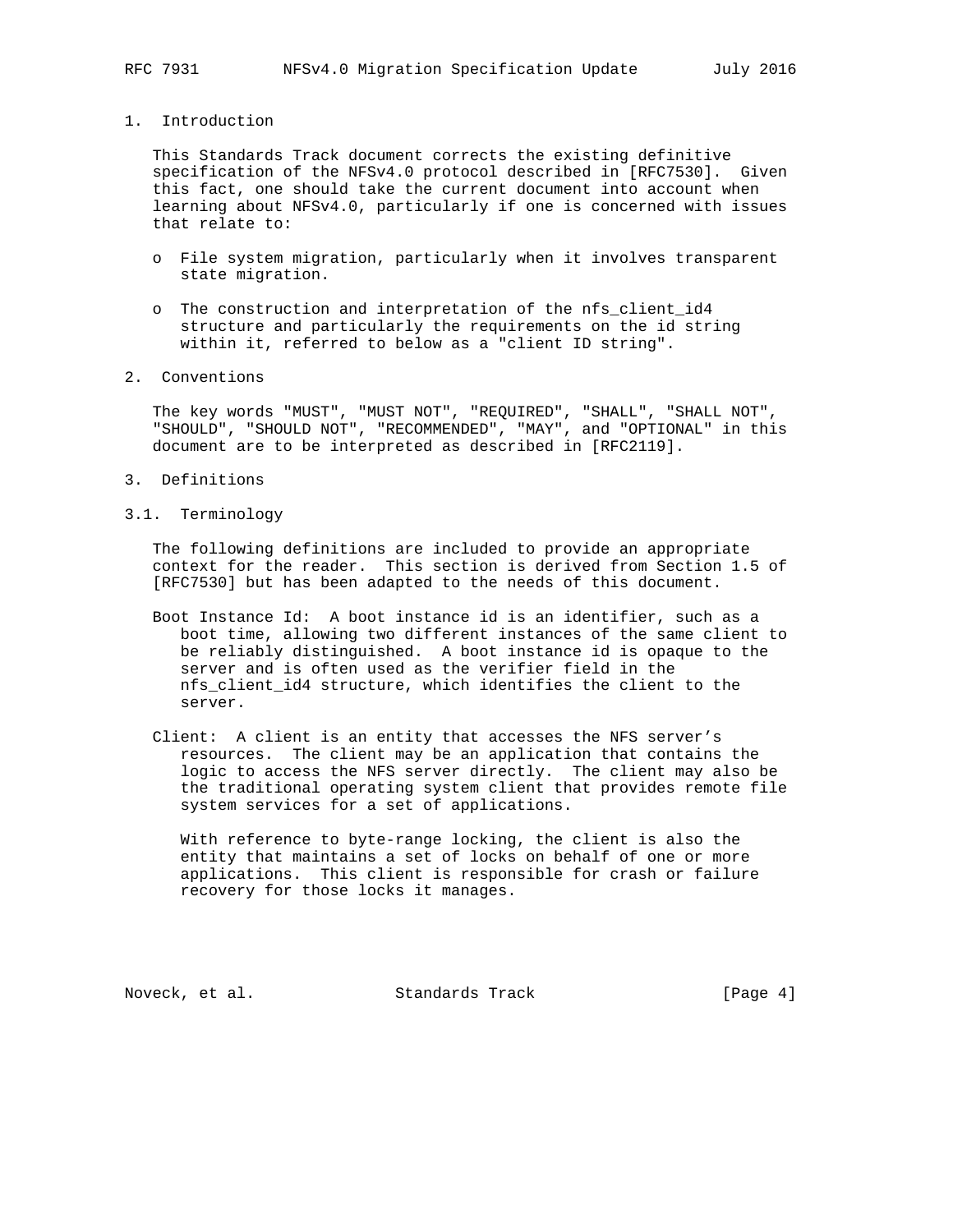Note that multiple clients may share the same transport and connection, and multiple clients may exist on the same network node.

- Client ID: A client ID is a 64-bit quantity (in the form of a clientid4) used as a unique, shorthand reference to a particular client instance, identified by a client-supplied verifier (in the form of a boot instance id) and client ID string. The server is responsible for supplying the client ID.
- File System: A file system is the collection of objects on a server that share the same fsid attribute (see Section 5.8.1.9 of [RFC7530]).
- Grace Period: A grace period is an interval of time during which the server will only grant locking requests to reclaim existing locks but not those that create new locks. This gives clients an opportunity to re-establish locking state in response to a potentially disruptive event. The grace period may be general to help deal with server reboot, or it may be specific to a file system to deal with file system migration when transparent state migration is not provided.
- Lease: A lease is an interval of time defined by the server for which the client is irrevocably granted a lock. At the end of a lease period, the lock may be revoked if the lease has not been extended. The lock must be revoked if a conflicting lock has been granted after the lease interval.

 All leases granted by a server have the same fixed duration. Note that the fixed interval duration was chosen to alleviate the expense a server would have in maintaining state about variable length leases across server failures.

- Lock: The term "lock" is used to refer to record (byte-range) locks as well as share reservations unless specifically stated otherwise.
- Lock-Owner: Each byte-range lock is associated with a specific lock owner and an open-owner. The lock-owner consists of a client ID and an opaque owner string. The client presents this to the server to establish the ownership of the byte-range lock as needed.
- Open-Owner: Each open file is associated with a specific open-owner, which consists of a client ID and an opaque owner string. The client presents this to the server to establish the ownership of the open as needed.

Noveck, et al. Standards Track [Page 5]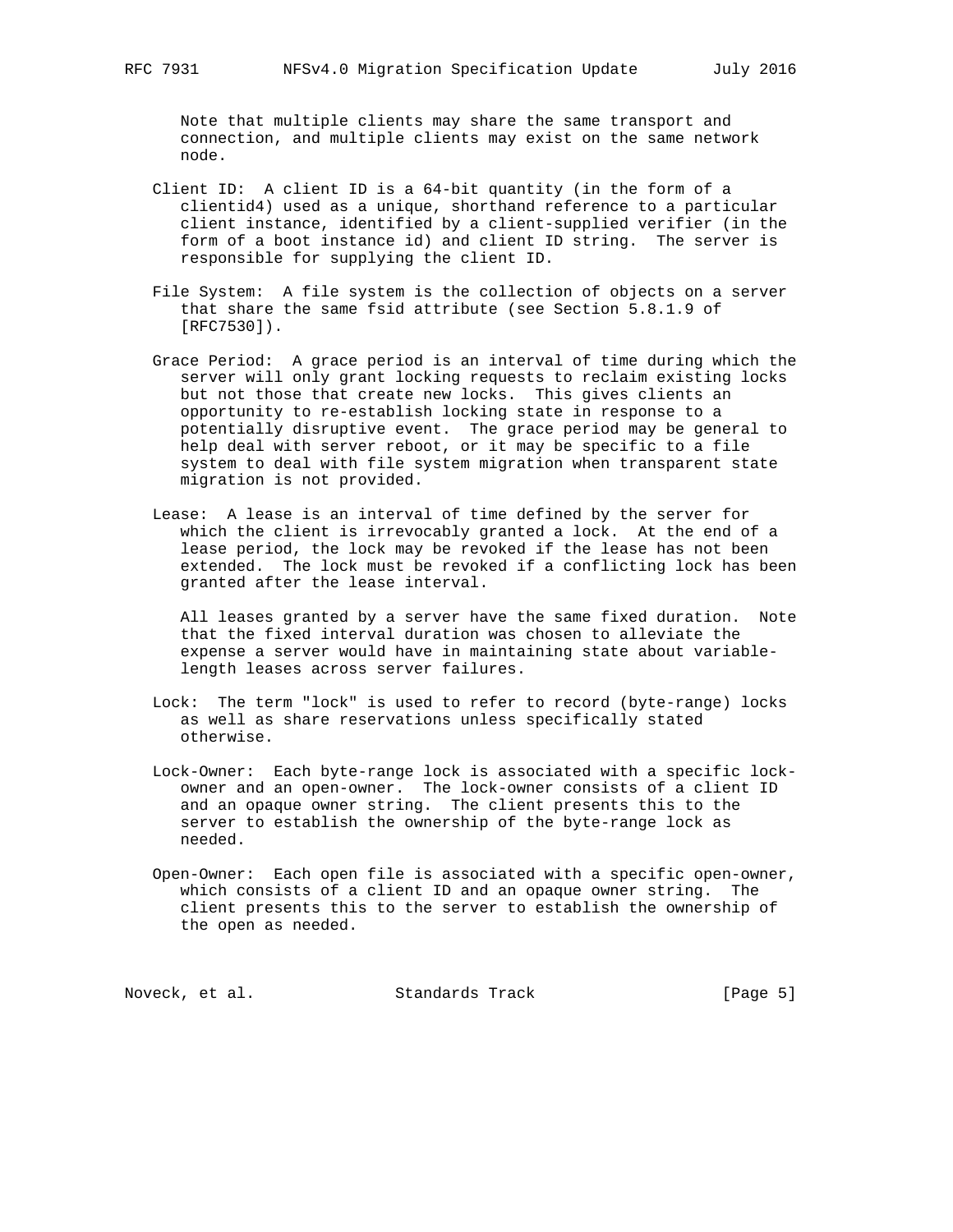- Server: A server is an entity responsible for coordinating client access to a set of file systems.
- Stateid: A stateid is a 128-bit quantity returned by a server that uniquely identifies the open and locking states provided by the server for a specific open-owner or lock-owner/open-owner pair for a specific file and type of lock.
- Trunking: A situation in which multiple physical addresses are connected to the same logical server.
- Verifier: A verifier is a quantity, in the form of a verifier4, that allows one party to an interaction to be aware of a reinitialization or other significant change to the state of the other party. In [RFC7530], this term most often designates the verifier field of an nfs\_client\_id4, in which a boot instance id is placed to allow the server to determine when there has been a client reboot, making it necessary to eliminate locking state associated with the previous instance of the same client.
- 3.2. Data Type Definitions

 This section contains a table that shows where data types referred to in this document are defined.

| Item           | Section                       |
|----------------|-------------------------------|
| cb client4     | Section 2.2.11 in [RFC7530]   |
| clientaddr4    | Section 2.2.10 in [RFC7530]   |
| clientid4      | Section 2.1 in [RFC7530]      |
| lock owner4    | Section 2.2.14 in [RFC7530]   |
| nfs client id4 | Section 5.2.1 (this document) |
| open owner4    | Section 2.2.13 in [RFC7530]   |
| verifier4      | Section 2.1 in [RFC7530]      |

4. Background

 Implementation experience with transparent state migration has exposed a number of problems with the then existing specifications of this feature in [RFC7530] and predecessors. The symptoms were:

 o After migration of a file system, a reboot of the associated client was not appropriately dealt with, in that the state associated with the rebooting client was not promptly freed.

Noveck, et al. Standards Track [Page 6]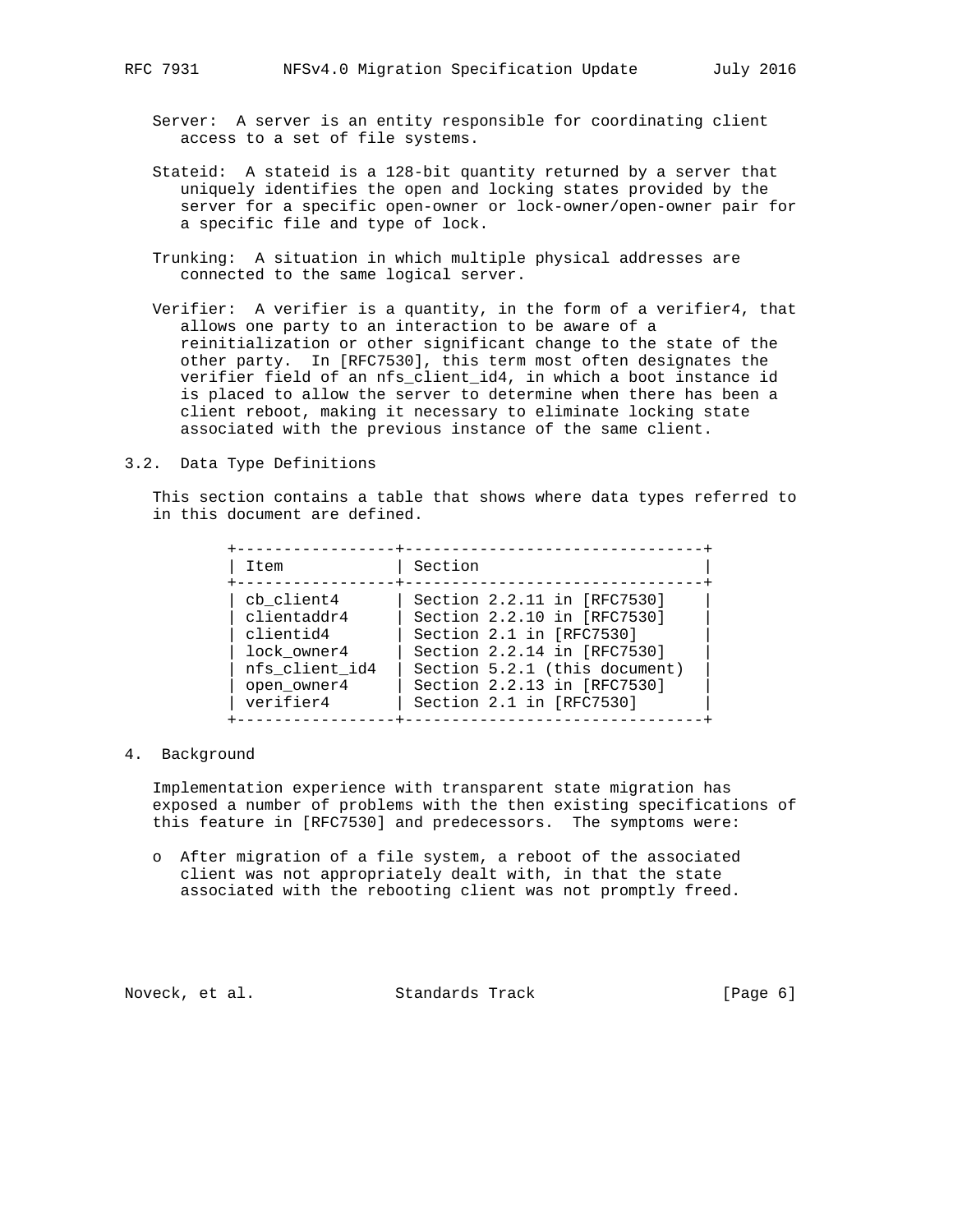- o Situations can arise whereby a given server has multiple leases with the same nfs\_client\_id4 (consisting of id and verifier fields), when the protocol clearly assumes there can be only one.
- o Excessive client implementation complexity since clients have to deal with situations in which a single client can wind up with its locking state with a given server divided among multiple leases each with its own clientid4.

 An analysis of these symptoms leads to the conclusion that existing specifications have erred. They assume that locking state, including both state ids and clientid4s, should be transferred as part of transparent state migration. The troubling symptoms arise from the failure to describe how migrating state is to be integrated with existing client definition structures on the destination server.

 The need for the server to appropriately merge stateids associated with a common client boot instance encounters a difficult problem. The issue is that the common client practice with regard to the presentation of unique strings specifying client identity makes it essentially impossible for the client to determine whether or not two stateids, originally generated on different servers, are referable to the same client. This practice is allowed and endorsed by the existing NFSv4.0 specification [RFC7530].

 However, upon the prototyping of clients implementing an alternative approach, it has been found that there exist servers that do not work well with these new clients. It appears that current circumstances, in which a particular client implementation pattern had been adopted universally, have resulted in some servers not being able to interoperate against alternate client implementation patterns. As a result, we have a situation that requires careful attention to untangling compatibility issues.

 This document updates the existing NFSv4.0 specification [RFC7530] as follows:

- o It makes clear that NFSv4.0 supports multiple approaches to the construction of client ID strings, including those formerly endorsed by existing NFSV4.0 specifications and those currently being widely deployed.
- o It explains how clients can effectively use client ID strings that are presented to multiple servers.

Noveck, et al. Standards Track [Page 7]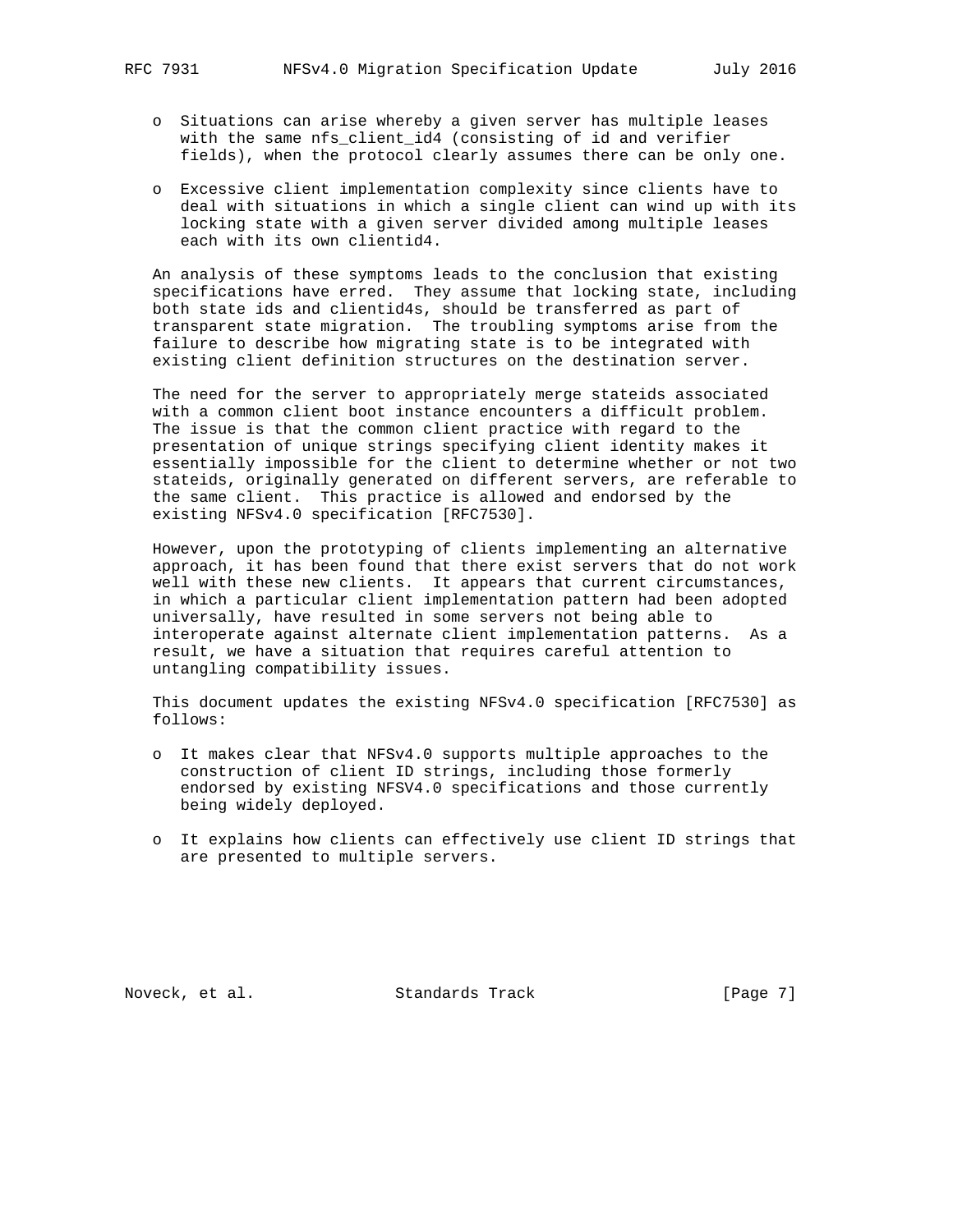- o It addresses the potential compatibility issues that might arise for clients adopting a previously non-favored client ID string construction approach including the existence of servers that have problems with the new approach.
- o It gives some guidance regarding the factors that might govern clients' choice of a client ID string construction approach and recommends that clients construct client ID strings in a manner that supports lease merger if they intend to support transparent state migration.
- o It specifies how state is to be transparently migrated, including defining how state that arrives at a new server as part of migration is to be merged into existing leases for clients connected to the target server.
- o It makes further clarifications and corrections to address cases where the specification text does not take proper account of the issues raised by state migration or where it has been found that the existing text is insufficiently clear. This includes a revised definition of the SETCLIENTID operation in Section 8.4, which replaces Section 16.33 in [RFC7530].

 For a more complete explanation of the choices made in addressing these issues, see [INFO-MIGR].

5. Client Identity Definition

 This section is a replacement for Sections 9.1.1 and 9.1.2 in [RFC7530]. The replaced sections are named "Client ID" and "Server Release of Client ID", respectively.

It supersedes the replaced sections.

5.1. Differences from Replaced Sections

 Because of the need for greater attention to and careful description of this area, this section is much larger than the sections it replaces. The principal changes/additions made by this section are:

- o It corrects inconsistencies regarding the possible role or non role of the client IP address in construction of client ID strings.
- o It clearly addresses the need to maintain a non-volatile record across reboots of client ID strings or any changeable values that are used in their construction.

Noveck, et al. Standards Track [Page 8]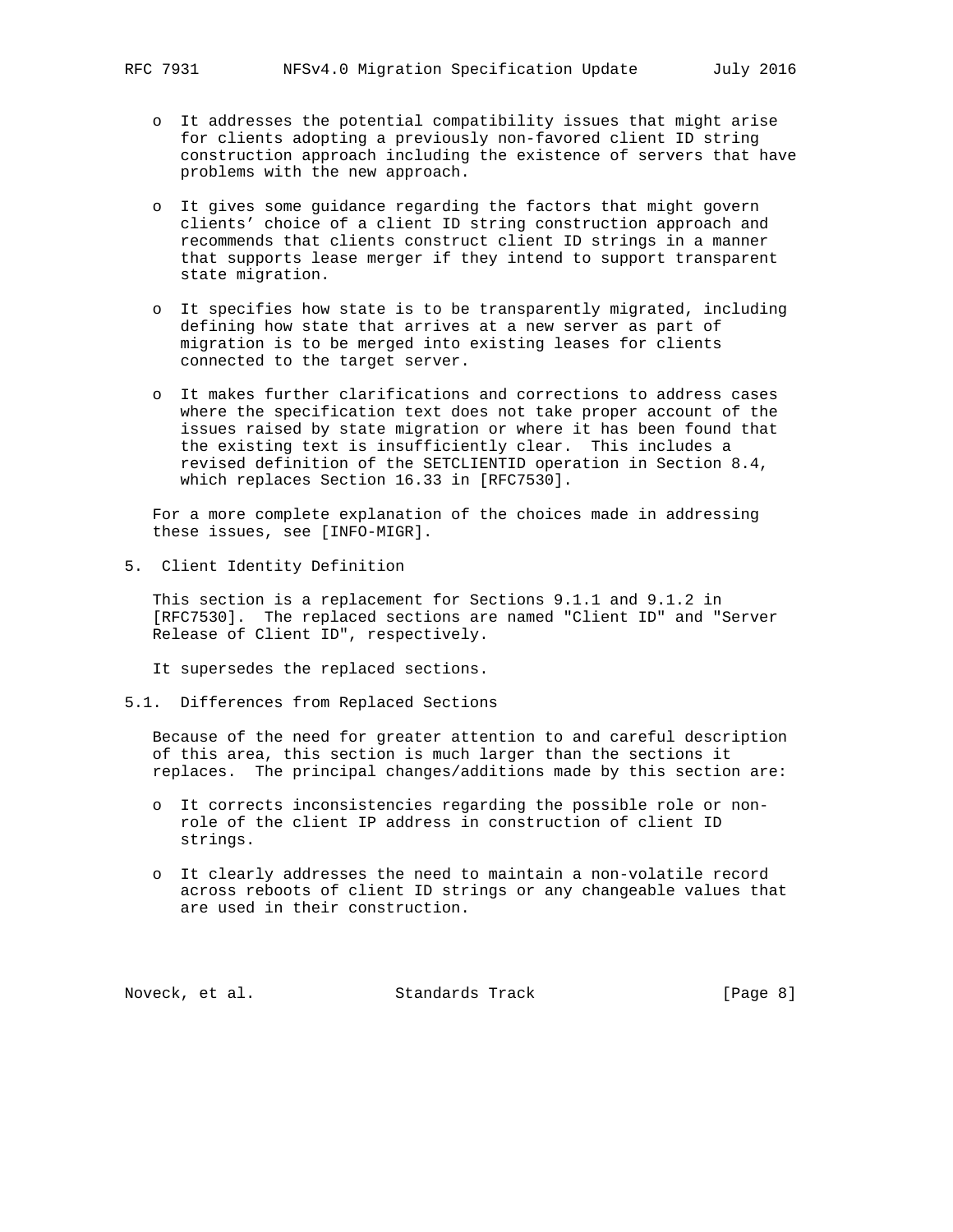- o It provides a more complete description of circumstances leading to clientid4 invalidity and the appropriate recovery actions.
- o It presents, as valid alternatives, two approaches to client ID string construction (named "uniform" and "non-uniform") and gives some implementation guidance to help implementers choose one or the other of these.
- o It adds a discussion of issues involved for clients in interacting with servers whose behavior is not consistent with use of uniform client ID strings.
- o It adds a description of how server behavior might be used by the client to determine when multiple server IP addresses correspond to the same server.
- 5.2. Client Identity Data Items

 The NFSv4 protocol contains a number of protocol entities to identify clients and client-based entities for locking-related purposes:

- o The nfs\_client\_id4 structure, which uniquely identifies a specific client boot instance. That identification is presented to the server by doing a SETCLIENTID operation. The SETCLIENTID operation is described in Section 8.4, which modifies a description in Section 16.33 of [RFC7530].
- o The clientid4, which is returned by the server upon completion of a successful SETCLIENTID operation. This id is used by the client to identify itself when doing subsequent locking-related operations. A clientid4 is associated with a particular lease whereby a client instance holds state on a server instance and may become invalid due to client reboot, server reboot, or other circumstances.
- o Opaque arrays, which are used together with the clientid4 to designate within-client entities (e.g., processes) as the owners of opens (open-owners) and owners of byte-range locks (lock owners).

Noveck, et al. Standards Track [Page 9]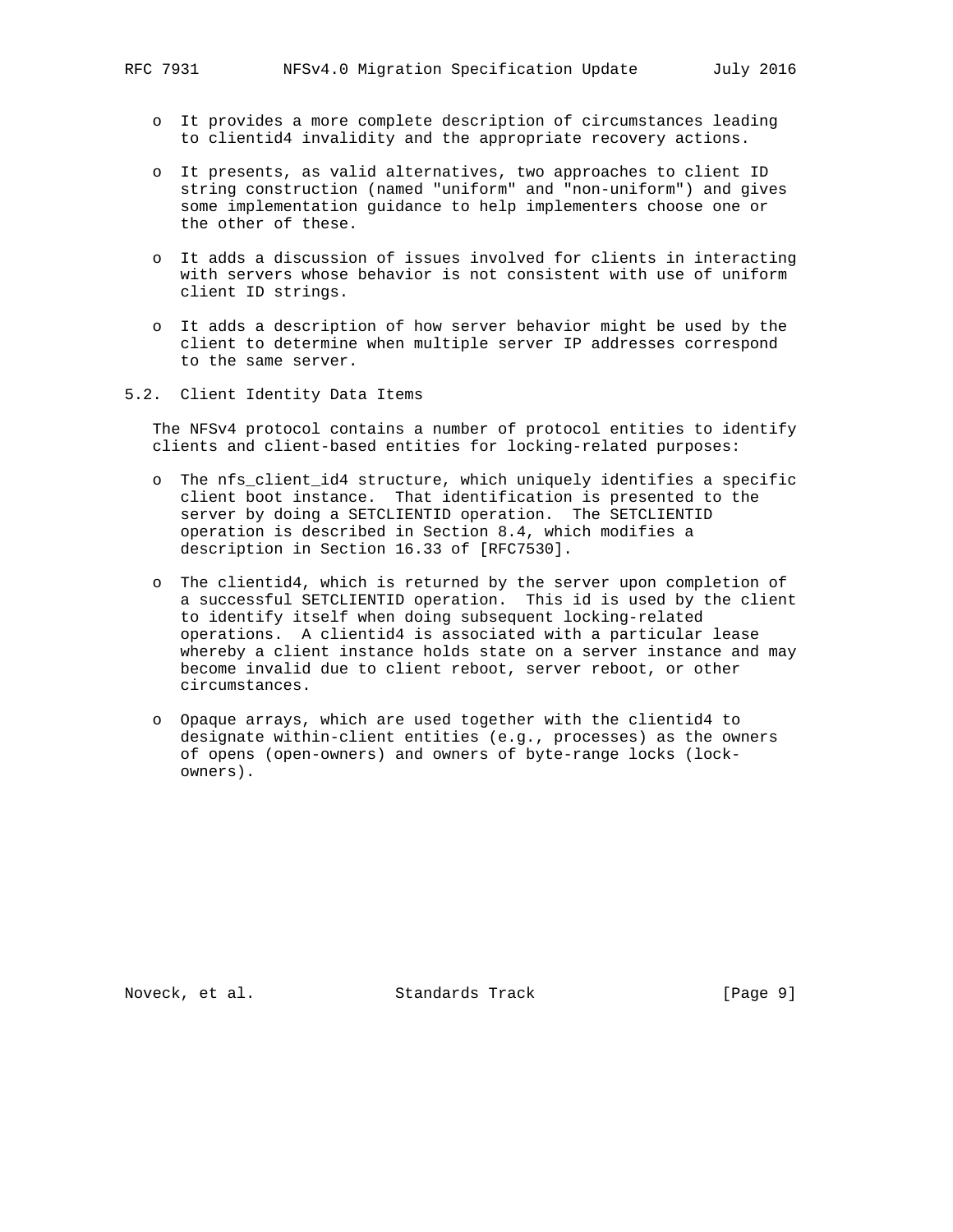5.2.1. Client Identity Structure

 The basis of the client identification infrastructure is encapsulated in the following data structure, which also appears in Section 9.1.1 of [RFC7530]:

```
 struct nfs_client_id4 {
verifier4 verifier;
 opaque id<NFS4_OPAQUE_LIMIT>;
  };
```
 The nfs\_client\_id4 structure uniquely defines a particular client boot instance as follows:

 o The id field is a variable-length string that uniquely identifies a specific client. Although it is described here as a string and is often referred to as a "client string", it should be understood that the protocol defines this as opaque data. In particular, those receiving such an id should not assume that it will be in the UTF-8 encoding. Servers MUST NOT reject an nfs\_client\_id4 simply because the id string does not follow the rules of UTF-8 encoding.

 The encoding and decoding processes for this field (e.g., use of network byte order) need to result in the same internal representation whatever the endianness of the originating and receiving machines.

 o The verifier field contains a client boot instance identifier that is used by the server to detect client reboots. Only if the boot instance is different from that which the server has previously recorded in connection with the client (as identified by the id field) does the server cancel the client's leased state. This cancellation occurs once it receives confirmation of the new nfs\_clientd4 via SETCLIENTID\_CONFIRM. The SETCLIENTID\_CONFIRM operation is described in Section 16.34 of [RFC7530].

 In order to prevent the possibility of malicious destruction of the locking state associated with a client, the server MUST NOT cancel a client's leased state if the principal that established the state for a given id string is not the same as the principal issuing the SETCLIENTID.

Noveck, et al. Standards Track [Page 10]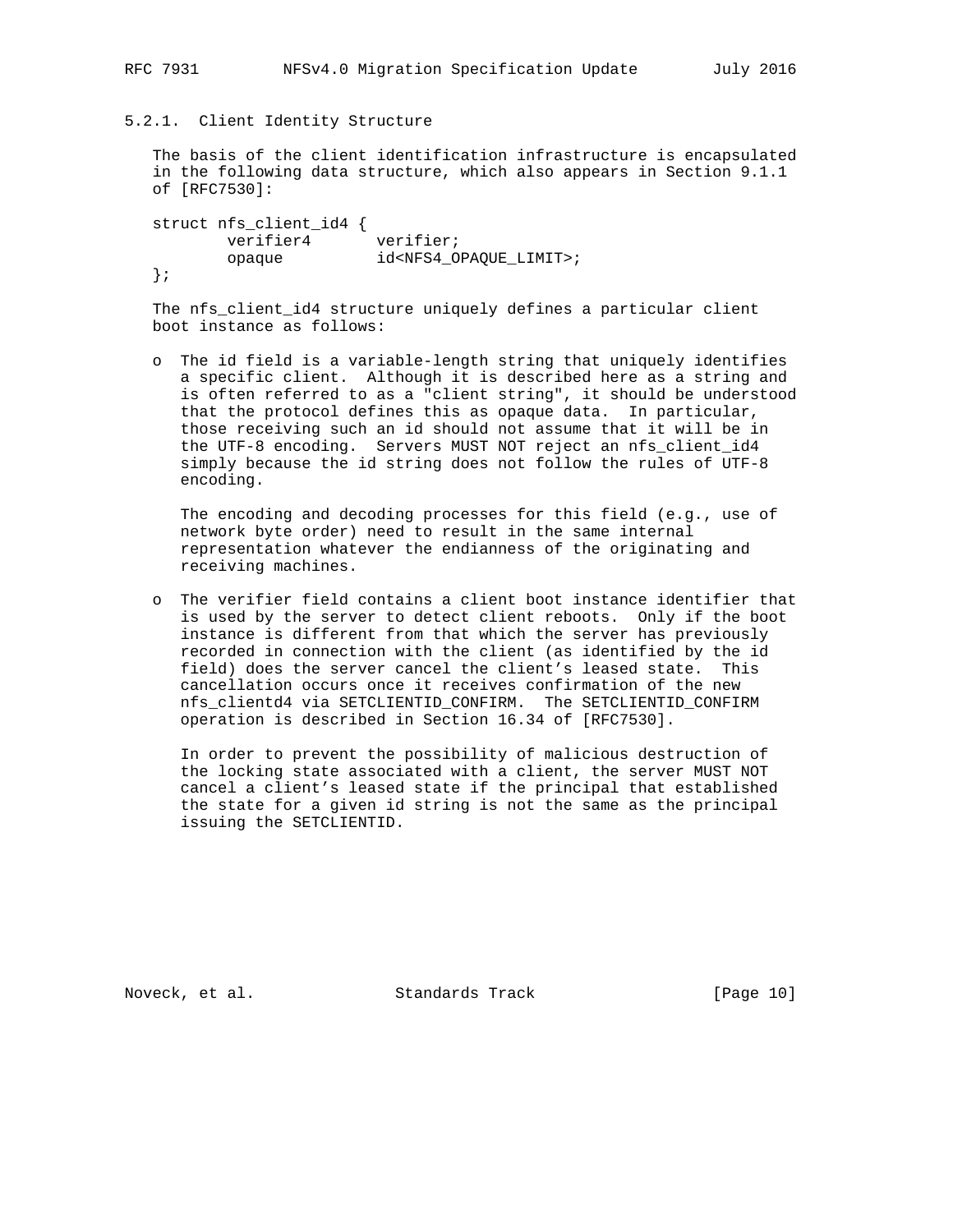There are several considerations for how the client generates the id string:

- o The string should be unique so that multiple clients do not present the same string. The consequences of two clients presenting the same string range from one client getting an error to one client having its leased state abruptly and unexpectedly canceled.
- o The string should be selected so that subsequent incarnations (e.g., reboots) of the same client cause the client to present the same string. The implementer is cautioned against an approach that requires the string to be recorded in a local file because this precludes the use of the implementation in an environment where there is no local disk and all file access is from an NFSv4 server.
- o The string MAY be different for each server network address that the client accesses rather than common to all server network addresses.

 The considerations that might influence a client to use different strings for different network server addresses are explained in Section 5.4.

 o The algorithm for generating the string should not assume that the clients' network addresses will remain the same for any set period of time. Even while the client is still running in its current incarnation, changes might occur between client incarnations.

 Changes to the client ID string due to network address changes would result in successive SETCLIENTID operations for the same client appearing as from different clients, interfering with the use of the nfs client id4 verifier field to cancel state associated with previous boot instances of the same client.

 The difficulty is more severe if the client address is the only client-based information in the client ID string. In such a case, there is a real risk that after the client gives up the network address, another client, using the same algorithm, would generate a conflicting id string. This would be likely to cause an inappropriate loss of locking state. See Section 5.9 for detailed guidance regarding client ID string construction.

Noveck, et al. Standards Track [Page 11]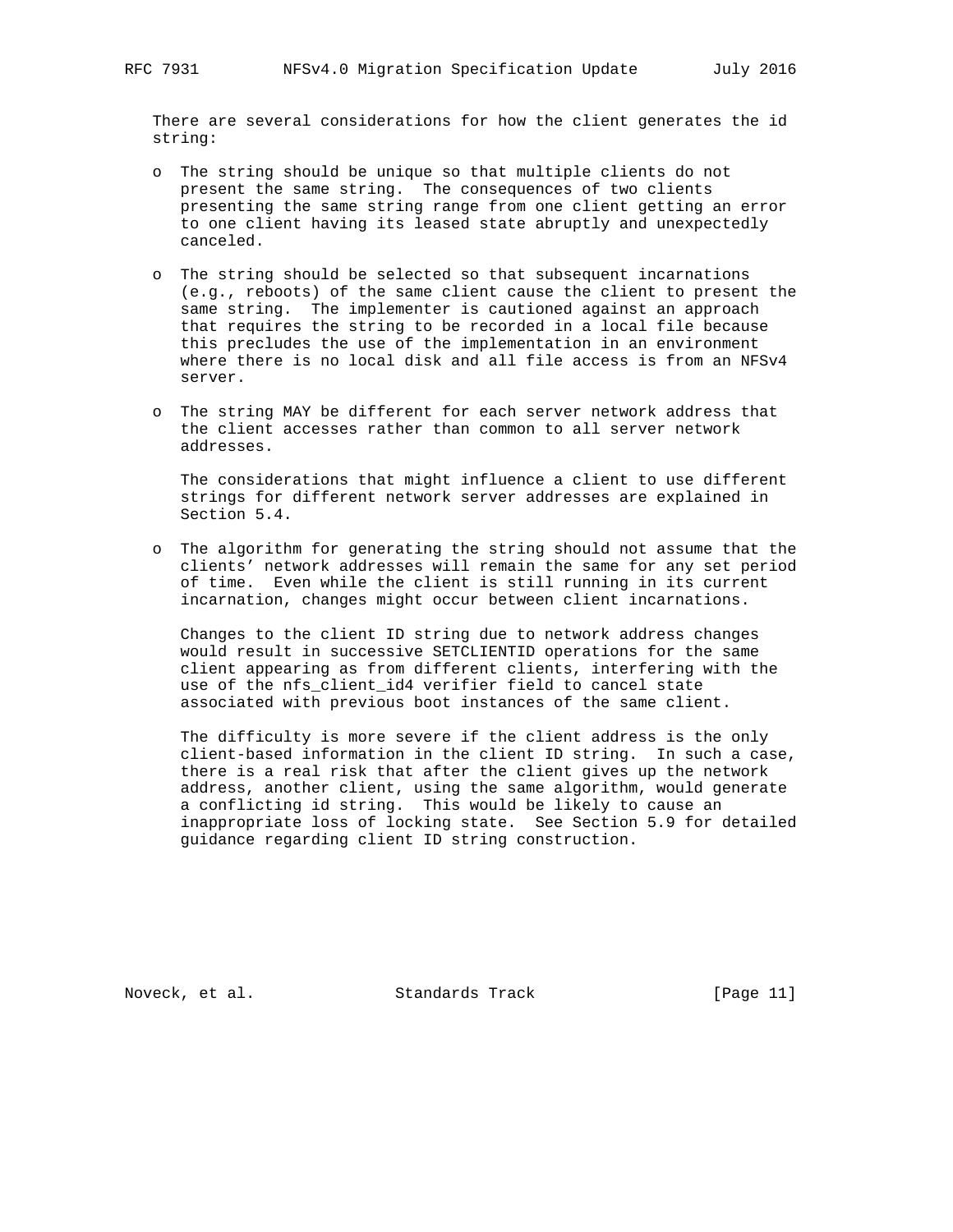## 5.2.2. Client Identity Shorthand

 Once a SETCLIENTID and SETCLIENTID\_CONFIRM sequence has successfully completed, the client uses the shorthand client identifier, of type clientid4, instead of the longer and less compact nfs\_client\_id4 structure. This shorthand client identifier (a client ID) is assigned by the server and should be chosen so that it will not conflict with a client ID previously assigned by the same server and, to the degree practicable, by other servers as well. This applies across server restarts or reboots.

 Establishment of the client ID by a new incarnation of the client also has the effect of immediately breaking any leased state that a previous incarnation of the client might have had on the server, as opposed to forcing the new client incarnation to wait for the leases to expire. Breaking the lease state amounts to the server removing all locks, share reservations, and delegation states not requested using the CLAIM\_DELEGATE\_PREV claim type associated with a client having the same identity. For a discussion of delegation state recovery, see Section 10.2.1 of [RFC7530].

 Note that the SETCLIENTID and SETCLIENTID\_CONFIRM operations have a secondary purpose of establishing the information the server needs to make callbacks to the client for the purpose of supporting delegations. The client is able to change this information via SETCLIENTID and SETCLIENTID\_CONFIRM within the same incarnation of the client without causing removal of the client's leased state.

 Distinct servers MAY assign clientid4s independently, and they will generally do so. Therefore, a client has to be prepared to deal with multiple instances of the same clientid4 value received on distinct IP addresses, denoting separate entities. When trunking of server IP addresses is not a consideration, a client should keep track of <IP-address, clientid4> pairs, so that each pair is distinct. For a discussion of how to address the issue in the face of possible trunking of server IP addresses, see Section 5.4.

 Owners of opens and owners of byte-range locks are separate entities and remain separate even if the same opaque arrays are used to designate owners of each. The protocol distinguishes between open owners (represented by open\_owner4 structures) and lock-owners (represented by lock\_owner4 structures).

 Both sorts of owners consist of a clientid4 and an opaque owner string. For each client, there is a set of distinct owner values used with that client which constitutes the set of known owners of that type, for the given client.

Noveck, et al. Standards Track [Page 12]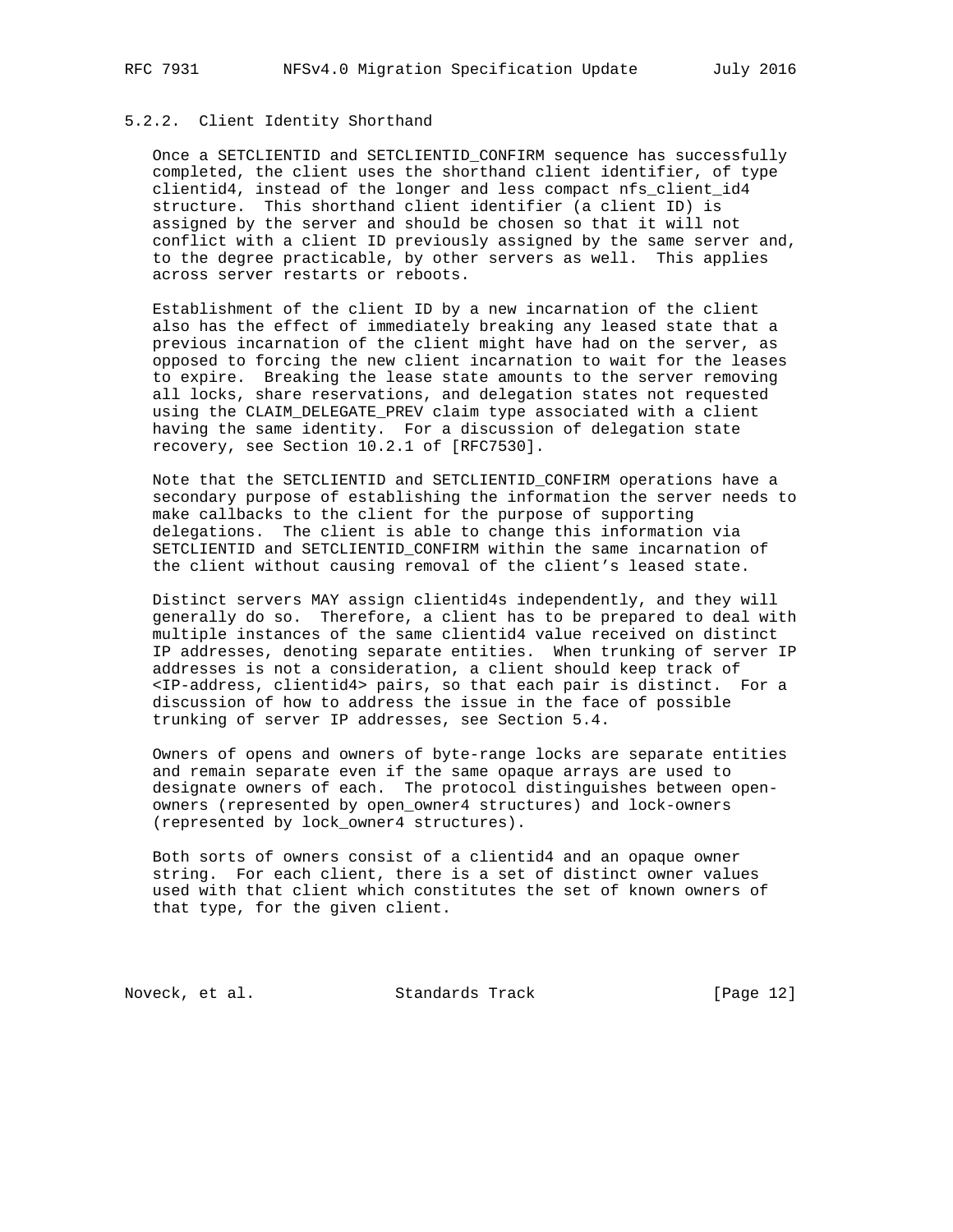Each open is associated with a specific open-owner while each byte range lock is associated with a lock-owner and an open-owner, the latter being the open-owner associated with the open file under which the LOCK operation was done.

 When a clientid4 is presented to a server and that clientid4 is not valid, the server will reject the request with an error that depends on the reason for clientid4 invalidity. The error NFS4ERR\_ADMIN\_REVOKED is returned when the invalidation is the result of administrative action. When the clientid4 is unrecognizable, the error NFS4ERR\_STALE\_CLIENTID or NFS4ERR\_EXPIRED may be returned. An unrecognizable clientid4 can occur for a number of reasons:

- o A server reboot causing loss of the server's knowledge of the client. (Always returns NFS4ERR\_STALE\_CLIENTID.)
- o Client error sending an incorrect clientid4 or a valid clientid4 to the wrong server. (May return either error.)
- o Loss of lease state due to lease expiration. (Always returns NFS4ERR\_EXPIRED.)
- o Client or server error causing the server to believe that the client has rebooted (i.e., receiving a SETCLIENTID with an nfs\_client\_id4 that has a matching id string and a non-matching boot instance id as the verifier). (May return either error.)
- o Migration of all state under the associated lease causes its non existence to be recognized on the source server. (Always returns NFS4ERR\_STALE\_CLIENTID.)
- o Merger of state under the associated lease with another lease under a different client ID causes the clientid4 serving as the source of the merge to cease being recognized on its server. (Always returns NFS4ERR\_STALE\_CLIENTID.)

 In the event of a server reboot, loss of lease state due to lease expiration, or administrative revocation of a clientid4, the client must obtain a new clientid4 by use of the SETCLIENTID operation and then proceed to any other necessary recovery for the server reboot case (see Section 9.6.2 in [RFC7530]). In cases of server or client error resulting in a clientid4 becoming unusable, use of SETCLIENTID to establish a new lease is desirable as well.

 In cases in which loss of server knowledge of a clientid4 is the result of migration, different recovery procedures are required. See Section 6.1.1 for details. Note that in cases in which there is any uncertainty about which sort of handling is applicable, the

Noveck, et al. Standards Track [Page 13]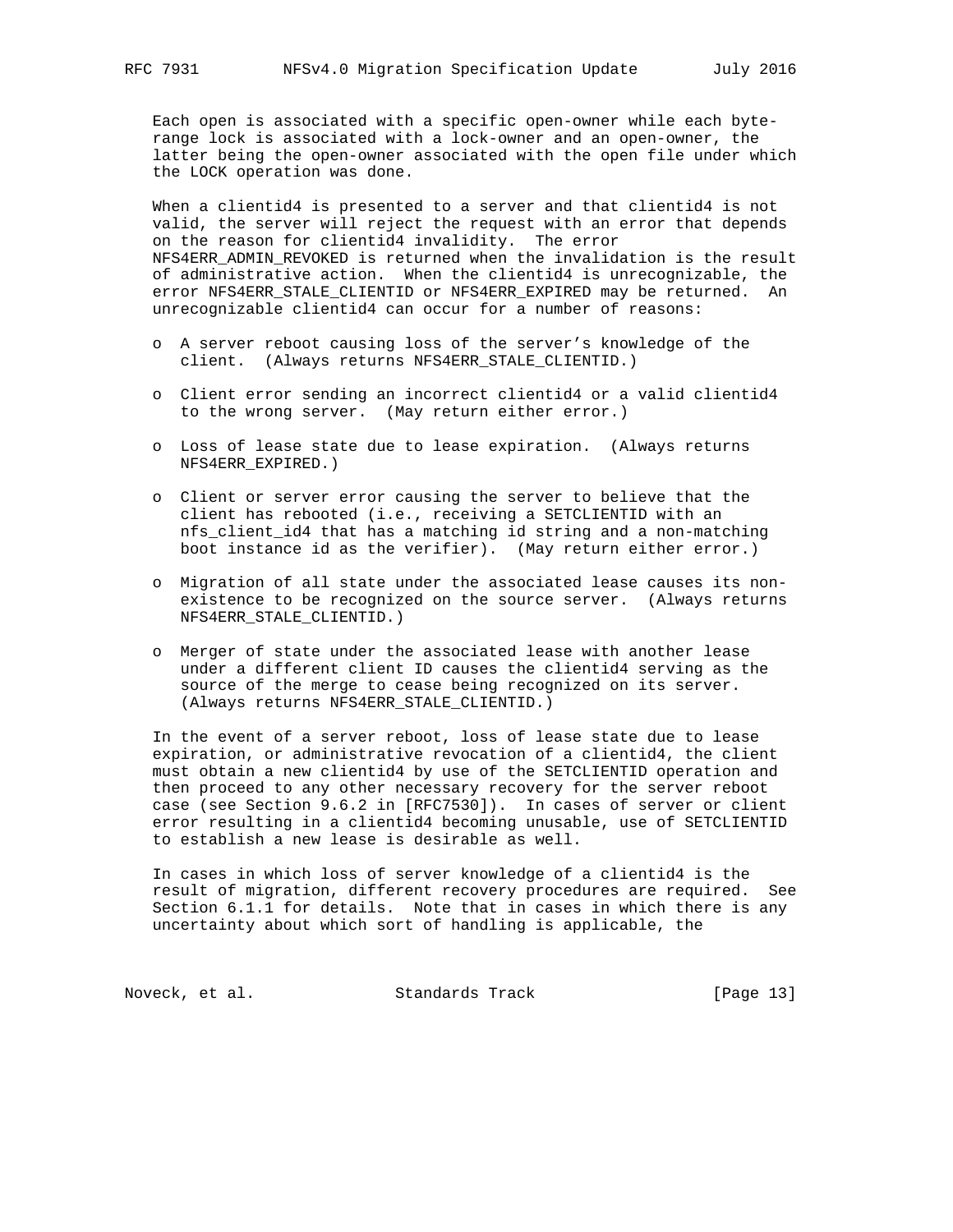distinguishing characteristic is that in reboot-like cases, the clientid4 and all associated stateids cease to exist while in migration-related cases, the clientid4 ceases to exist while the stateids are still valid.

 The client must also employ the SETCLIENTID operation when it receives an NFS4ERR\_STALE\_STATEID error using a stateid derived from its current clientid4, since this indicates a situation, such as a server reboot that has invalidated the existing clientid4 and associated stateids (see Section 9.1.5 in [RFC7530] for details).

 See the detailed descriptions of SETCLIENTID (in Section 8.4) and SETCLIENTID\_CONFIRM (in Section 16.34 of [RFC7530]) for a complete specification of these operations.

#### 5.3. Server Release of Client ID

 If the server determines that the client holds no associated state for its clientid4, the server may choose to release that clientid4. The server may make this choice for an inactive client so that resources are not consumed by those intermittently active clients. If the client contacts the server after this release, the server must ensure the client receives the appropriate error so that it will use the SETCLIENTID/SETCLIENTID\_CONFIRM sequence to establish a new identity. It should be clear that the server must be very hesitant to release a client ID since the resulting work on the client to recover from such an event will be the same burden as if the server had failed and restarted. Typically, a server would not release a client ID unless there had been no activity from that client for many minutes.

 Note that if the id string in a SETCLIENTID request is properly constructed, and if the client takes care to use the same principal for each successive use of SETCLIENTID, then, barring an active denial-of-service attack, NFS4ERR\_CLID\_INUSE should never be returned.

 However, client bugs, server bugs, or perhaps a deliberate change of the principal owner of the id string (such as may occur in the case in which a client changes security flavors, and under the new flavor, there is no mapping to the previous owner) will in rare cases result in NFS4ERR\_CLID\_INUSE.

 In situations in which there is an apparent change of principal, when the server gets a SETCLIENTID specifying a client ID string for which the server has a clientid4 that currently has no state, or for which it has state, but where the lease has expired, the server MUST allow the SETCLIENTID rather than returning NFS4ERR\_CLID\_INUSE. The server

Noveck, et al. Standards Track [Page 14]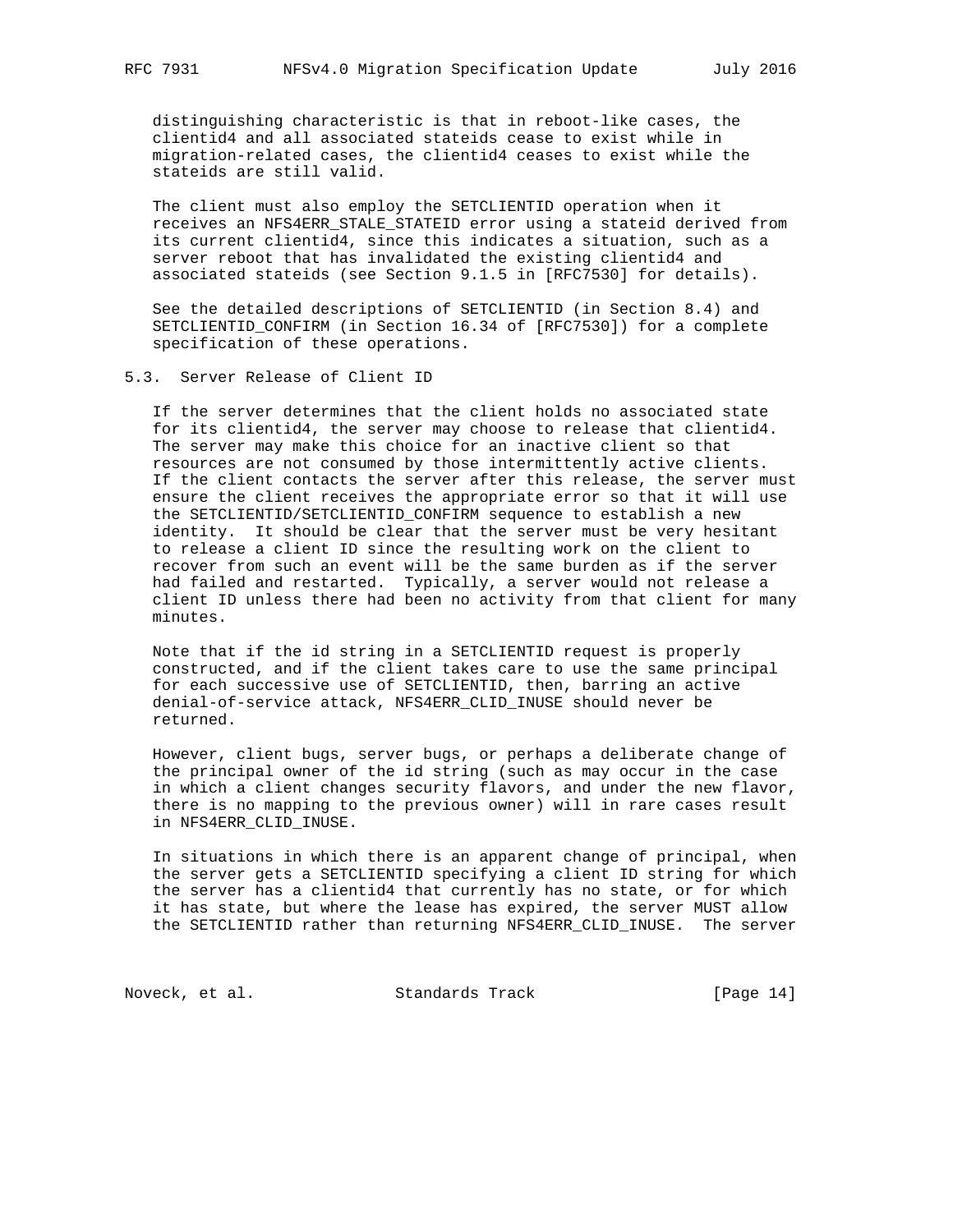MUST then confirm the new client ID if followed by the appropriate SETCLIENTID\_CONFIRM.

5.4. Client ID String Approaches

 One particular aspect of the construction of the nfs\_client\_id4 string has proved recurrently troublesome. The client has a choice of:

- o Presenting the same id string to multiple server addresses. This is referred to as the "uniform client ID string approach" and is discussed in Section 5.6.
- o Presenting different id strings to multiple server addresses. This is referred to as the "non-uniform client ID string approach" and is discussed in Section 5.5.

 Note that implementation considerations, including compatibility with existing servers, may make it desirable for a client to use both approaches, based on configuration information, such as mount options. This issue will be discussed in Section 5.7.

 Construction of the client ID string has arisen as a difficult issue because of the way in which the NFS protocols have evolved. It is useful to consider two points in that evolution.

- o NFSv3 as a stateless protocol had no need to identify the state shared by a particular client-server pair (see [RFC1813]). Thus, there was no need to consider the question of whether a set of requests come from the same client or whether two server IP addresses are connected to the same server. As the environment was one in which the user supplied the target server IP address as part of incorporating the remote file system in the client's file namespace, there was no occasion to take note of server trunking. Within a stateless protocol, the situation was symmetrical. The client has no server identity information, and the server has no client identity information.
- o NFSv4.1 is a stateful protocol with full support for client and server identity determination (see [RFC5661]). This enables the server to be aware when two requests come from the same client (they are on sessions sharing a clientid4) and the client to be aware when two server IP addresses are connected to the same server. Section 2.10.5.1 of [RFC5661] explains how the client is able to assure itself that the connections are to the same logical server.

Noveck, et al. Standards Track [Page 15]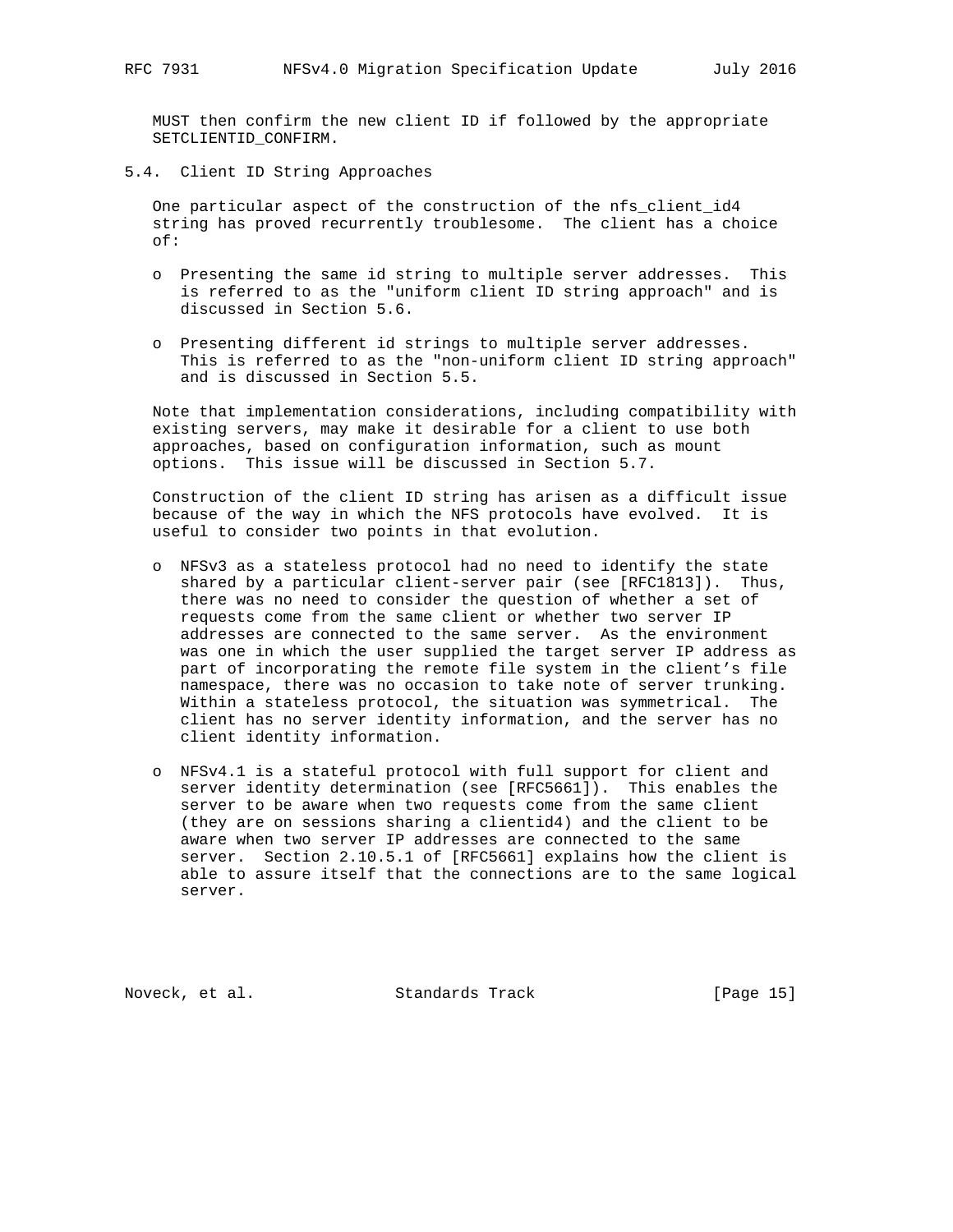NFSv4.0 is unfortunately halfway between these two. It introduced new requirements such as the need to identify specific clients and client instances without addressing server identity issues. The two client ID string approaches have arisen in attempts to deal with the changing requirements of the protocol as implementation has proceeded, and features that were not very substantial in early implementations of NFSv4.0 became more substantial as implementation proceeded.

- o In the absence of any implementation of features related to fs\_locations (replication, referral, and migration), the situation is very similar to that of NFSv3 (see Section 8.1 and the subsections within Section 8.4 of [RFC7530] for discussion of these features). In this case, locking state has been added, but there is no need for concern about the provision of accurate client and server identity determination. This is the situation that gave rise to the non-uniform client ID string approach.
- o In the presence of replication and referrals, the client may have occasion to take advantage of knowledge of server trunking information. Even more important, transparent state migration, by transferring state among servers, causes difficulties for the non uniform client ID string approach, in that the two different client ID strings sent to different IP addresses may wind up being processed by the same logical server, adding confusion.
- o A further consideration is that client implementations typically provide NFSv4.1 by augmenting their existing NFSv4.0 implementation, not by providing two separate implementations. Thus, the more NFSv4.0 and NFSv4.1 can work alike, the less complex the clients are. This is a key reason why those implementing NFSv4.0 clients might prefer using the uniform client string model, even if they have chosen not to provide fs\_locations-related features in their NFSv4.0 client.

 Both approaches have to deal with the asymmetry in client and server identity information between client and server. Each seeks to make the client's and the server's views match. In the process, each encounters some combination of inelegant protocol features and/or implementation difficulties. The choice of which to use is up to the client implementer, and the sections below try to give some useful guidance.

Noveck, et al. Standards Track [Page 16]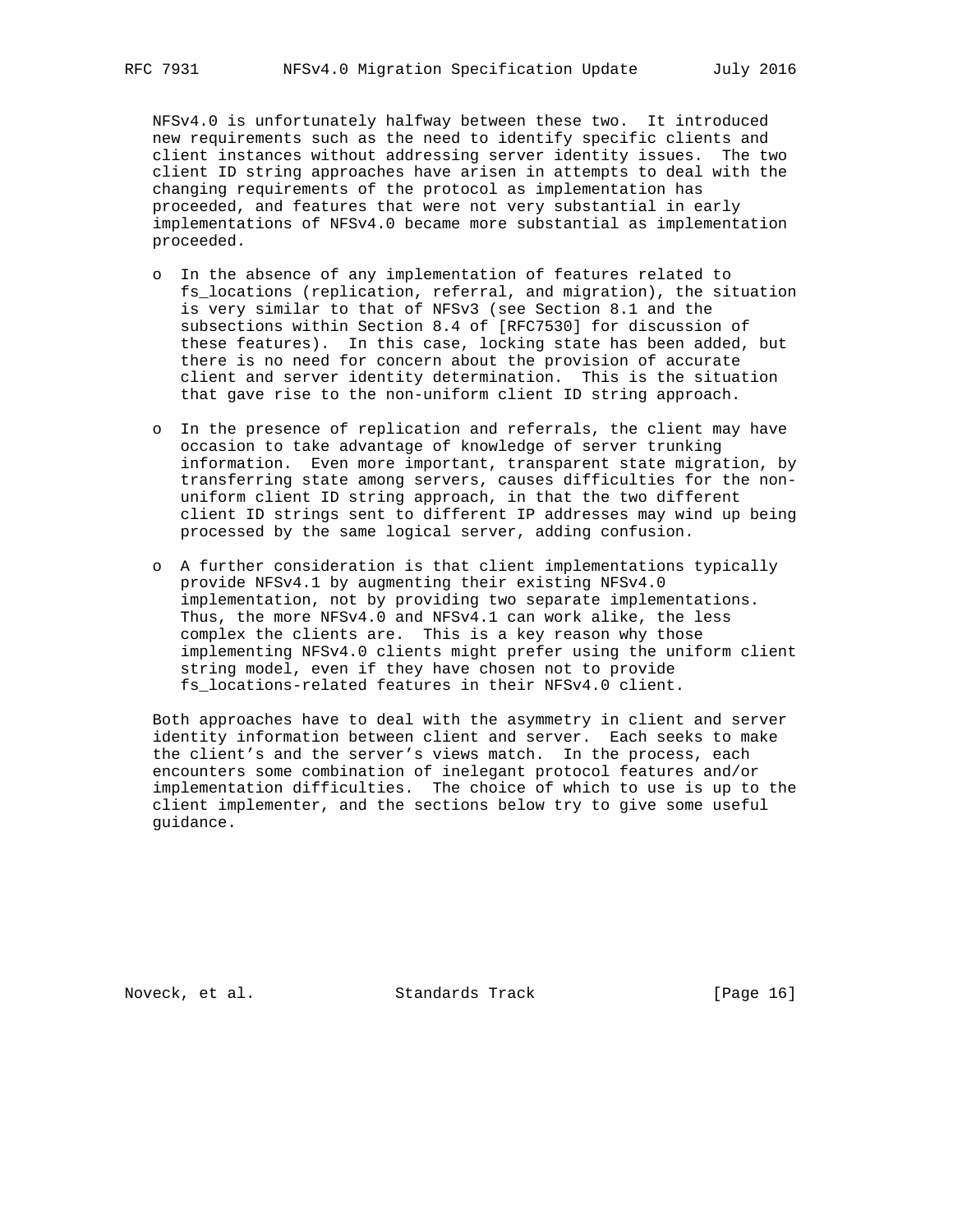## 5.5. Non-uniform Client ID String Approach

 The non-uniform client ID string approach is an attempt to handle these matters in NFSv4.0 client implementations in as NFSv3-like a way as possible.

 For a client using the non-uniform approach, all internal recording of clientid4 values is to include, whether explicitly or implicitly, the server IP address so that one always has an <IP-address, clientid4> pair. Two such pairs from different servers are always distinct even when the clientid4 values are the same, as they may occasionally be. In this approach, such equality is always treated as simple happenstance.

 Making the client ID string different on different server IP addresses results in a situation in which a server has no way of tying together information from the same client, when the client accesses multiple server IP addresses. As a result, it will treat a single client as multiple clients with separate leases for each server network address. Since there is no way in the protocol for the client to determine if two network addresses are connected to the same server, the resulting lack of knowledge is symmetrical and can result in simpler client implementations in which there is a single clientid4/lease per server network address.

 Support for migration, particularly with transparent state migration, is more complex in the case of non-uniform client ID strings. For example, migration of a lease can result in multiple leases for the same client accessing the same server addresses, vitiating many of the advantages of this approach. Therefore, client implementations that support migration with transparent state migration are likely to experience difficulties using the non-uniform client ID string approach and should not do so, except where it is necessary for compatibility with existing server implementations (for details of arranging use of multiple client ID string approaches, see Section 5.7).

#### 5.6. Uniform Client ID String Approach

 When the client ID string is kept uniform, the server has the basis to have a single clientid4/lease for each distinct client. The problem that has to be addressed is the lack of explicit server identity information, which was made available in NFSv4.1.

 When the same client ID string is given to multiple IP addresses, the client can determine whether two IP addresses correspond to a single server, based on the server's behavior. This is the inverse of the strategy adopted for the non-uniform approach in which different

Noveck, et al. Standards Track [Page 17]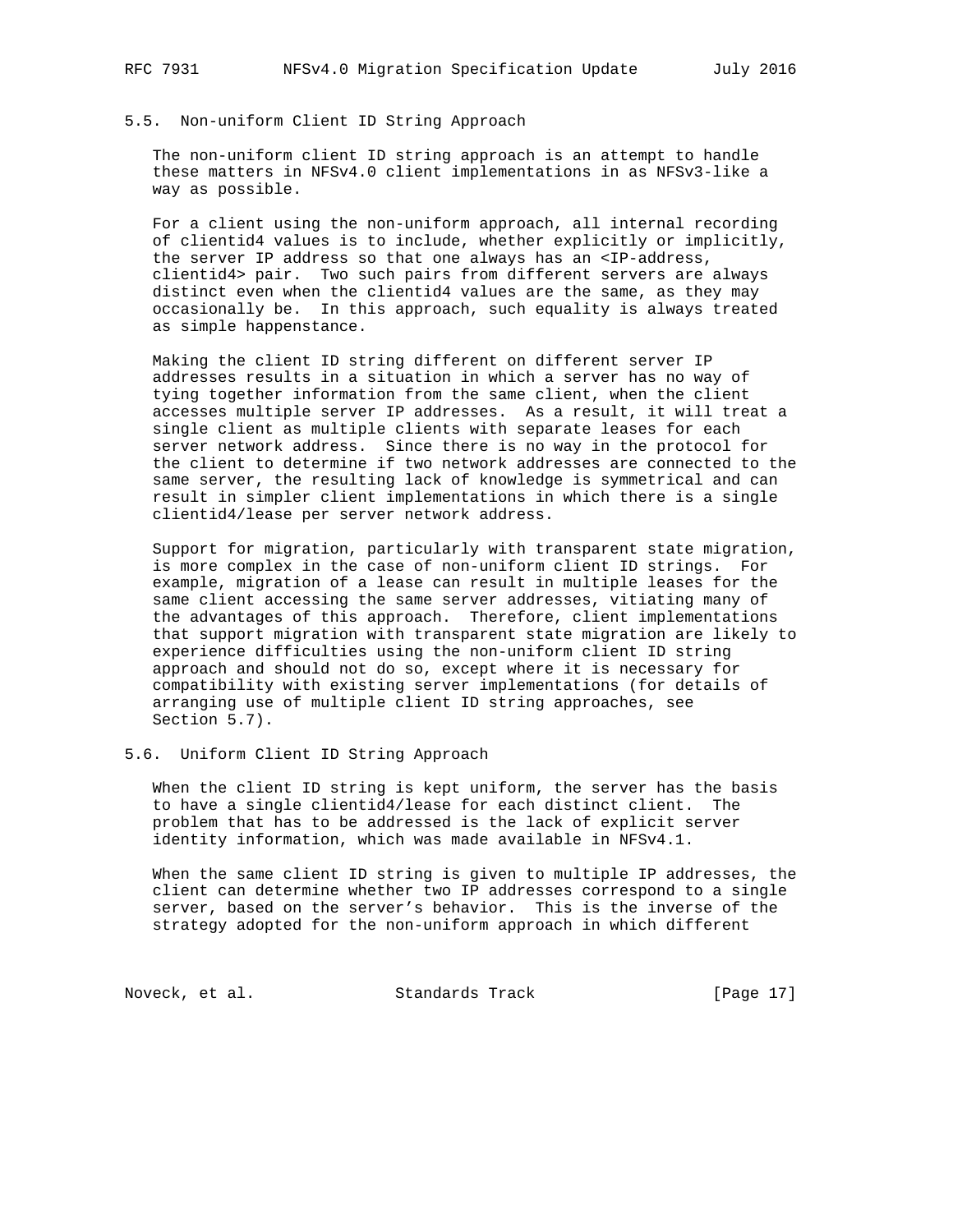server IP addresses are told about different clients, simply to prevent a server from manifesting behavior that is inconsistent with there being a single server for each IP address, in line with the traditions of NFS. So, to compare:

- o In the non-uniform approach, servers are told about different clients because, if the server were to use accurate client identity information, two IP addresses on the same server would behave as if they were talking to the same client, which might prove disconcerting to a client not expecting such behavior.
- o In the uniform approach, the servers are told about there being a single client, which is, after all, the truth. Then, when the server uses this information, two IP addresses on the same server will behave as if they are talking to the same client, and this difference in behavior allows the client to infer the server IP address trunking configuration, even though NFSv4.0 does not explicitly provide this information.

 The approach given in the section below shows one example of how this might be done.

 The uniform client ID string approach makes it necessary to exercise more care in the definition of the boot instance id sent as the verifier field in an nfs\_client\_id4:

- o In [RFC7530], the client is told to change the verifier field value when reboot occurs, but there is no explicit statement as to the converse, so that any requirement to keep the verifier field constant unless rebooting is only present by implication.
- o Many existing clients change the boot instance id every time they destroy and recreate the data structure that tracks an <IP-address, clientid4> pair. This might happen if the last mount of a particular server is removed, and then a fresh mount is created. Also, note that this might result in each <IP-address, clientid4> pair having its own boot instance id that is independent of the others.
- o Within the uniform client ID string approach, an nfs\_client\_id4 designates a globally known client instance, so that the verifier field should change if and only if a new client instance is created, typically as a result of a reboot.

 Clients using the uniform client ID string approach are therefore well advised to use a verifier established only once for each reboot, typically at reboot time.

Noveck, et al. Standards Track [Page 18]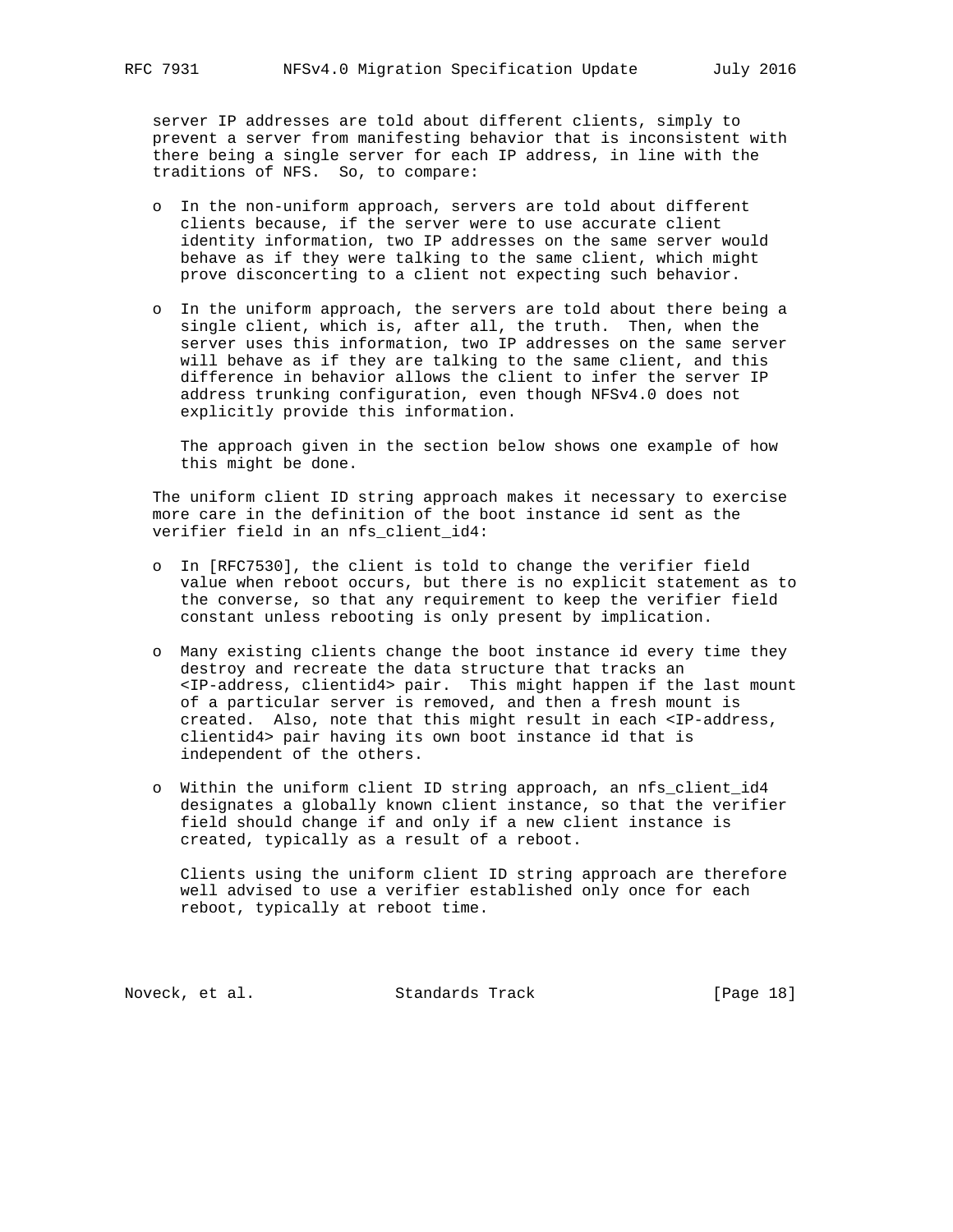The following are advantages for the implementation of using the uniform client ID string approach:

- o Clients can take advantage of server trunking (and clustering with single-server-equivalent semantics) to increase bandwidth or reliability.
- o There are advantages in state management so that, for example, one never has a delegation under one clientid4 revoked because of a reference to the same file from the same client under a different clientid4.
- o The uniform client ID string approach allows the server to do any necessary automatic lease merger in connection with transparent state migration, without requiring any client involvement. This consideration is of sufficient weight to cause us to recommend use of the uniform client ID string approach for clients supporting transparent state migration.

 The following implementation considerations might cause issues for client implementations.

- o This approach is considerably different from the non-uniform approach, which most client implementations have been following. Until substantial implementation experience is obtained with this approach, reluctance to embrace something so new is to be expected.
- o Mapping between server network addresses and leases is more complicated in that it is no longer a one-to-one mapping.

 Another set of relevant considerations relate to privacy concerns, which users of the client might have in that use of the uniform client ID string approach would enable multiple servers acting in concert to determine when multiple requests received at different times derive from the same NFSv4.0 client. For example, this might enable determination that multiple distinct user identities in fact are likely to correspond to requests made by the same person, even when those requests are directed to different servers.

How to balance these considerations depends on implementation goals.

5.7. Mixing Client ID String Approaches

 As noted above, a client that needs to use the uniform client ID string approach (e.g., to support migration) may also need to support existing servers with implementations that do not work properly in this case.

Noveck, et al. Standards Track [Page 19]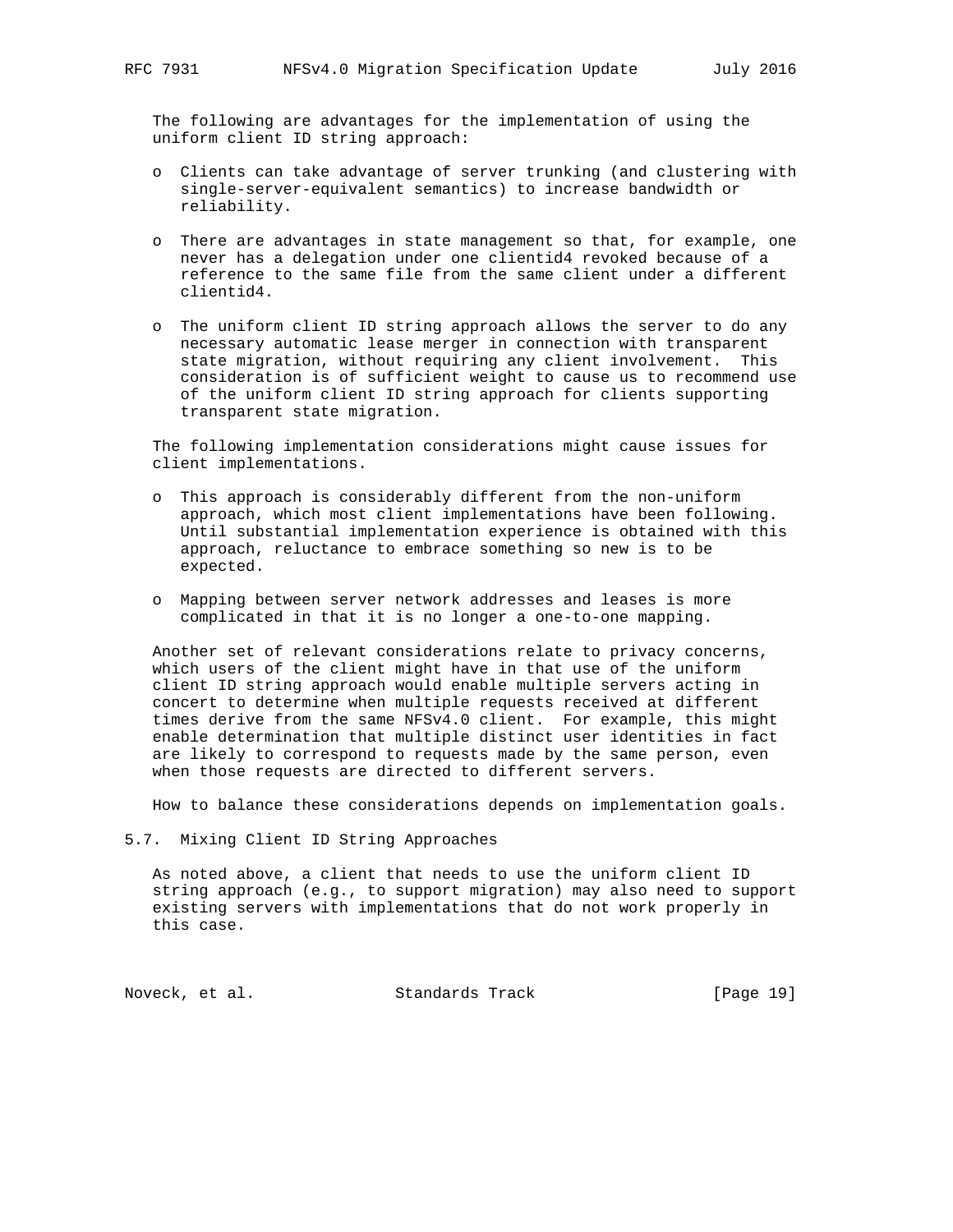Some examples of such server issues include:

 o Some existing NFSv4.0 server implementations of IP address failover depend on clients' use of a non-uniform client ID string approach. In particular, when a server supports both its own IP address and one failed over from a partner server, it may have separate sets of state applicable to the two IP addresses, owned by different servers but residing on a single one.

 In this situation, some servers have relied on clients' use of the non-uniform client ID string approach, as suggested but not mandated by [RFC7530], to keep these sets of state separate, and they will have problems handling clients using the uniform client ID string approach, in that such clients will see changes in trunking relationships whenever server failover and giveback occur.

 o Some existing servers incorrectly return NFS4ERR\_CLID\_INUSE simply because there already exists a clientid4 for the same client, established using a different IP address. This causes difficulty for a multihomed client using the uniform client ID string approach.

 Although this behavior is not correct, such servers still exist, and this specification should give clients guidance about dealing with the situation, as well as making the correct behavior clear.

 In order to support use of these sorts of servers, the client can use different client ID string approaches for different mounts, in order to assure that:

- o The uniform client ID string approach is used when accessing servers that may return NFS4ERR\_MOVED and when the client wishes to enable transparent state migration.
- o The non-uniform client ID string approach is used when accessing servers whose implementations make them incompatible with the uniform client ID string approach.

 Since the client cannot easily determine which of the above are true, implementations are likely to rely on user-specified mount options to select the appropriate approach to use, in cases in which a client supports simultaneous use of multiple approaches. Choice of a default to use in such cases is up to the client implementation.

Noveck, et al. Standards Track [Page 20]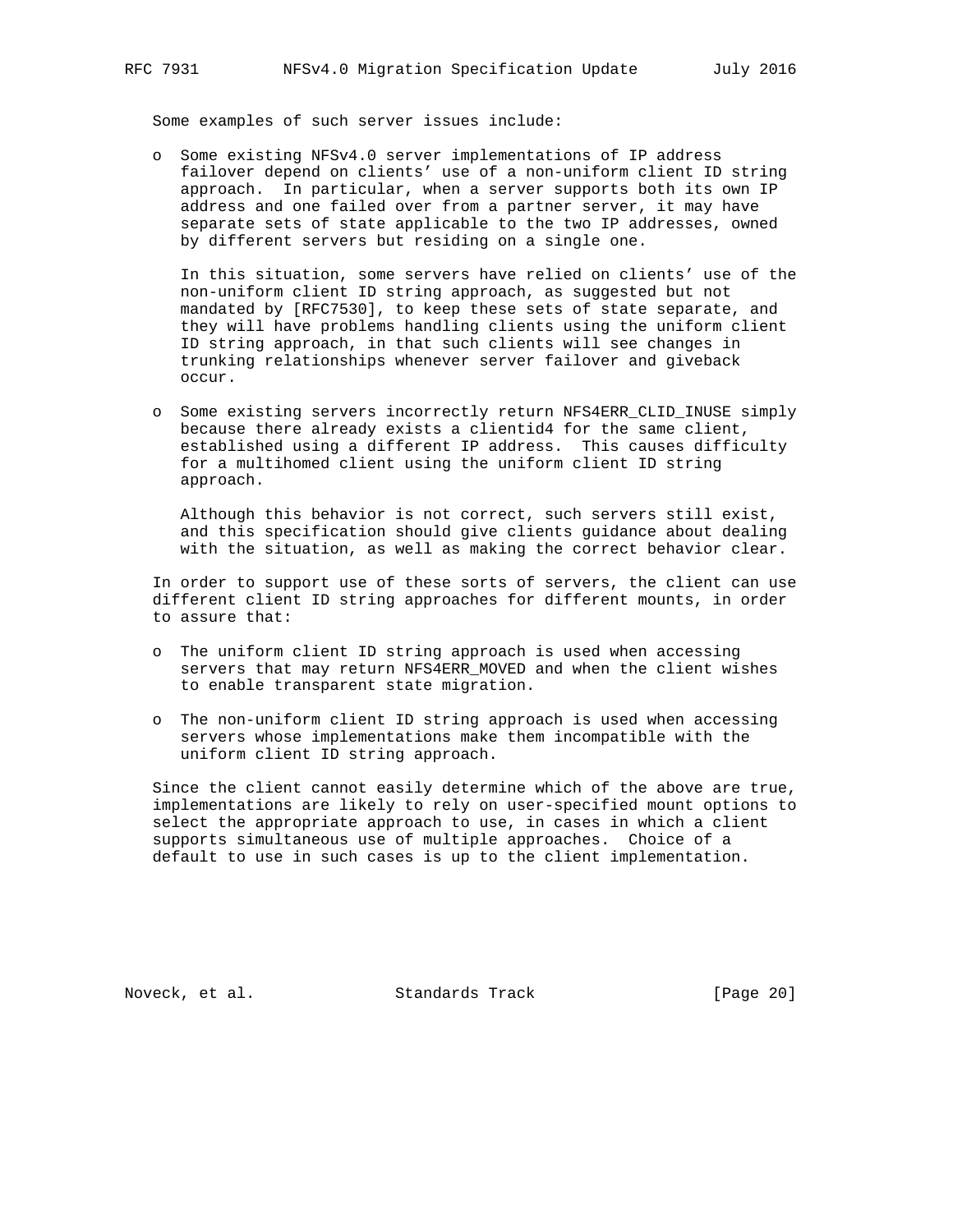In the case in which the same server has multiple mounts, and both approaches are specified for the same server, the client could have multiple clientid4s corresponding to the same server, one for each approach, and would then have to keep these separate.

5.8. Trunking Determination when Using Uniform Client ID Strings

 This section provides an example of how trunking determination could be done by a client following the uniform client ID string approach (whether this is used for all mounts or not). Clients need not follow this procedure, but implementers should make sure that the issues dealt with by this procedure are all properly addressed.

 It is best to clarify here the various possible purposes of trunking determination and the corresponding requirements as to server behavior. The following points should be noted:

- o The primary purpose of the trunking determination algorithm is to make sure that, if the server treats client requests on two IP addresses as part of the same client, the client will not be surprised and encounter disconcerting server behavior, as mentioned in Section 5.6. Such behavior could occur if the client were unaware that all of its client requests for the two IP addresses were being handled as part of a single client talking to a single server.
- o A second purpose is to be able to use knowledge of trunking relationships for better performance, etc.
- o If a server were to give out distinct clientid4s in response to receiving the same nfs\_client\_id4 on different network addresses, and acted as if these were separate clients, the primary purpose of trunking determination would be met, as long as the server did not treat them as part of the same client. In this case, the server would be acting, with regard to that client, as if it were two distinct servers. This would interfere with the secondary purpose of trunking determination, but there is nothing the client can do about that.
- o Suppose a server were to give such a client two different clientid4s but act as if they were one. That is the only way that the server could behave in a way that would defeat the primary purpose of the trunking determination algorithm.

Servers MUST NOT behave that way.

 For a client using the uniform approach, clientid4 values are treated as important information in determining server trunking patterns.

Noveck, et al. Standards Track [Page 21]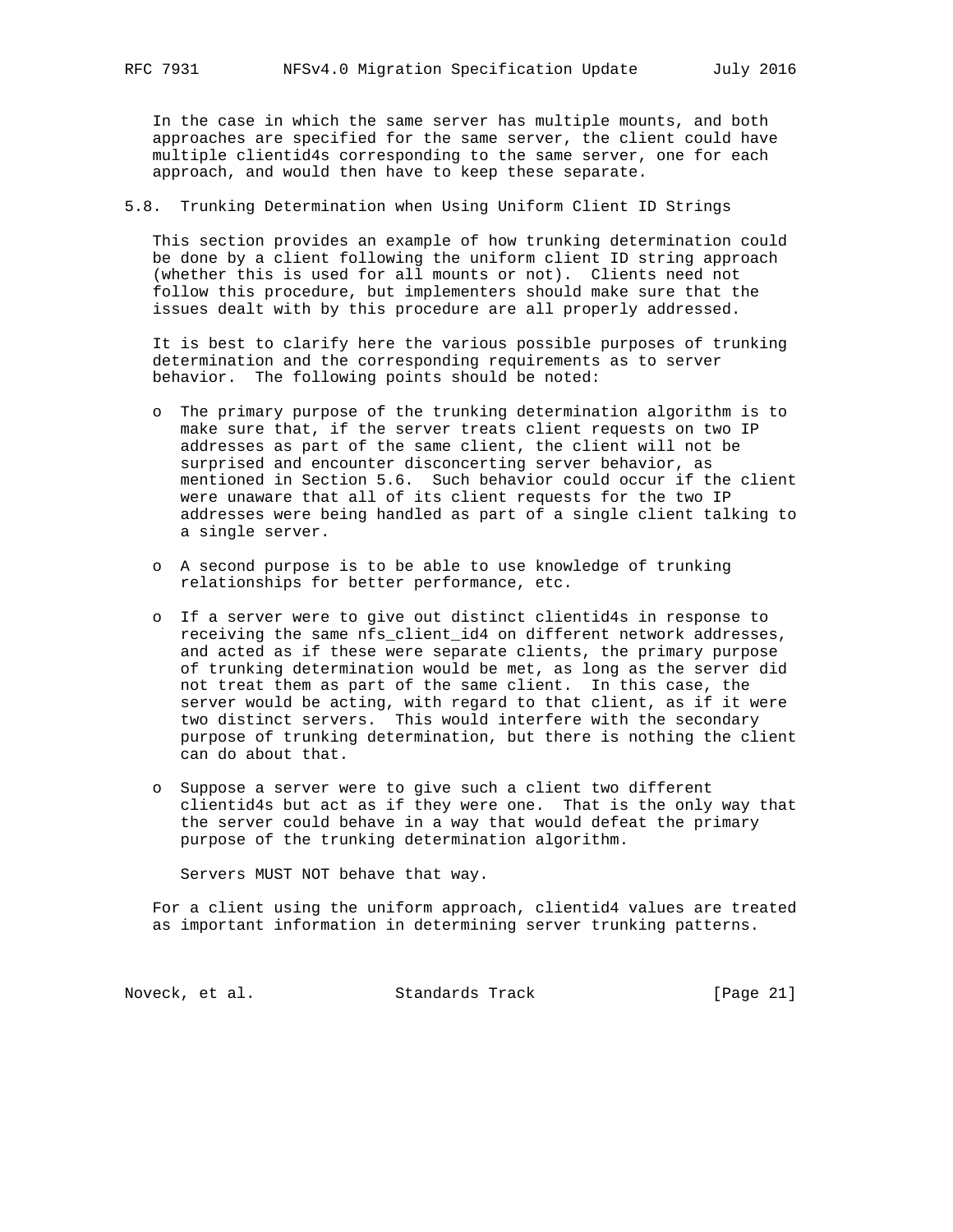For two different IP addresses to return the same clientid4 value is a necessary, though not a sufficient condition for them to be considered as connected to the same server. As a result, when two different IP addresses return the same clientid4, the client needs to determine, using the procedure given below or otherwise, whether the IP addresses are connected to the same server. For such clients, all internal recording of clientid4 values needs to include, whether explicitly or implicitly, identification of the server from which the clientid4 was received so that one always has a (server, clientid4) pair. Two such pairs from different servers are always considered distinct even when the clientid4 values are the same, as they may occasionally be.

 In order to make this approach work, the client must have certain information accessible for each nfs\_client\_id4 used by the uniform approach (only one in general). The client needs to maintain a list of all server IP addresses, together with the associated clientid4 values, SETCLIENTID principals, and authentication flavors. As a part of the associated data structures, there should be the ability to mark a server IP structure as having the same server as another and to mark an IP address as currently unresolved. One way to do this is to allow each such entry to point to another with the pointer value being one of:

- o A pointer to another entry for an IP address associated with the same server, where that IP address is the first one referenced to access that server.
- o A pointer to the current entry if there is no earlier IP address associated with the same server, i.e., where the current IP address is the first one referenced to access that server. The text below refers to such an IP address as the lead IP address for a given server.
- o The value NULL if the address's server identity is currently unresolved.

 In order to keep the above information current, in the interests of the most effective trunking determination, RENEWs should be periodically done on each server. However, even if this is not done, the primary purpose of the trunking determination algorithm, to prevent confusion due to trunking hidden from the client, will be achieved.

 Given this apparatus, when a SETCLIENTID is done and a clientid4 returned, the data structure can be searched for a matching clientid4 and if such is found, further processing can be done to determine whether the clientid4 match is accidental, or the result of trunking.

Noveck, et al. Standards Track [Page 22]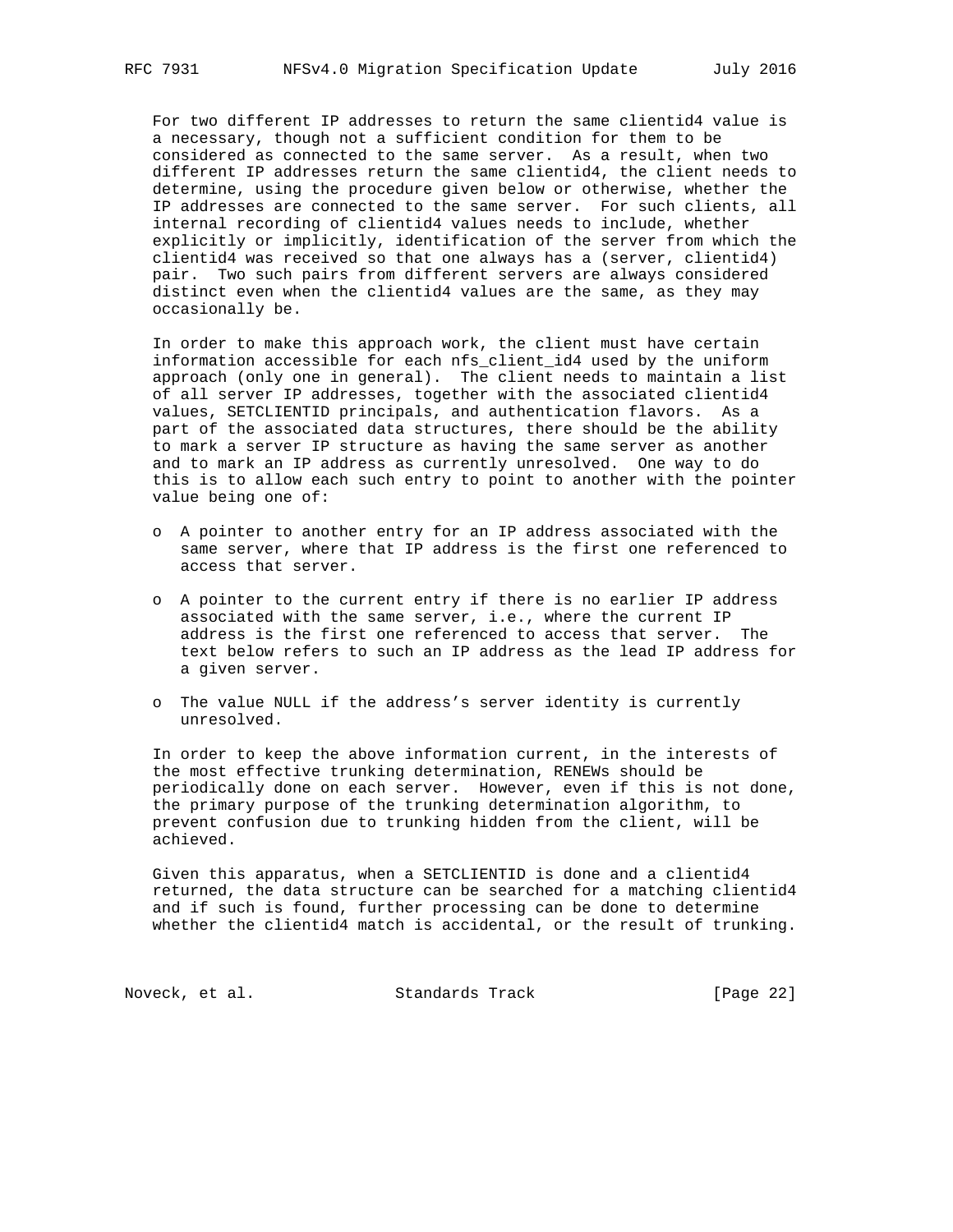In this algorithm, when SETCLIENTID is done initially, it will use the common nfs\_client\_id4 and specify the current target IP address as callback.cb\_location within the callback parameters. We call the clientid4 and SETCLIENTID verifier returned by this operation XC and XV, respectively.

 This choice of callback parameters is provisional and reflects the client's preferences in the event that the IP address is not trunked with other IP addresses. The algorithm is constructed so that only the appropriate callback parameters, reflecting observed trunking patterns, are actually confirmed.

 Note that when the client has done previous SETCLIENTIDs to any IP addresses, with more than one principal or authentication flavor, one has the possibility of receiving NFS4ERR\_CLID\_INUSE, since it is not yet known which of the connections with existing IP addresses might be trunked with the current one. In the event that the SETCLIENTID fails with NFS4ERR\_CLID\_INUSE, one must try all other combinations of principals and authentication flavors currently in use, and eventually one will be correct and not return NFS4ERR\_CLID\_INUSE.

 Note that at this point, no SETCLIENTID\_CONFIRM has yet been done. This is because the SETCLIENTID just done has either established a new clientid4 on a previously unknown server or changed the callback parameters on a clientid4 associated with some already known server. Given it is undesirable to confirm something that should not happen, what is to be done next depends on information about existing clientid4s.

- o If no matching clientid4 is found, the IP address X and clientid4 XC are added to the list and considered as having no existing known IP addresses trunked with it. The IP address is marked as a lead IP address for a new server. A SETCLIENTID\_CONFIRM is done using XC and XV.
- o If a matching clientid4 is found that is marked unresolved, processing on the new IP address is suspended. In order to simplify processing, there can only be one unresolved IP address for any given clientid4.
- o If one or more matching clientid4s are found, none of which are marked unresolved, the new IP address X is entered and marked unresolved. A SETCLIENTID\_CONFIRM is done to X using XC and XV.

 When, as a result of encountering the last of the three cases shown above, an unresolved IP address exists, further processing is required. After applying the steps below to each of the lead IP addresses with a matching clientid4, the address will have been

Noveck, et al. Standards Track [Page 23]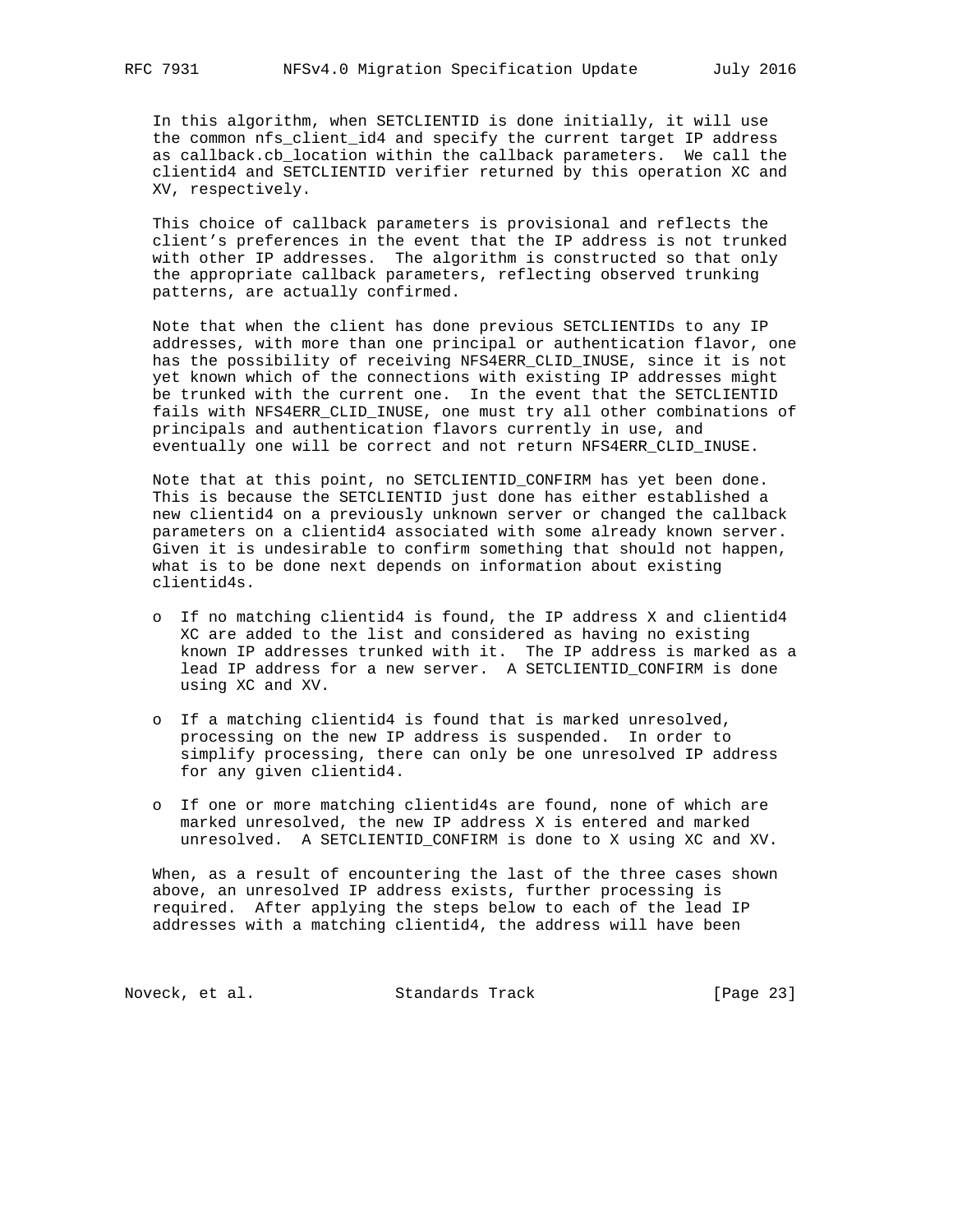resolved: It may have been determined to be part of an already known server as a new IP address to be added to an existing set of IP addresses for that server. Otherwise, it will be recognized as a new server. At the point at which this determination is made, the unresolved indication is cleared and any suspended SETCLIENTID processing is restarted.

 For each lead IP address IPn with a clientid4 matching XC, the following steps are done. Because the Remote Procedure Call (RPC) to do a SETCLIENTID could take considerable time, it is desirable for the client to perform these operations in parallel. Note that because the clientid4 is a 64-bit value, the number of such IP addresses that would need to be tested is expected to be quite small, even when the client is interacting with many NFSv4.0 servers. Thus, while parallel processing is desirable, it is not necessary.

- o If the principal for IPn does not match that for X, the IP address is skipped, since it is impossible for IPn and X to be trunked in these circumstances. If the principal does match but the authentication flavor does not, the authentication flavor already used should be used for address X as well. This will avoid any possibility that NFS4ERR\_CLID\_INUSE will be returned for the SETCLIENTID and SETCLIENTID\_CONFIRM to be done below, as long as the server(s) at IP addresses IPn and X is correctly implemented.
- o A SETCLIENTID is done to update the callback parameters to reflect the possibility that X will be marked as associated with the server whose lead IP address is IPn. The specific callback parameters chosen, in terms of cb\_client4 and callback\_ident, are up to the client and should reflect its preferences as to callback handling for the common clientid4, in the event that X and IPn are trunked together. When a SETCLIENTID is done on IP address IPn, a setclientid\_confirm value (in the form of a verifier4) is returned, which will be referred to as SCn.

 Note that the NFSv4.0 specification requires the server to make sure that such verifiers are very unlikely to be regenerated. Given that it is already highly unlikely that the clientid4 XC is duplicated by distinct servers, the probability that SCn is duplicated as well has to be considered vanishingly small. Note also that the callback update procedure can be repeated multiple times to reduce the probability of further spurious matches.

 o The setclientid\_confirm value SCn is saved for later use in confirming the SETCLIENTID done to IPn.

Noveck, et al. Standards Track [Page 24]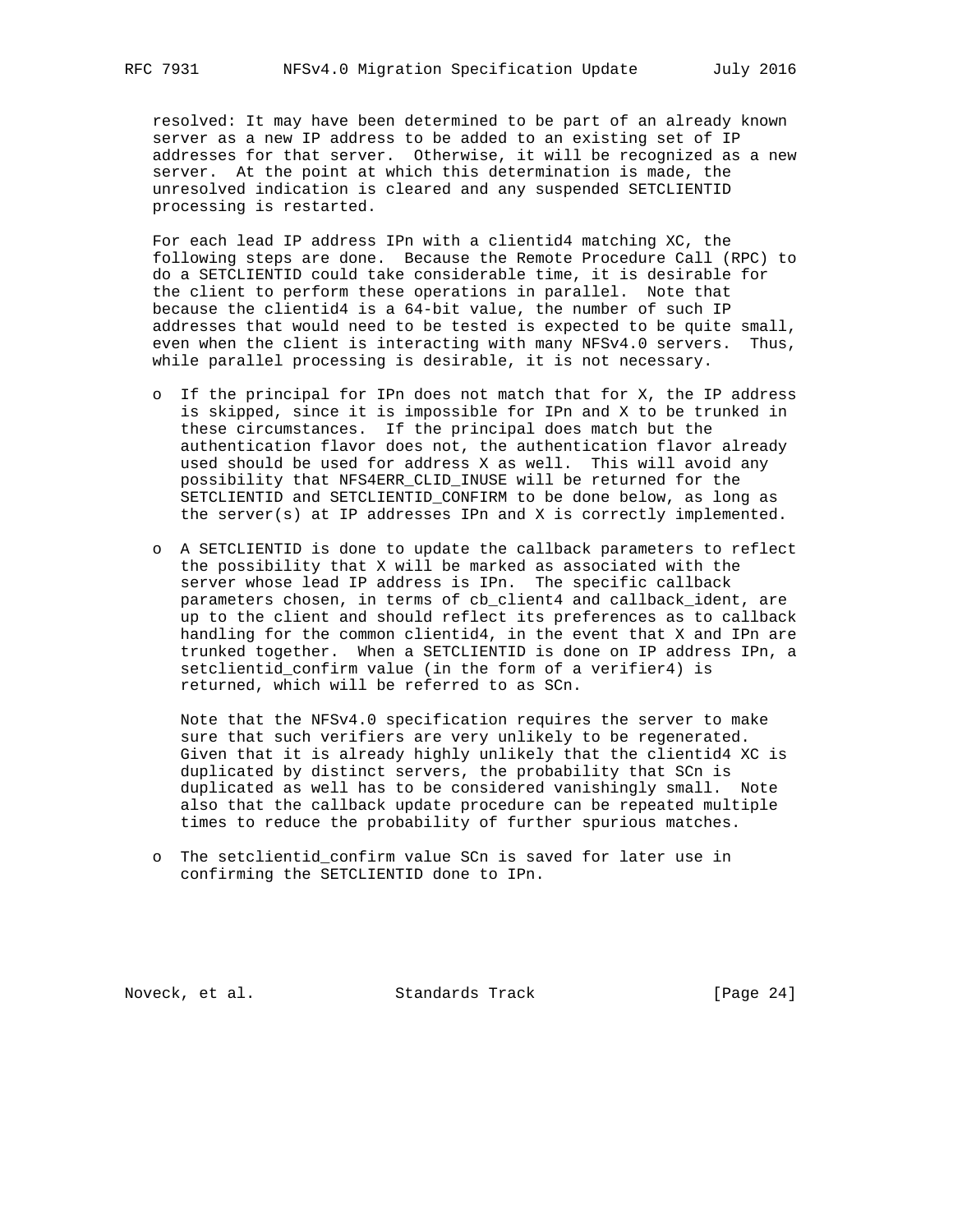Once the SCn values are gathered up by the procedure above, they are each tested by being used as the verifier for a SETCLIENTID\_CONFIRM operation directed to the original IP address X, whose trunking relationships are to be determined. These RPC operations may be done in parallel.

There are a number of things that should be noted at this point.

- o The SETCLIENTID operations done on the various IPn addresses in the procedure above will never be confirmed by SETCLIENTID\_CONFIRM operations directed to the various IPn addresses. If these callback updates are to be confirmed, they will be confirmed by SETCLIENTID\_CONFIRM operations directed at the original IP address X, which can only happen if SCn was generated by an IPn that was trunked with X, allowing the SETCLIENTID to be successfully confirmed and allowing us to infer the existence of that trunking relationship.
- o The number of successful SETCLIENTID\_CONFIRM operations done should never be more than one. If both SCn and SCm are accepted by X, then it indicates that both IPn and IPm are trunked with X, but that is only possible if IPn and IPm are trunked together. Since these two addresses were earlier recognized as not trunked together, this should be impossible, if the servers in question are implemented correctly.

 Further processing depends on the success or failure of the various SETCLIENTD\_CONFIRM operations done in the step above.

- o If the setclientid\_confirm value generated by a particular IPn is accepted on X, then X and IPn are recognized as connected to the same server, and the entry for X is marked as associated with IPn.
- o If none of the confirm operations are accepted, then X is recognized as a distinct server. Its callback parameters will remain as the ones established by the original SETCLIENTID.

 In either of the cases, the entry is considered resolved and processing can be restarted for IP addresses whose clientid4 matched XC but whose resolution had been deferred.

 The procedure described above must be performed so as to exclude the possibility that multiple SETCLIENTIDs done to different server IP addresses and returning the same clientid4 might "race" in such a fashion that there is no explicit determination of whether they correspond to the same server. The following possibilities for serialization are all valid, and implementers may choose among them

Noveck, et al. Standards Track [Page 25]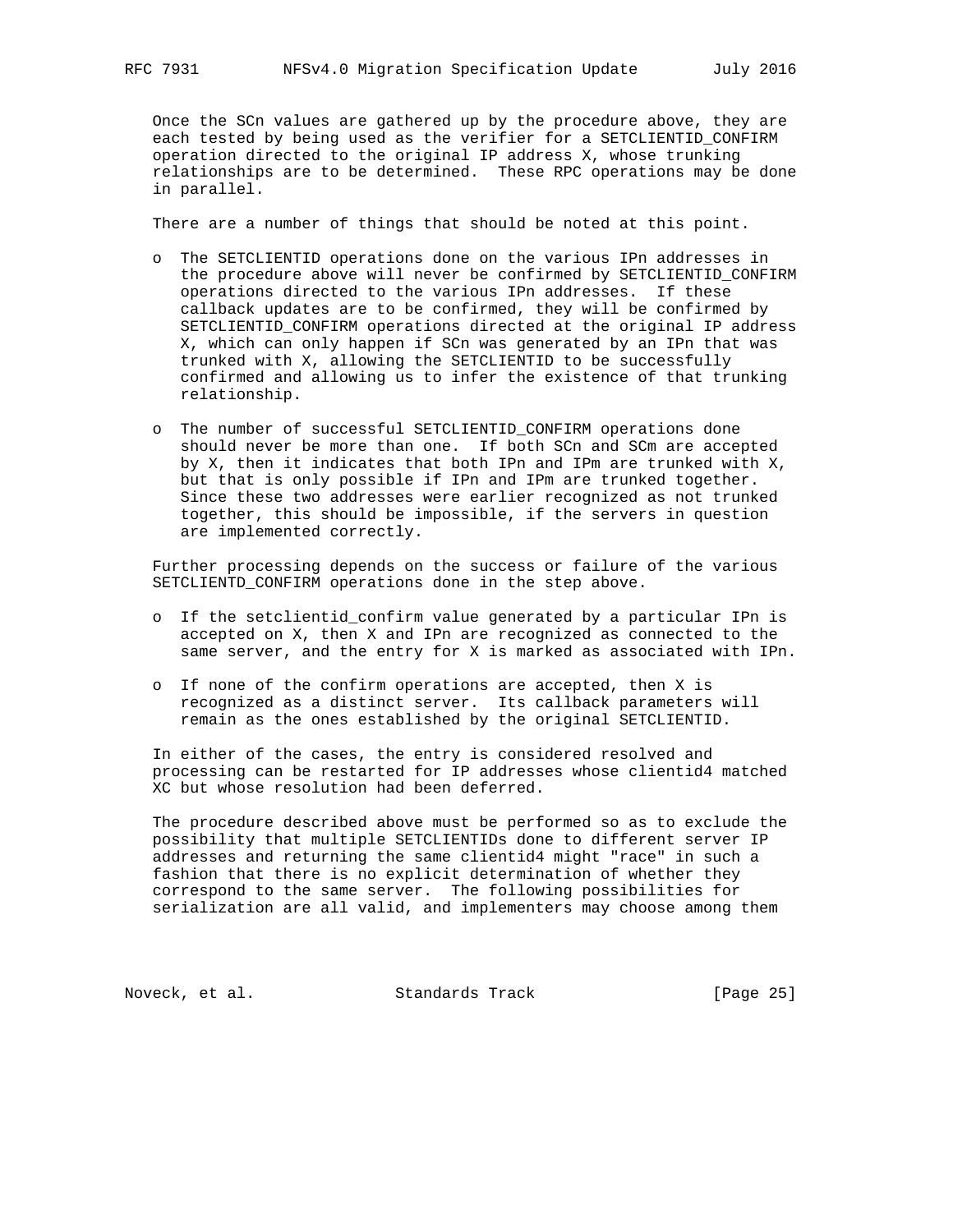based on a tradeoff between performance and complexity. They are listed in order of increasing parallelism:

- o An NFSv4.0 client might serialize all instances of SETCLIENTID/ SETCLIENTID\_CONFIRM processing, either directly or by serializing mount operations involving use of NFSv4.0. While doing so will prevent the races mentioned above, this degree of serialization can cause performance issues when there is a high volume of mount operations.
- o One might instead serialize the period of processing that begins when the clientid4 received from the server is processed and ends when all trunking determination for that server is completed. This prevents the races mentioned above, without adding to delay except when trunking determination is common.
- o One might avoid much of the serialization implied above, by allowing trunking determination for distinct clientid4 values to happen in parallel, with serialization of trunking determination happening independently for each distinct clientid4 value.

 The procedure above has made no explicit mention of the possibility that server reboot can occur at any time. To address this possibility, the client should make sure the following steps are taken:

- o When a SETCLIENTID\_CONFIRM is rejected by a given IPn, the client should be aware of the possibility that the rejection is due to XC (rather than XV) being invalid. This situation can be addressed by doing a RENEW specifying XC directed to the IP address X. If that operation succeeds, then the rejection is to be acted on normally since either XV is invalid on IPn or XC has become invalid on IPn while it is valid on X, showing that IPn and X are not trunked. If, on the other hand, XC is not valid on X, then the trunking detection process should be restarted once a new client ID is established on X.
- o In the event of a reboot detected on any server-lead IP, the set of IP addresses associated with the server should not change, and state should be re-established for the lease as a whole, using all available connected server IP addresses. It is prudent to verify connectivity by doing a RENEW using the new clientid4 on each such server address before using it, however.

 Another situation not discussed explicitly above is the possibility that a SETCLIENTID done to one of the IPn addresses might take so long that it is necessary to time out the operation, to prevent unacceptably delaying the MOUNT operation. One simple possibility is

Noveck, et al. Standards Track [Page 26]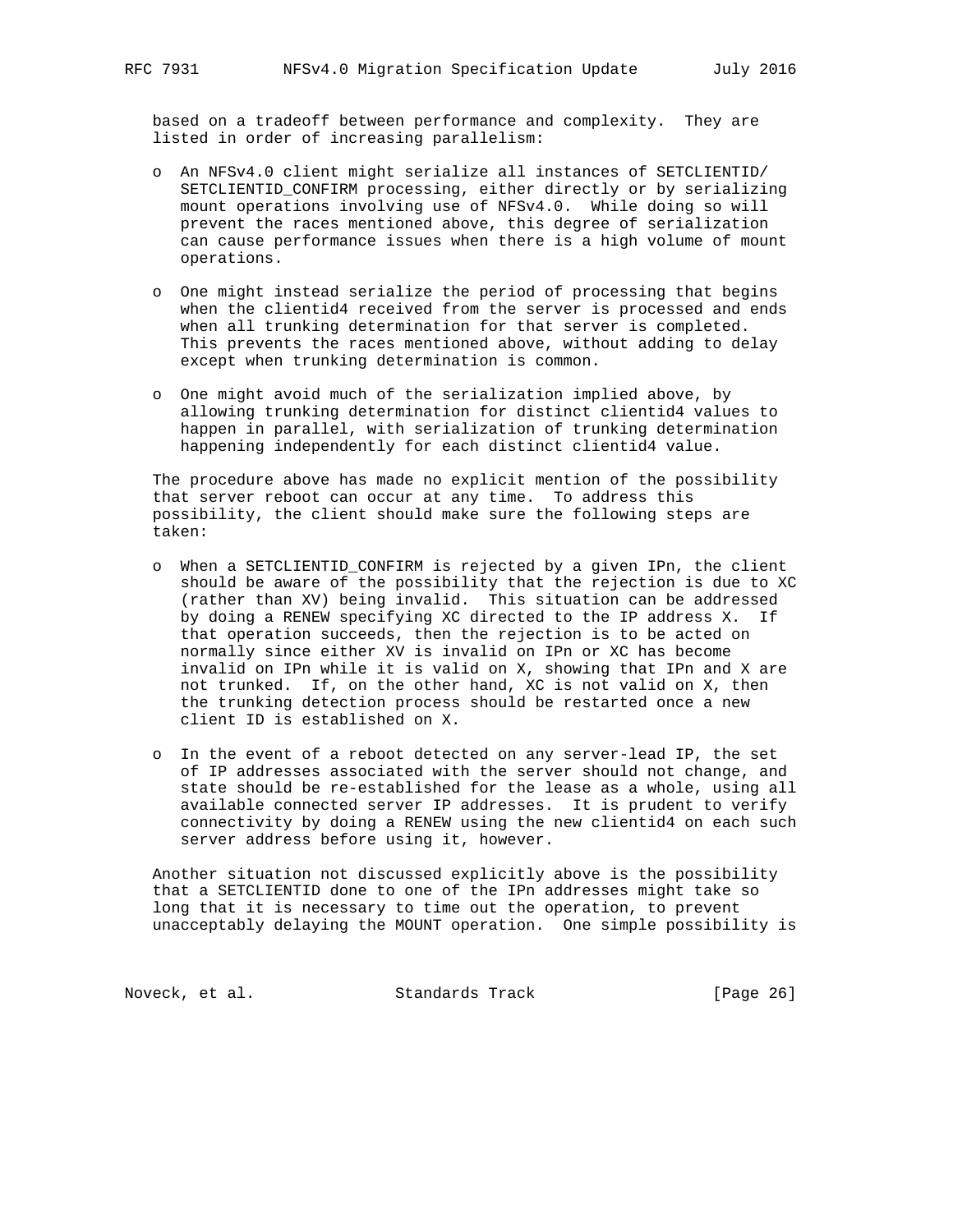to simply fail the MOUNT at this point. Because the average number of IP addresses that might have to be tested is quite small, this will not greatly increase the probability of MOUNT failure. Other possible approaches are:

 o If the IPn has sufficient state in existence, the existing stateids and sequence values might be validated by being used on IP address X. In the event of success, X and IPn should be considered trunked together.

 What constitutes "sufficient" state in this context is an implementation decision that is affected by the implementer's willingness to fail the MOUNT in an uncertain case and the strength of the state verification procedure implemented.

- o If IPn has no locking state in existence, X could be recorded as a lead IP address on a provisional basis, subject to trunking being tested again, once IPn starts becoming responsive. To avoid confusion between IPn and X, and the need to merge distinct state corpora for X and IPn at a later point, this retest of trunking should occur after RENEWs on IPn are responded to and before establishing any new state for either IPn as a separate server or for IPn considered as a server address trunked with X.
- o The client locking-related code could be made more tolerant of what would otherwise be considered anomalous results due to an unrecognized trunking relationship. The client could use the appearance of behavior explainable by a previously unknown trunking relationship as the cue to consider the addresses as trunked.

 This choice has a lot of complexity associated with it, and it is likely that few implementations will use it. When the set of locking state on IPn is small (e.g., a single stateid) but not empty, most client implementations are likely to either fail the MOUNT or implement a more stringent verification procedure using the existing stateid on IPn as a basis to generate further state as raw material for the trunking verification process.

5.9. Client ID String Construction Details

 This section gives more detailed guidance on client ID string construction. The guidance in this section will cover cases in which either the uniform or the non-uniform approach to the client ID string is used.

Noveck, et al. Standards Track [Page 27]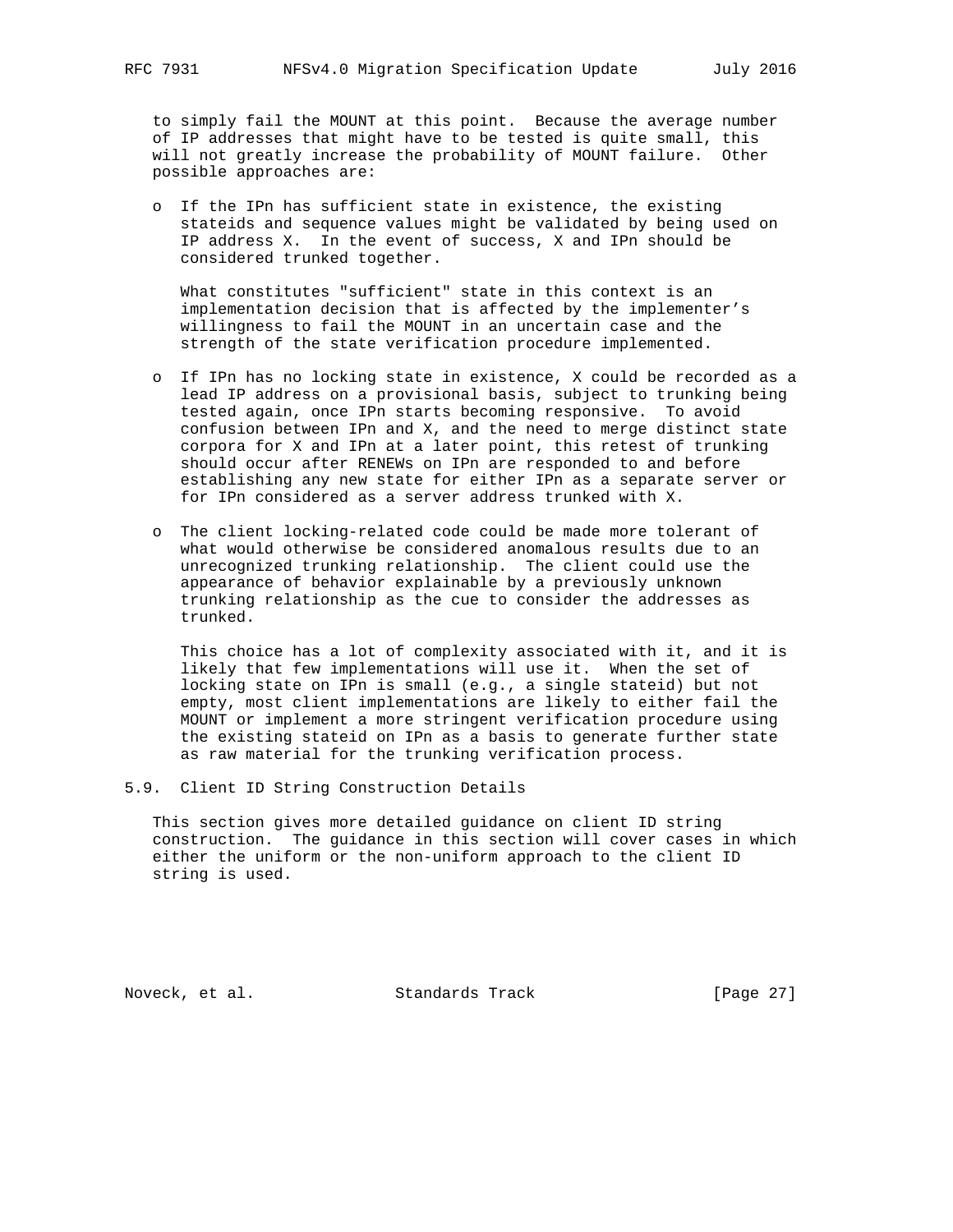Note that among the items suggested for inclusion, there are many that may conceivably change. In order for the client ID string to remain valid in such circumstances, the client SHOULD either:

- o Use a saved copy of such value rather than the changeable value itself, or
- o Save the constructed client ID string rather than constructing it anew at SETCLIENTID time, based on unchangeable parameters and saved copies of changeable data items.

 A file is not always a valid choice to store such information, given the existence of diskless clients. In such situations, whatever facilities exist for a client to store configuration information such as boot arguments should be used.

 Given the considerations listed in Section 5.2.1, an id string would be one that includes as its basis:

- o An identifier uniquely associated with the node on which the client is running.
- o For a user-level NFSv4.0 client, it should contain additional information to distinguish the client from a kernel-based client and from other user-level clients running on the same node, such as a universally unique identifier (UUID).
- o Where the non-uniform approach is to be used, the IP address of the server.
- o Additional information that tends to be unique, such as one or more of:
	- \* The timestamp of when the NFSv4 software was first installed on the client (though this is subject to the previously mentioned caution about using information that is stored in a file, because the file might only be accessible over NFSv4).
	- \* A true random number, generally established once and saved.

 With regard to the identifier associated with the node on which the client is running, the following possibilities are likely candidates.

- o The client machine's serial number.
- o The client's IP address. Note that this SHOULD be treated as a changeable value.

Noveck, et al. Standards Track [Page 28]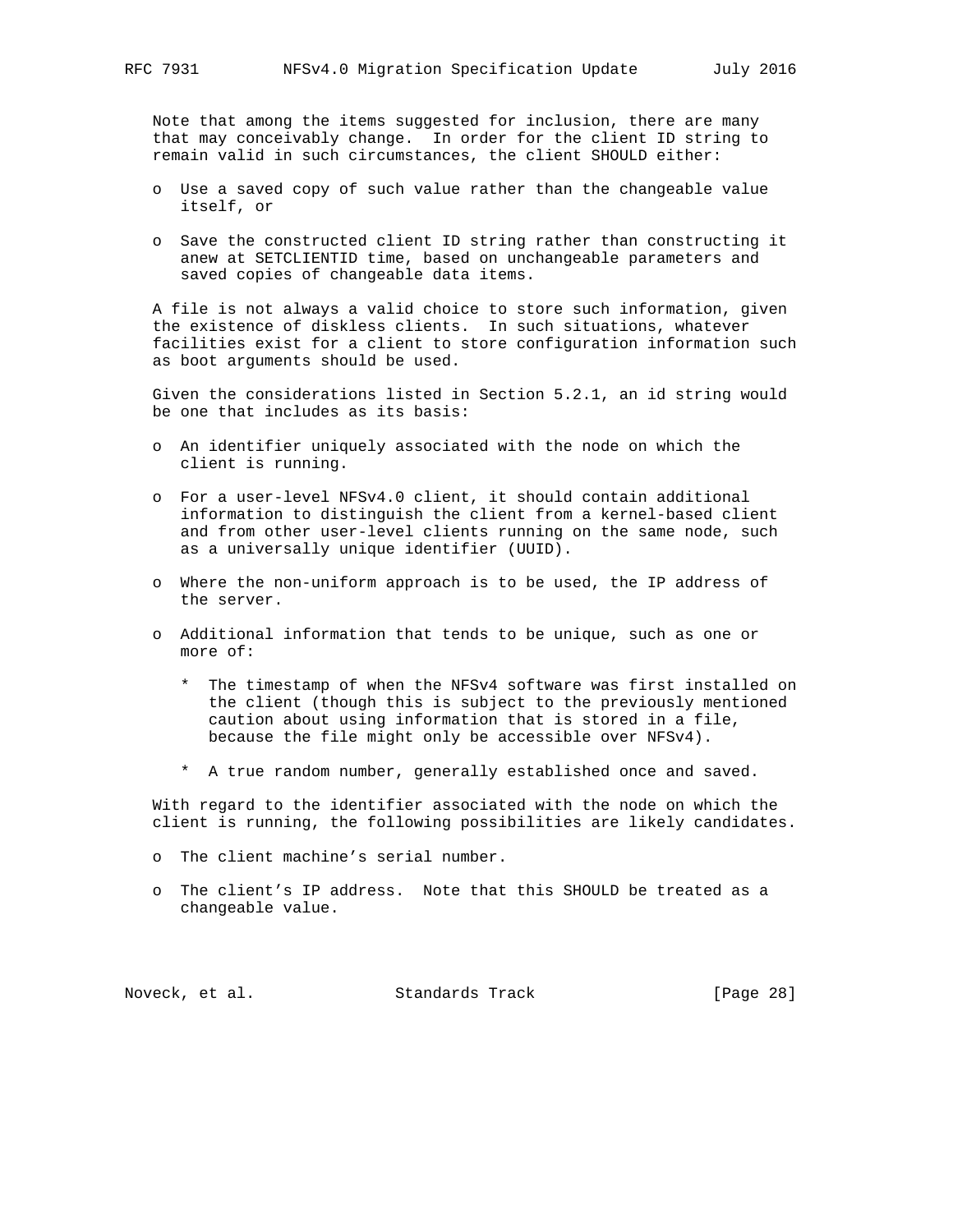o A Media Access Control (MAC) address. Note that this also should be considered a changeable value because of the possibility of configuration changes.

 Privacy concerns may be an issue if some of the items above (e.g., machine serial number and MAC address) are used. When it is necessary to use such items to ensure uniqueness, application of a one-way hash function is desirable. When the non-uniform approach is used, that hash function should be applied to all of the components chosen as a unit rather than to particular individual elements.

6. Locking and Multi-Server Namespace

 This section contains a replacement for Section 9.14 of [RFC7530], "Migration, Replication, and State".

 The replacement is in Section 6.1 and supersedes the replaced section.

The changes made can be briefly summarized as follows:

- o Adding text to address the case of stateid conflict on migration.
- o Specifying that when leases are moved, as a result of file system migration, they are to be merged with leases on the destination server that are connected to the same client.
- o Adding text that deals with the case of a clientid4 being changed on state transfer as a result of conflict with an existing clientid4.
- o Adding a section describing how information associated with open owners and lock-owners is to be managed with regard to migration.
- o The description of handling of the NFS4ERR\_LEASE\_MOVED has been rewritten for greater clarity.
- 6.1. Lock State and File System Transitions

 File systems may transition to a different server in several circumstances:

- o Responsibility for handling a given file system is transferred to a new server via migration.
- o A client may choose to use an alternate server (e.g., in response to server unresponsiveness) in the context of file system replication.

Noveck, et al. Standards Track [Page 29]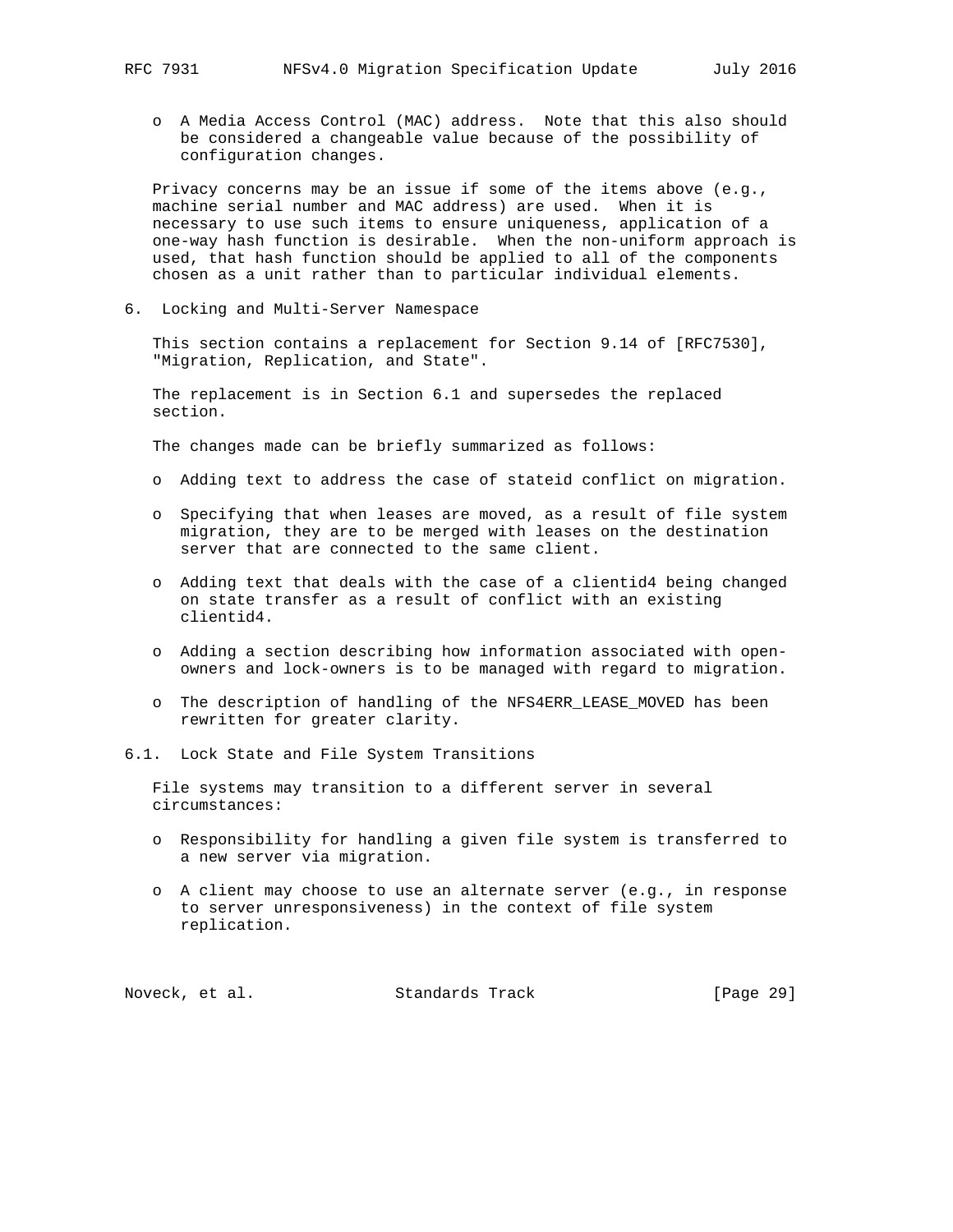In such cases, the appropriate handling of state shared between the client and server (i.e., locks, leases, stateids, and client IDs) is as described below. The handling differs between migration and replication.

 If a server replica or a server immigrating a file system agrees to, or is expected to, accept opaque values from the client that originated from another server, then it is a wise implementation practice for the servers to encode the "opaque" values in network byte order (i.e., in a big-endian format). When doing so, servers acting as replicas or immigrating file systems will be able to parse values like stateids, directory cookies, filehandles, etc., even if their native byte order is different from that of other servers cooperating in the replication and migration of the file system.

6.1.1. Migration and State

 In the case of migration, the servers involved in the migration of a file system should transfer all server state associated with the migrating file system from source to the destination server. If state is transferred, this MUST be done in a way that is transparent to the client. This state transfer will ease the client's transition when a file system migration occurs. If the servers are successful in transferring all state, the client will continue to use stateids assigned by the original server. Therefore, the new server must recognize these stateids as valid and treat them as representing the same locks as they did on the source server.

In this context, the phrase "the same locks" means that:

- o They are associated with the same file.
- o They represent the same types of locks, whether opens, delegations, advisory byte-range locks, or mandatory byte-range locks.
- o They have the same lock particulars, including such things as access modes, deny modes, and byte ranges.
- o They are associated with the same owner string(s).

 If transferring stateids from server to server would result in a conflict for an existing stateid for the destination server with the existing client, transparent state migration MUST NOT happen for that client. Servers participating in using transparent state migration should coordinate their stateid assignment policies to make this situation unlikely or impossible. The means by which this might be done, like all of the inter-server interactions for migration, are

Noveck, et al. Standards Track [Page 30]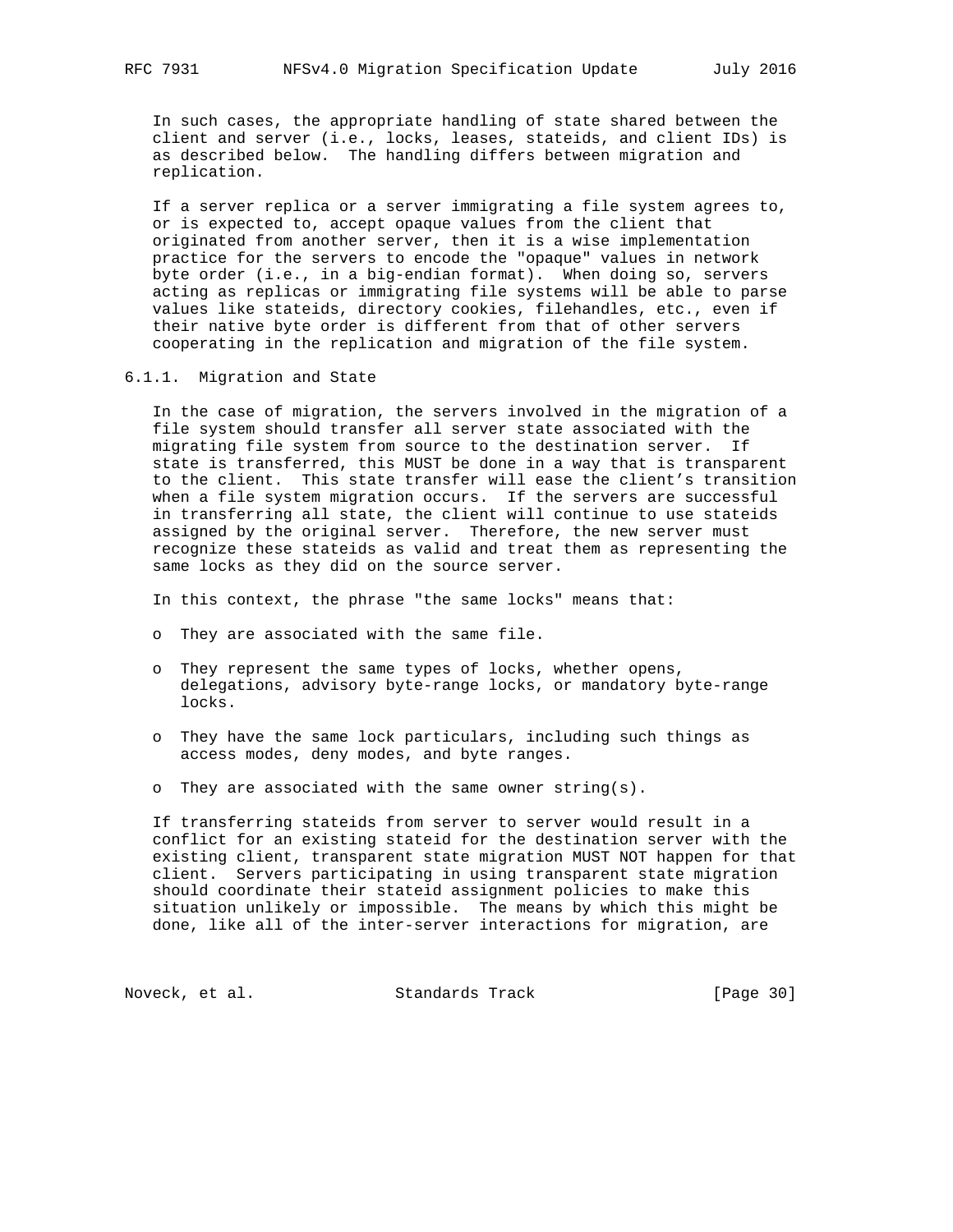not specified by the NFS version 4.0 protocol (neither in [RFC7530] nor this update).

 A client may determine the disposition of migrated state by using a stateid associated with the migrated state on the new server.

- o If the stateid is not valid and an error NFS4ERR\_BAD\_STATEID is received, either transparent state migration has not occurred or the state was purged due to a mismatch in the verifier (i.e., the boot instance id).
- o If the stateid is valid, transparent state migration has occurred.

 Since responsibility for an entire file system is transferred with a migration event, there is no possibility that conflicts will arise on the destination server as a result of the transfer of locks.

 The servers may choose not to transfer the state information upon migration. However, this choice is discouraged, except where specific issues such as stateid conflicts make it necessary. When a server implements migration and it does not transfer state information, it MUST provide a file-system-specific grace period, to allow clients to reclaim locks associated with files in the migrated file system. If it did not do so, clients would have to re-obtain locks, with no assurance that a conflicting lock was not granted after the file system was migrated and before the lock was re obtained.

 In the case of migration without state transfer, when the client presents state information from the original server (e.g., in a RENEW operation or a READ operation of zero length), the client must be prepared to receive either NFS4ERR\_STALE\_CLIENTID or NFS4ERR\_BAD\_STATEID from the new server. The client should then recover its state information as it normally would in response to a server failure. The new server must take care to allow for the recovery of state information as it would in the event of server restart.

 In those situations in which state has not been transferred, as shown by a return of NFS4ERR\_BAD\_STATEID, the client may attempt to reclaim locks in order to take advantage of cases in which the destination server has set up a file-system-specific grace period in support of the migration.

Noveck, et al. Standards Track [Page 31]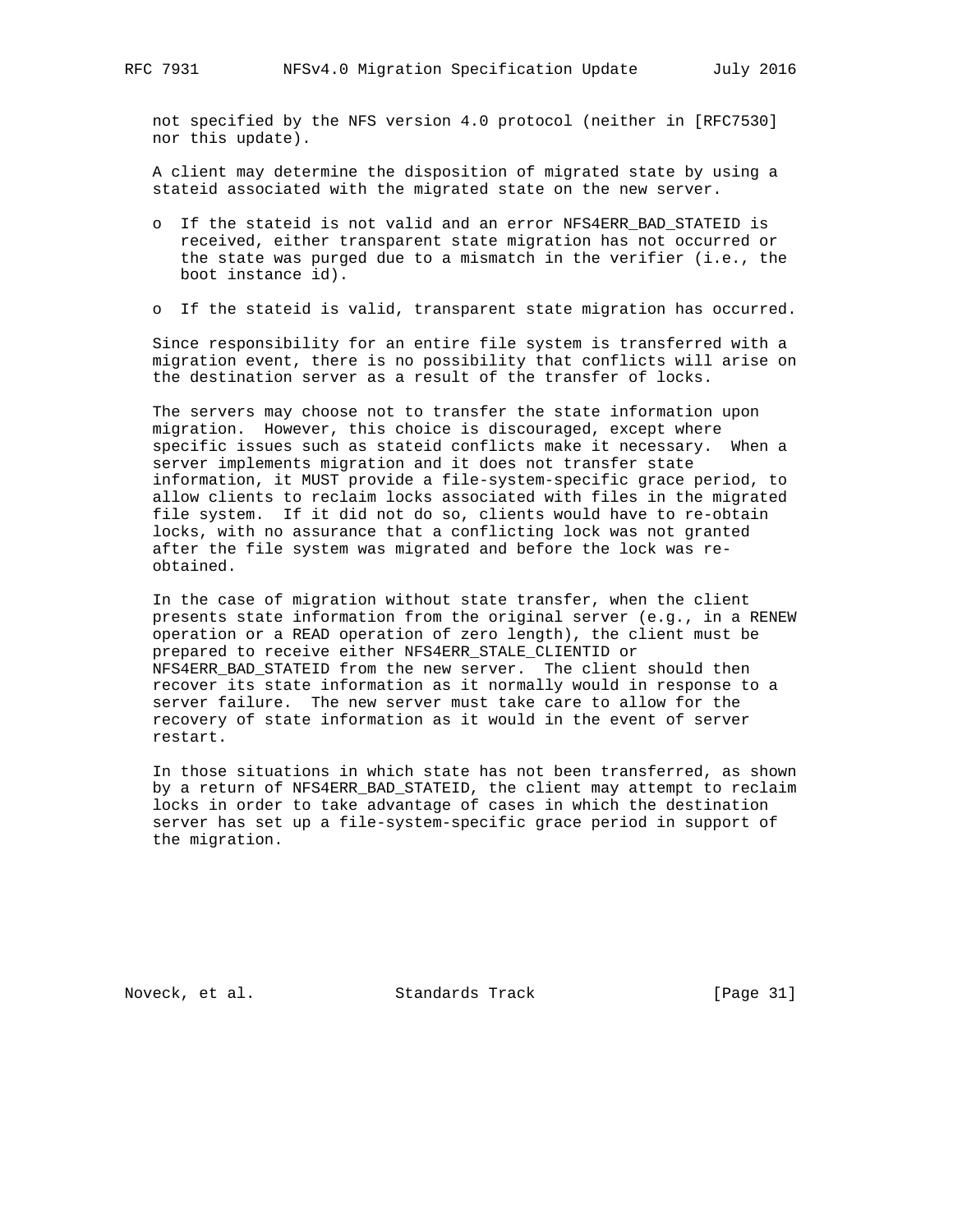## 6.1.1.1. Migration and Client IDs

 The handling of clientid4 values is similar to that for stateids. However, there are some differences that derive from the fact that a clientid4 is an object that spans multiple file systems while a stateid is inherently limited to a single file system.

 The clientid4 and nfs\_client\_id4 information (id string and boot instance id) will be transferred with the rest of the state information, and the destination server should use that information to determine appropriate clientid4 handling. Although the destination server may make state stored under an existing lease available under the clientid4 used on the source server, the client should not assume that this is always so. In particular,

- o If there is an existing lease with an nfs\_client\_id4 that matches a migrated lease (same id string and verifier), the server SHOULD merge the two, making the union of the sets of stateids available under the clientid4 for the existing lease. As part of the lease merger, the expiration time of the lease will reflect renewal done within either of the ancestor leases (and so will reflect the latest of the renewals).
- o If there is an existing lease with an nfs\_client\_id4 that partially matches a migrated lease (same id string and a different (boot) verifier), the server MUST eliminate one of the two, possibly invalidating one of the ancestor clientid4s. Since boot instance ids are not ordered, the later lease renewal time will prevail.
- o If the destination server already has the transferred clientid4 in use for another purpose, it is free to substitute a different clientid4 and associate that with the transferred nfs\_client\_id4.

 When leases are not merged, the transfer of state should result in creation of a confirmed client record with empty callback information but matching the  $\{v, x, c\}$  with v and x derived from the transferred client information and c chosen by the destination server. For a description of this notation, see Section 8.4.5

 In such cases, the client SHOULD re-establish new callback information with the new server as soon as possible, according to sequences described in sections "Operation 35: SETCLIENTID -- Negotiate Client ID" and "Operation 36: SETCLIENTID\_CONFIRM -- Confirm Client ID". This ensures that server operations are not delayed due to an inability to recall delegations and prevents the

Noveck, et al. Standards Track [Page 32]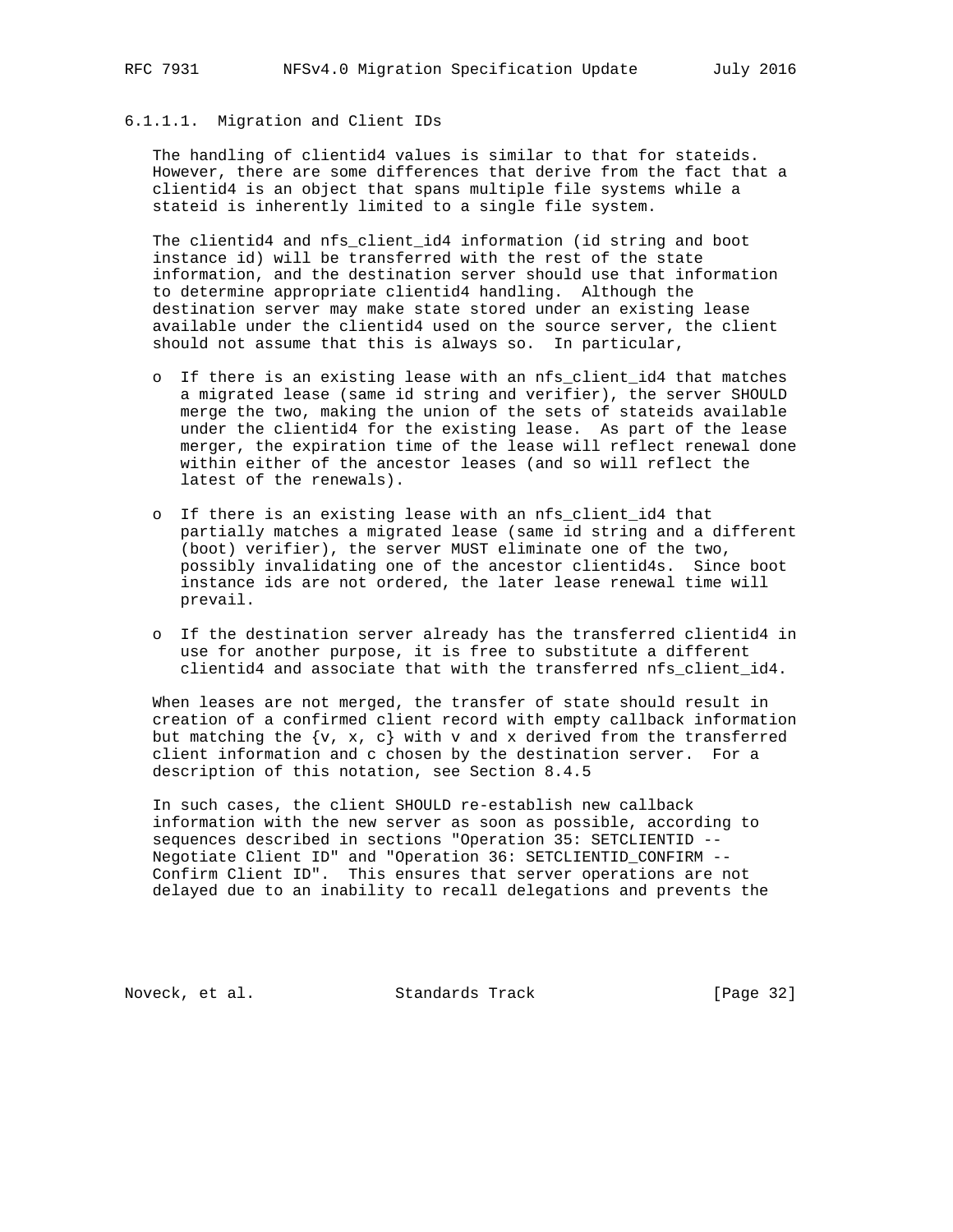unwanted revocation of existing delegations. The client can determine the new clientid4 (the value c) from the response to SETCLIENTID.

 The client can use its own information about leases with the destination server to see if lease merger should have happened. When there is any ambiguity, the client MAY use the above procedure to set the proper callback information and find out, as part of the process, the correct value of its clientid4 with respect to the server in question.

6.1.1.2. Migration and State Owner Information

 In addition to stateids, the locks they represent, and client identity information, servers also need to transfer information related to the current status of open-owners and lock-owners.

This information includes:

- o The sequence number of the last operation associated with the particular owner.
- o Sufficient information regarding the results of the last operation to allow reissued operations to be correctly responded to.

 When individual open-owners and lock-owners have only been used in connection with a particular file system, the server SHOULD transfer this information together with the lock state. The owner ceases to exist on the source server and is reconstituted on the destination server. This will happen in the case of clients that have been written to isolate each owner to a specific file system, but it may happen for other clients as well.

 Note that when servers take this approach for all owners whose state is limited to the particular file system being migrated, doing so will not cause difficulties for clients not adhering to an approach in which owners are isolated to particular file systems. As long as the client recognizes the loss of transferred state, the protocol allows the owner in question to disappear, and the client may have to deal with an owner confirmation request that would not have occurred in the absence of the migration.

 When migration occurs and the source server discovers an owner whose state includes the migrated file system but other file systems as well, it cannot transfer the associated owner state. Instead, the

Noveck, et al. Standards Track [Page 33]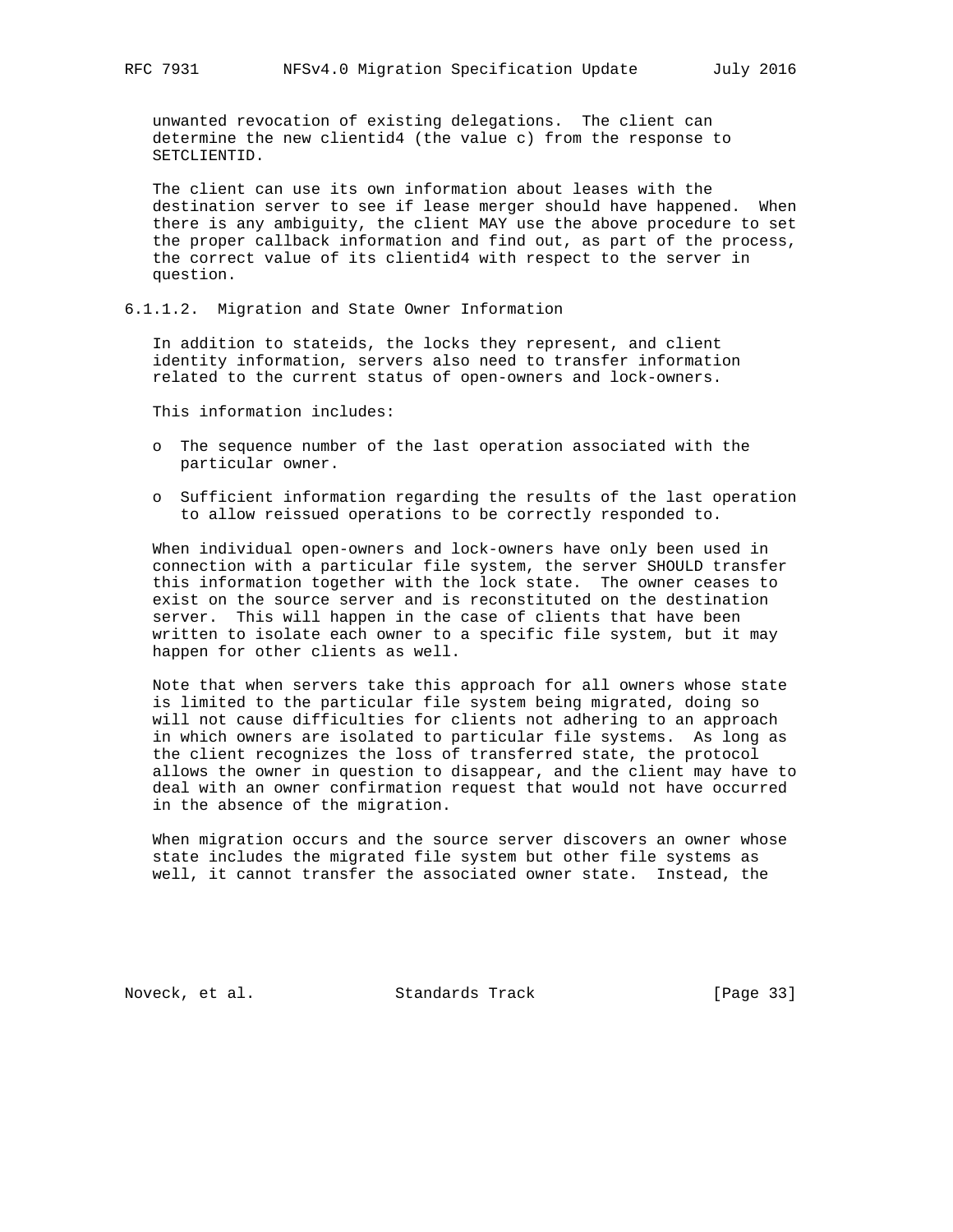existing owner state stays in place, but propagation of owner state is done as specified below:

- o When the current seqid for an owner represents an operation associated with the file system being migrated, owner status SHOULD be propagated to the destination file system.
- o When the current seqid for an owner does not represent an operation associated with the file system being migrated, owner status MAY be propagated to the destination file system.
- o When the owner in question has never been used for an operation involving the migrated file system, the owner information SHOULD NOT be propagated to the destination file system.

 Note that a server may obey all of the conditions above without the overhead of keeping track of a set of file systems that any particular owner has been associated with. Consider a situation in which the source server has decided to keep lock-related state associated with a file system fixed, preparatory to propagating it to the destination file system. If a client is free to create new locks associated with existing owners on other file systems, the owner information may be propagated to the destination file system, even though, at the time the file system migration is recognized by the client to have occurred, the last operation associated with the owner may not be associated with the migrating file system.

 When a source server propagates owner-related state associated with owners that span multiple file systems, it will propagate the owner sequence value to the destination server, while retaining it on the source server, as long as there exists state associated with the owner. When owner information is propagated in this way, source and destination servers start with the same owner sequence value that is then updated independently, as the client makes owner-related requests to the servers. Note that each server will have some period in which the associated sequence value for an owner is identical to the one transferred as part of migration. At those times, when a server receives a request with a matching owner sequence value, it MUST NOT respond with the associated stored response if the associated file system is not, when the reissued request is received, part of the set of file systems handled by that server.

 One sort of case may require more complex handling. When multiple file systems are migrated, in sequence, to a specific destination server, an owner may be migrated to a destination server, on which it was already present, leading to the issue of how the resident owner information and that being newly migrated are to be reconciled.

Noveck, et al. Standards Track [Page 34]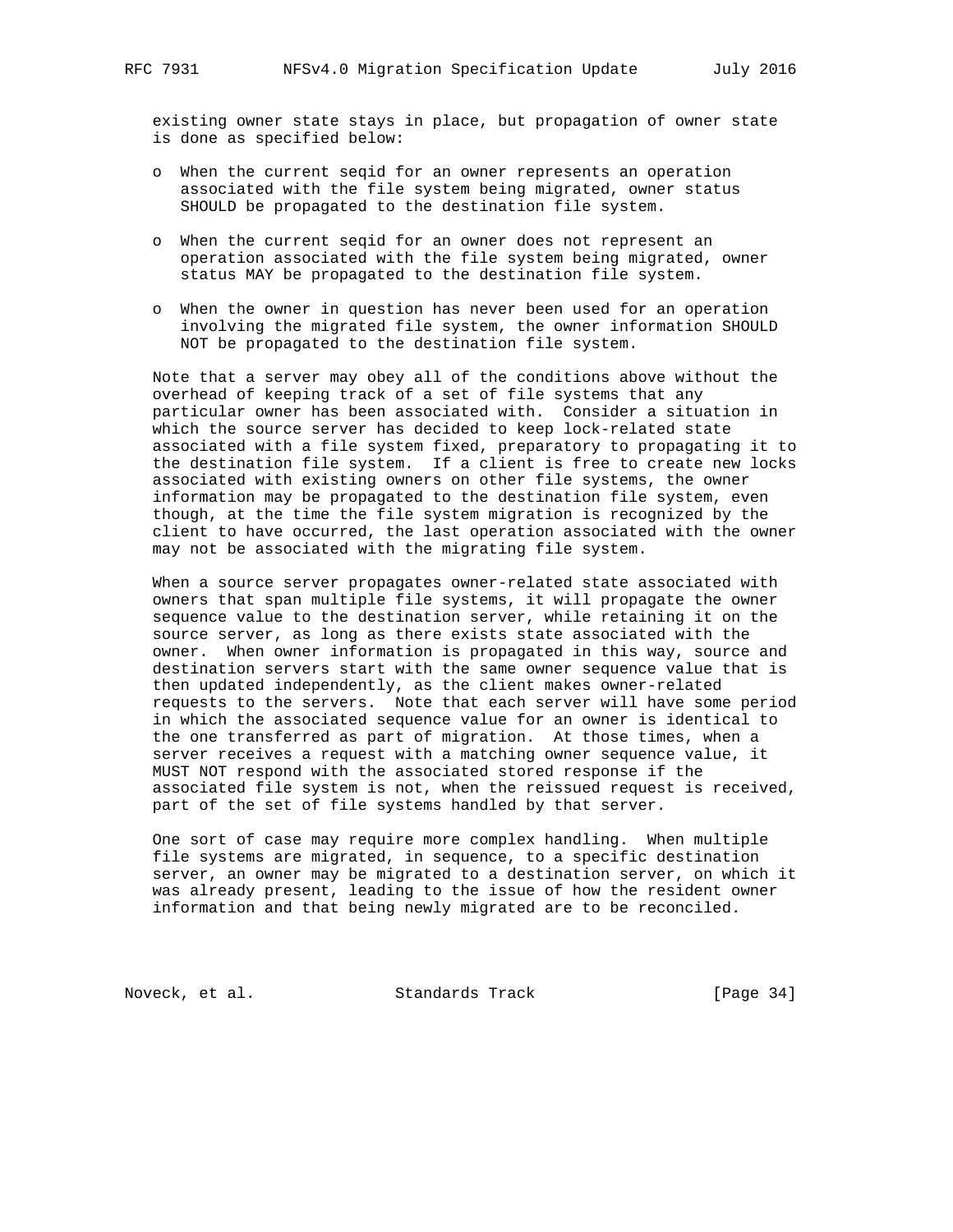If file system migration encounters a situation where owner information needs to be merged, it MAY decline to transfer such state, even if it chooses to handle other cases in which locks for a given owner are spread among multiple file systems.

 As a way of understanding the situations that need to be addressed when owner information needs to be merged, consider the following scenario:

- o There is client C and two servers, X and Y. There are two clientid4s designating C, which are referred to as CX and CY.
- o Initially, server X supports file systems F1, F2, F3, and F4. These will be migrated, one at a time, to server Y.
- o While these migrations are proceeding, the client makes locking requests for file systems F1 through F4 on behalf of owner O (either a lock-owner or an open-owner), with each request going to X or Y depending on where the relevant file system is being supported at the time the request is made.
- o Once the first migration event occurs, client C will maintain two instances for owner O, one for each server.
- o It is always possible that C may make a request of server X relating to owner O, and before receiving a response, it finds the target file system has moved to Y and needs to reissue the request to server Y.
- o At the same time, C may make a request of server Y relating to owner O, and this too may encounter a lost-response situation.

 As a result of such merger situations, the server will need to provide support for dealing with retransmission of owner-sequenced requests that diverge from the typical model in which there is support for retransmission of replies only for a request whose sequence value exactly matches the last one sent. In some situations, there may be two requests, each of which had the last sequence when it was issued. As a result of migration and owner merger, one of those will no longer be the last by sequence.

 When servers do support such merger of owner information on the destination server, the following rules are to be adhered to:

 o When an owner sequence value is propagated to a destination server where it already exists, the resulting sequence value is to be the greater of the one present on the destination server and the one being propagated as part of migration.

Noveck, et al. Standards Track [Page 35]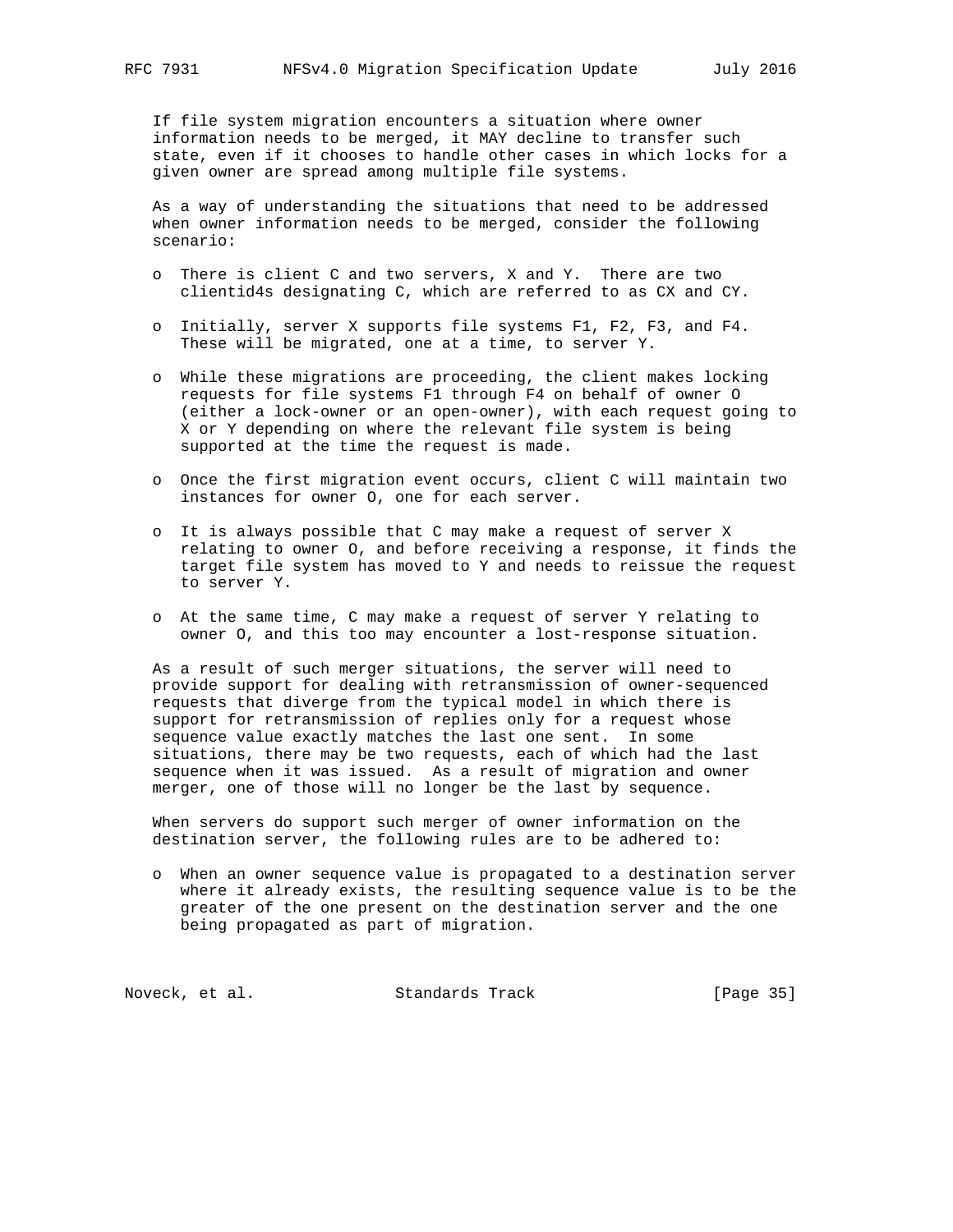o In the event that an owner sequence value on a server represents a request applying to a file system currently present on the server, it is not to be rendered invalid simply because that sequence value is changed as a result of owner information propagation as part of file system migration. Instead, it is retained until it can be deduced that the client in question has received the reply.

 As a result of the operation of these rules, there are three ways in which there can be more reply data than what is typically present, i.e., data for a single request per owner whose sequence is the last one received, where the next sequence to be used is one beyond that.

- o When the owner sequence value for a migrating file system is greater than the corresponding value on the destination server, the last request for the owner in effect at the destination server needs to be retained, even though it is no longer one less than the next sequence to be received.
- o When the owner sequence value for a migrating file system is less than the corresponding value on the destination server, the sequence number for last request for the owner in effect on the migrating file system needs to be retained, even though it is no longer than one less the next sequence to be received.
- o When the owner sequence value for a migrating file system is equal to the corresponding value on the destination server, one has two different "last" requests that both must be retained. The next sequence value to be used is one beyond the sequence value shared by these two requests.

 Here are some guidelines as to when servers can drop such additional reply data, which is created as part of owner information migration.

- o The server SHOULD NOT drop this information simply because it receives a new sequence value for the owner in question, since that request may have been issued before the client was aware of the migration event.
- o The server SHOULD drop this information if it receives a new sequence value for the owner in question, and the request relates to the same file system.
- o The server SHOULD drop the part of this information that relates to non-migrated file systems if it receives a new sequence value for the owner in question, and the request relates to a non migrated file system.

Noveck, et al. Standards Track [Page 36]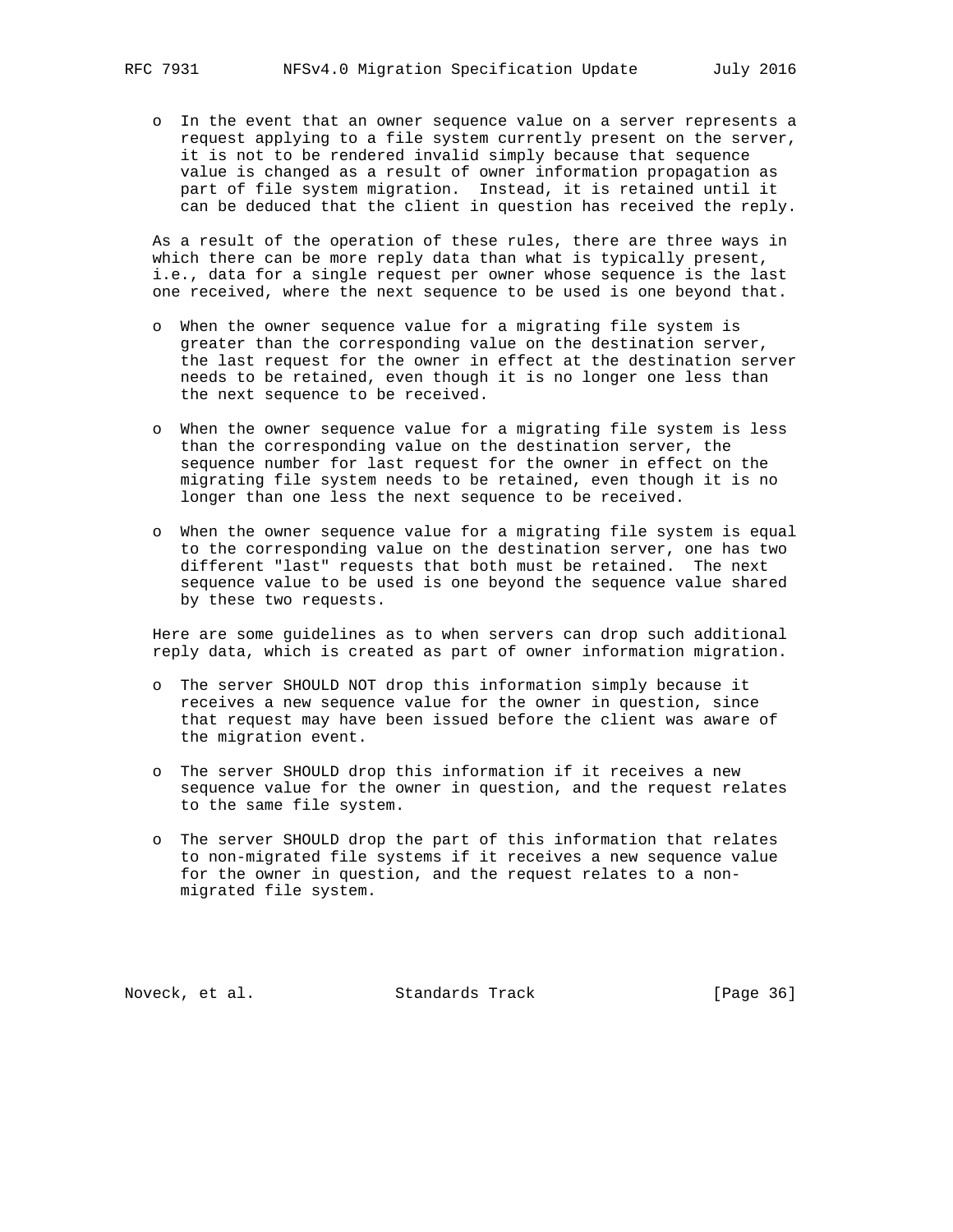o The server MAY drop this information when it receives a new sequence value for the owner in question for a considerable period of time (more than one or two lease periods) after the migration occurs.

### 6.1.2. Replication and State

 Since client switch-over in the case of replication is not under server control, the handling of state is different. In this case, leases, stateids, and client IDs do not have validity across a transition from one server to another. The client must re-establish its locks on the new server. This can be compared to the re establishment of locks by means of reclaim-type requests after a server reboot. The difference is that the server has no provision to distinguish requests reclaiming locks from those obtaining new locks or to defer the latter. Thus, a client re-establishing a lock on the new server (by means of a LOCK or OPEN request) may have the requests denied due to a conflicting lock. Since replication is intended for read-only use of file systems, such denial of locks should not pose large difficulties in practice. When an attempt to re-establish a lock on a new server is denied, the client should treat the situation as if its original lock had been revoked.

### 6.1.3. Notification of Migrated Lease

 A file system can be migrated to another server while a client that has state related to that file system is not actively submitting requests to it. In this case, the migration is reported to the client during lease renewal. Lease renewal can occur either explicitly via a RENEW operation or implicitly when the client performs a lease-renewing operation on another file system on that server.

 In order for the client to schedule renewal of leases that may have been relocated to the new server, the client must find out about lease relocation before those leases expire. Similarly, when migration occurs but there has not been transparent state migration, the client needs to find out about the change soon enough to be able to reclaim the lock within the destination server's grace period. To accomplish this, all operations that implicitly renew leases for a client (such as OPEN, CLOSE, READ, WRITE, RENEW, LOCK, and others) will return the error NFS4ERR\_LEASE\_MOVED if responsibility for any of the leases to be renewed has been transferred to a new server. Note that when the transfer of responsibility leaves remaining state for that lease on the source server, the lease is renewed just as it would have been in the NFS4ERR\_OK case, despite returning the error. The transfer of responsibility happens when the server receives a GETATTR(fs\_locations) from the client for each file system for which

Noveck, et al. Standards Track [Page 37]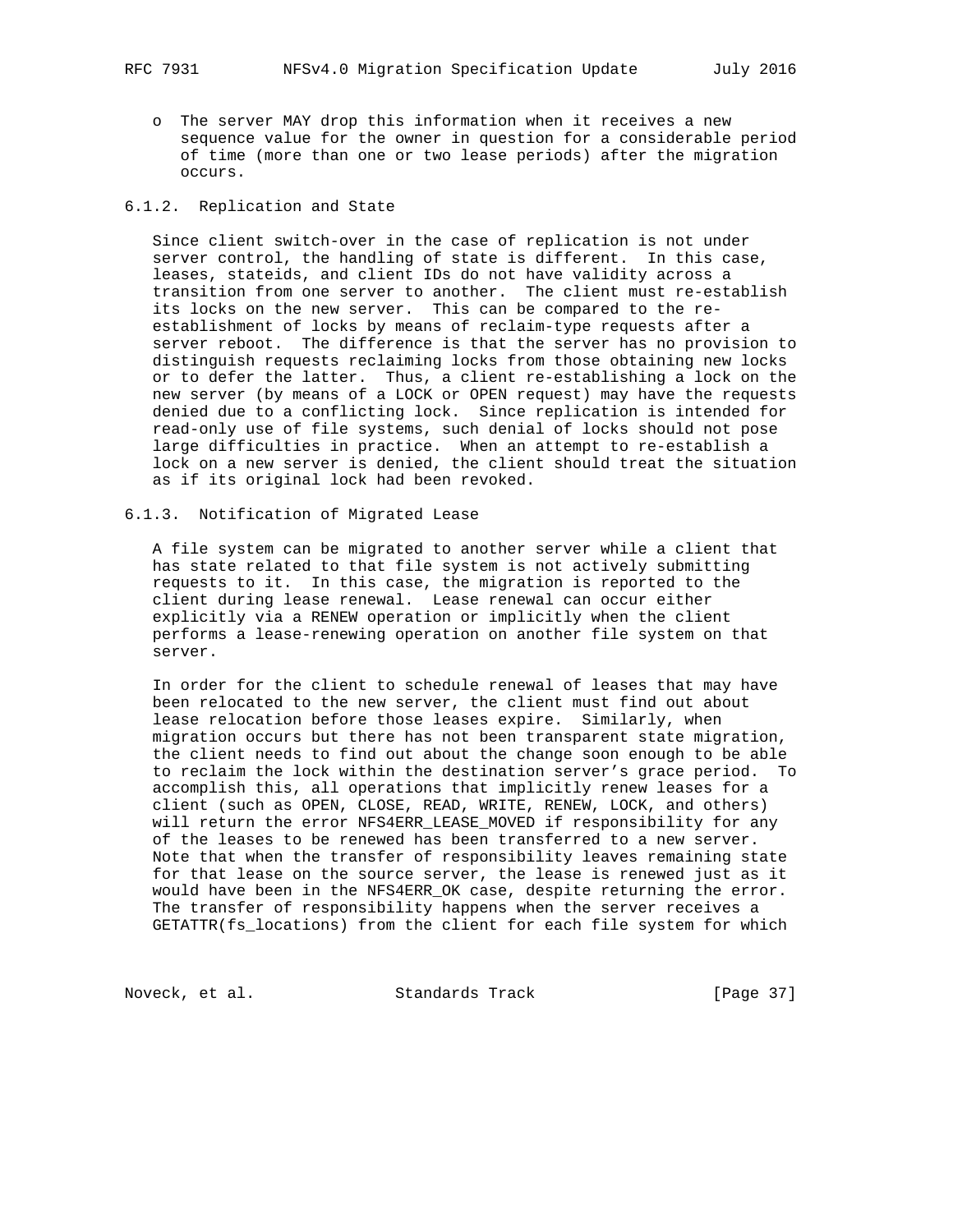a lease has been moved to a new server. Normally, it does this after receiving an NFS4ERR\_MOVED for an access to the file system, but the server is not required to verify that this happens in order to terminate the return of NFS4ERR\_LEASE\_MOVED. By convention, the compounds containing GETATTR(fs\_locations) SHOULD include an appended RENEW operation to permit the server to identify the client getting the information.

 Note that the NFS4ERR\_LEASE\_MOVED error is required only when responsibility for at least one stateid has been affected. In the case of a null lease, where the only associated state is a clientid4, an NFS4ERR\_LEASE\_MOVED error SHOULD NOT be generated.

 Upon receiving the NFS4ERR\_LEASE\_MOVED error, a client that supports file system migration MUST perform the necessary GETATTR operation for each of the file systems containing state that have been migrated, so it gives the server evidence that it is aware of the migration of the file system. Once the client has done this for all migrated file systems on which the client holds state, the server MUST resume normal handling of stateful requests from that client.

 One way in which clients can do this efficiently in the presence of large numbers of file systems is described below. This approach divides the process into two phases: one devoted to finding the migrated file systems, and the second devoted to doing the necessary GETATTRs.

 The client can find the migrated file systems by building and issuing one or more COMPOUND requests, each consisting of a set of PUTFH/ GETFH pairs, each pair using a filehandle in one of the file systems in question. All such COMPOUND requests can be done in parallel. The successful completion of such a request indicates that none of the file systems interrogated have been migrated while termination with NFS4ERR\_MOVED indicates that the file system getting the error has migrated while those interrogated before it in the same COMPOUND have not. Those whose interrogation follows the error remain in an uncertain state and can be interrogated by restarting the requests from after the point at which NFS4ERR\_MOVED was returned or by issuing a new set of COMPOUND requests for the file systems that remain in an uncertain state.

 Once the migrated file systems have been found, all that is needed is for the client to give evidence to the server that it is aware of the migrated status of file systems found by this process, by interrogating the fs\_locations attribute for a filehandle within each of the migrated file systems. The client can do this by building and issuing one or more COMPOUND requests, each of which consists of a set of PUTFH operations, each followed by a GETATTR of the

Noveck, et al. Standards Track [Page 38]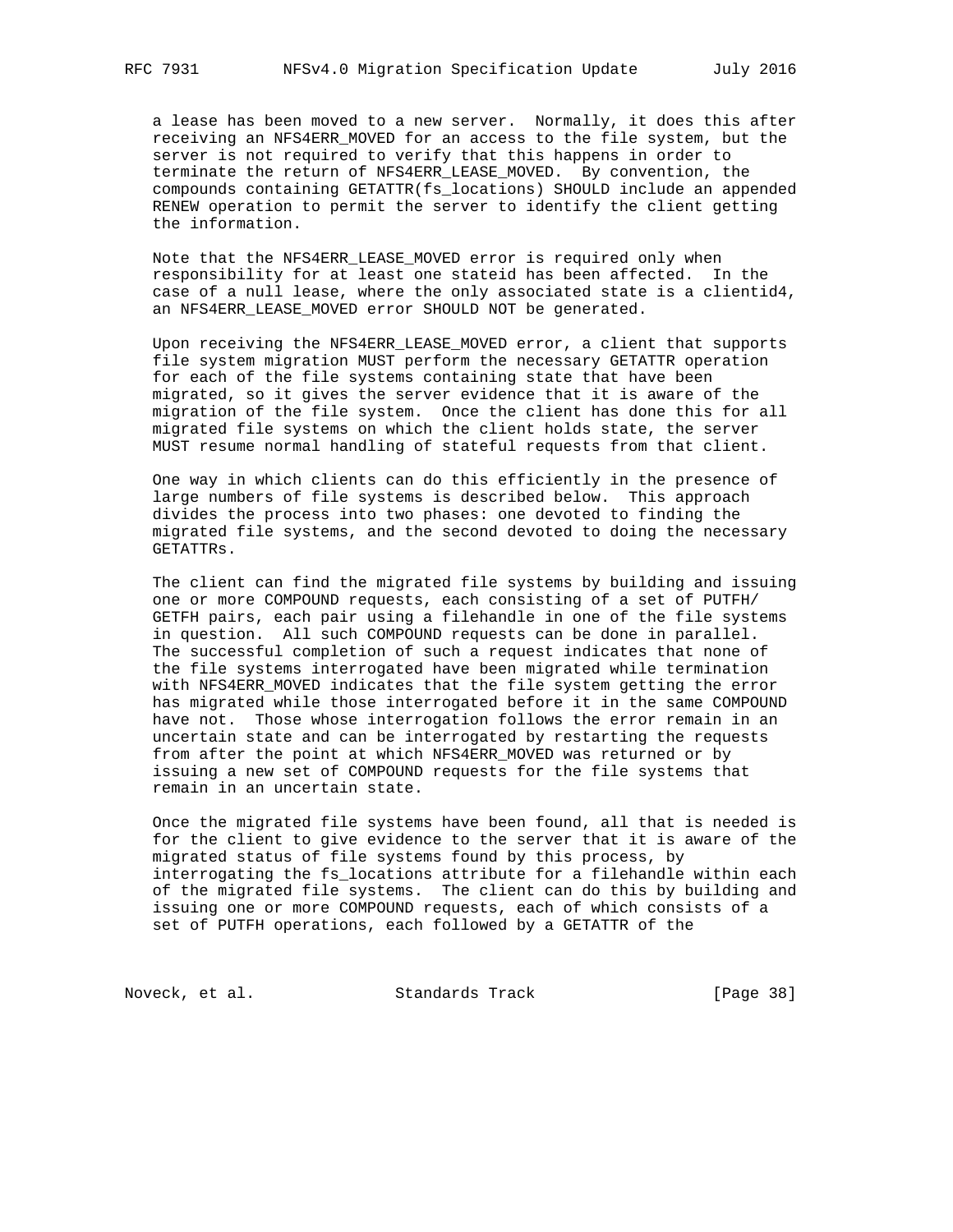fs\_locations attribute. A RENEW is necessary to enable the operations to be associated with the lease returning NFS4ERR\_LEASE\_MOVED. Once the client has done this for all migrated file systems on which the client holds state, the server will resume normal handling of stateful requests from that client.

 In order to support legacy clients that do not handle the NFS4ERR\_LEASE\_MOVED error correctly, the server SHOULD time out after a wait of at least two lease periods, at which time it will resume normal handling of stateful requests from all clients. If a client attempts to access the migrated files, the server MUST reply with NFS4ERR\_MOVED. In this situation, it is likely that the client would find its lease expired, although a server may use "courtesy" locks (as described in Section 9.6.3.1 of [RFC7530]) to mitigate the issue.

 When the client receives an NFS4ERR\_MOVED error, the client can follow the normal process to obtain the destination server information (through the fs\_locations attribute) and perform renewal of those leases on the new server. If the server has not had state transferred to it transparently, the client will receive either NFS4ERR\_STALE\_CLIENTID or NFS4ERR\_STALE\_STATEID from the new server, as described above. The client can then recover state information as it does in the event of server failure.

 Aside from recovering from a migration, there are other reasons a client may wish to retrieve fs\_locations information from a server. When a server becomes unresponsive, for example, a client may use cached fs\_locations data to discover an alternate server hosting the same file system data. A client may periodically request fs\_locations data from a server in order to keep its cache of fs\_locations data fresh.

 Since a GETATTR(fs\_locations) operation would be used for refreshing cached fs\_locations data, a server could mistake such a request as indicating recognition of an NFS4ERR\_LEASE\_MOVED condition. Therefore, a compound that is not intended to signal that a client has recognized a migrated lease SHOULD be prefixed with a guard operation that fails with NFS4ERR\_MOVED if the filehandle being queried is no longer present on the server. The guard can be as simple as a GETFH operation.

 Though unlikely, it is possible that the target of such a compound could be migrated in the time after the guard operation is executed on the server but before the GETATTR(fs\_locations) operation is encountered. When a client issues a GETATTR(fs\_locations) operation as part of a compound not intended to signal recognition of a migrated lease, it SHOULD be prepared to process fs\_locations data in the reply that shows the current location of the file system is gone.

Noveck, et al. Standards Track [Page 39]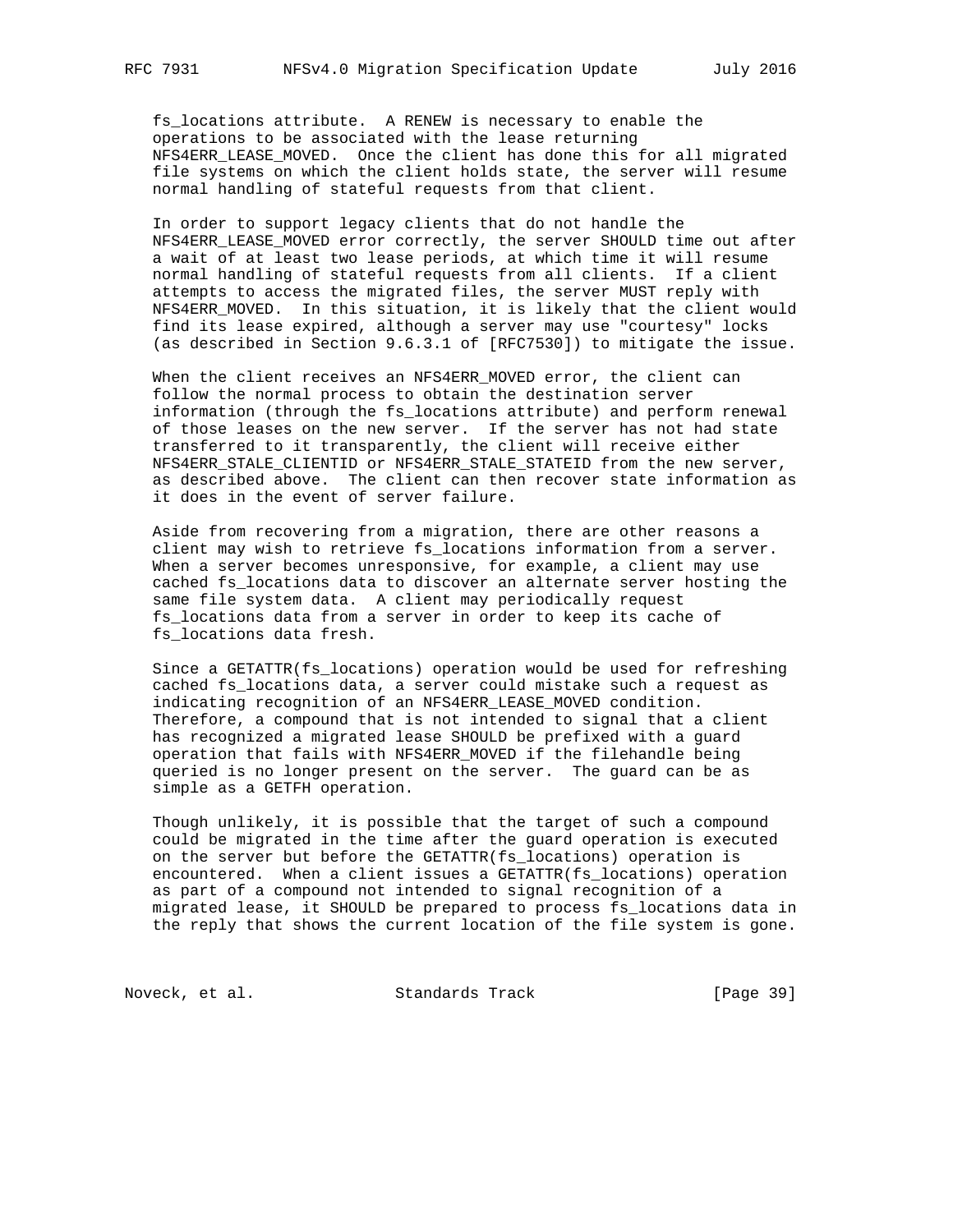#### 6.1.4. Migration and the lease\_time Attribute

 In order that the client may appropriately manage its leases in the case of migration, the destination server must establish proper values for the lease\_time attribute.

 When state is transferred transparently, that state should include the correct value of the lease\_time attribute. The lease\_time attribute on the destination server must never be less than that on the source since this would result in premature expiration of leases granted by the source server. Upon migration in which state is transferred transparently, the client is under no obligation to refetch the lease\_time attribute and may continue to use the value previously fetched (on the source server).

 In the case in which lease merger occurs as part of state transfer, the lease\_time attribute of the destination lease remains in effect. The client can simply renew that lease with its existing lease\_time attribute. State in the source lease is renewed at the time of transfer so that it cannot expire, as long as the destination lease is appropriately renewed.

 If state has not been transferred transparently (i.e., the client needs to reclaim or re-obtain its locks), the client should fetch the value of lease\_time on the new (i.e., destination) server, and use it for subsequent locking requests. However, the server must respect a grace period at least as long as the lease\_time on the source server, in order to ensure that clients have ample time to reclaim their locks before potentially conflicting non-reclaimed locks are granted. The means by which the new server obtains the value of lease\_time on the old server is left to the server implementations. It is not specified by the NFS version 4.0 protocol.

7. Server Implementation Considerations

 This section provides suggestions to help server implementers deal with issues involved in the transparent transfer of file-system related data between servers. Servers are not obliged to follow these suggestions but should be sure that their approach to the issues handle all the potential problems addressed below.

7.1. Relation of Locking State Transfer to Other Aspects of File System Motion

 In many cases, state transfer will be part of a larger function wherein the contents of a file system are transferred from server to server. Although specifics will vary with the implementation, the relation between the transfer of persistent file data and metadata

Noveck, et al. Standards Track [Page 40]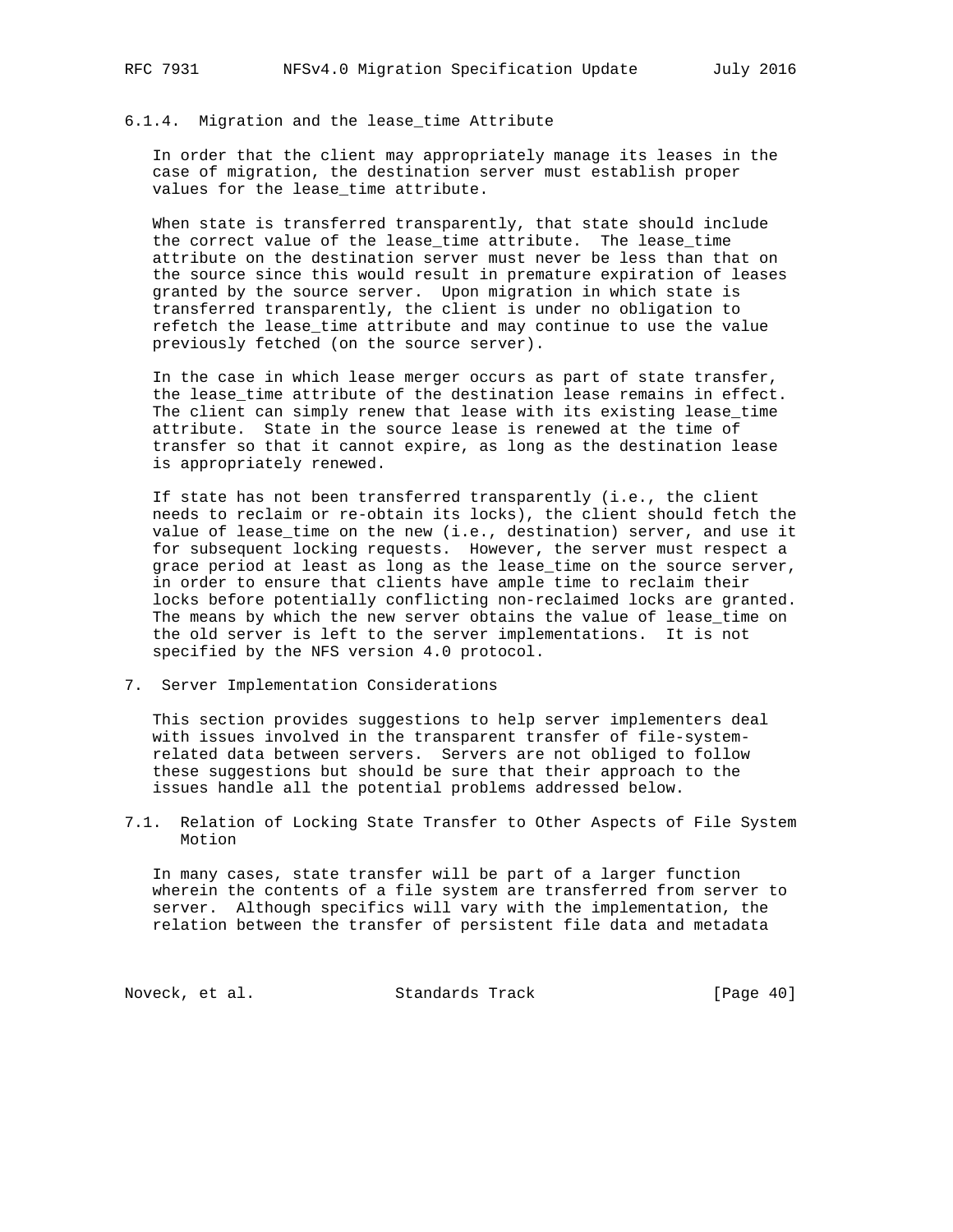and the transfer of state will typically be described by one of the cases below.

 o In some implementations, access to the on-disk contents of a file system can be transferred from server to server by making the storage devices on which the file system resides physically accessible from multiple servers, and transferring the right and responsibility for handling that file system from server to server.

 In such implementations, the transfer of locking state happens on its own, as described in Section 7.2. The transfer of physical access to the file system happens after the locking state is transferred and before any subsequent access to the file system. In cases where such transfer is not instantaneous, there will be a period in which all operations on the file system are held off, either by having the operations themselves return NFS4ERR\_DELAY or, where this is not allowed, by using the techniques described below in Section 7.2.

 o In other implementations, file system data and metadata must be copied from the server where they have existed to the destination server. Because of the typical amounts of data involved, it is generally not practical to hold off access to the file system while this transfer is going on. Normal access to the file system, including modifying operations, will generally happen while the transfer is going on.

 Eventually, the file system copying process will complete. At this point, there will be two valid copies of the file system, one on each of the source and destination servers. Servers may maintain that state of affairs by making sure that each modification to file system data is done on both the source and destination servers.

 Although the transfer of locking state can begin before the above state of affairs is reached, servers will often wait until it is arrived at to begin transfer of locking state. Once the transfer of locking state is completed, as described in the section below, clients may be notified of the migration event and access the destination file system on the destination server.

 o Another case in which file system data and metadata must be copied from server to server involves a variant of the pattern above. In cases in which a single file system moves between or among a small set of servers, it will transition to a server on which a previous instantiation of that same file system existed before. In such cases, it is often more efficient to update the previous file

Noveck, et al. Standards Track [Page 41]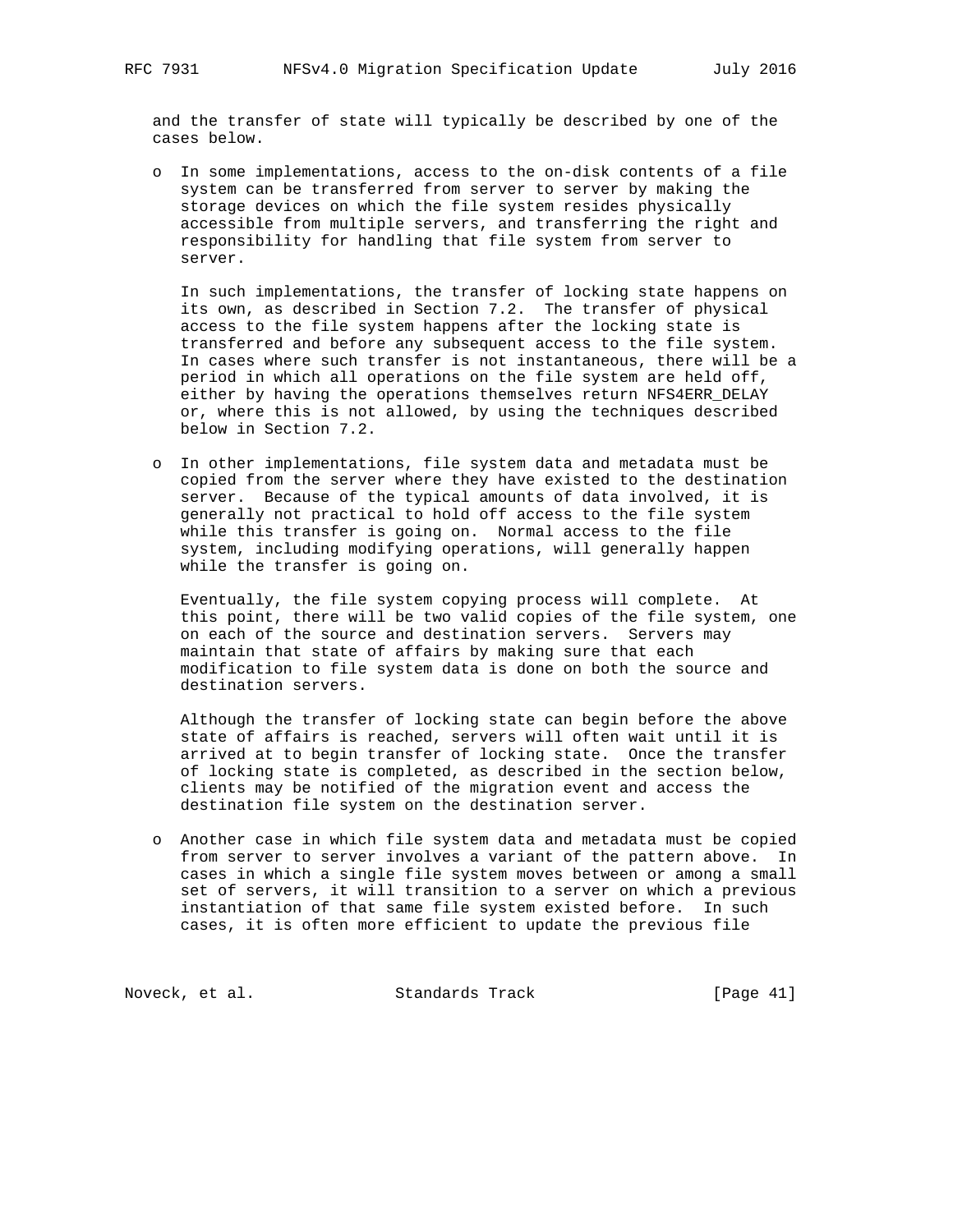system instance to reflect changes made while the active file system was residing elsewhere rather than copying the file system data anew.

 In such cases, the copying of file system data and metadata is replaced by a process that validates each visible file system object, copying new objects and updating those that have changed since the file system was last present on the destination server. Although this process is generally shorter than a complete copy, it is generally long enough that it is not practical to hold off access to the file system while this update is going on.

 Eventually, the file system updating process will complete. At this point, there will be two valid copies of the file system, one on each of the source and destination servers. Servers may maintain that state of affairs just as is done in the previous case. Similarly, the transfer of locking state, once it is complete, allows the clients to be notified of the migration event and access the destination file system on the destination server.

### 7.2. Preventing Locking State Modification during Transfer

 When transferring locking state from the source to a destination server, there will be occasions when the source server will need to prevent operations that modify the state being transferred. For example, if the locking state at time T is sent to the destination server, any state change that occurs on the source server after that time but before the file system transfer is made effective will mean that the state on the destination server will differ from that on the source server, which matches what the client would expect to see.

 In general, a server can prevent some set of server-maintained data from changing by returning NFS4ERR\_DELAY on operations that attempt to change that data. In the case of locking state for NFSv4.0, there are two specific issues that might interfere:

- o Returning NFS4ERR\_DELAY will not prevent state from changing in that owner-based sequence values will still change, even though NFS4ERR\_DELAY is returned. For example, OPEN and LOCK will change state (in the form of owner seqid values) even when they return NFS4ERR\_DELAY.
- o Some operations that modify locking state are not allowed to return NFS4ERR\_DELAY (i.e., OPEN\_CONFIRM, RELEASE\_LOCKOWNER, and RENEW).

Noveck, et al. Standards Track [Page 42]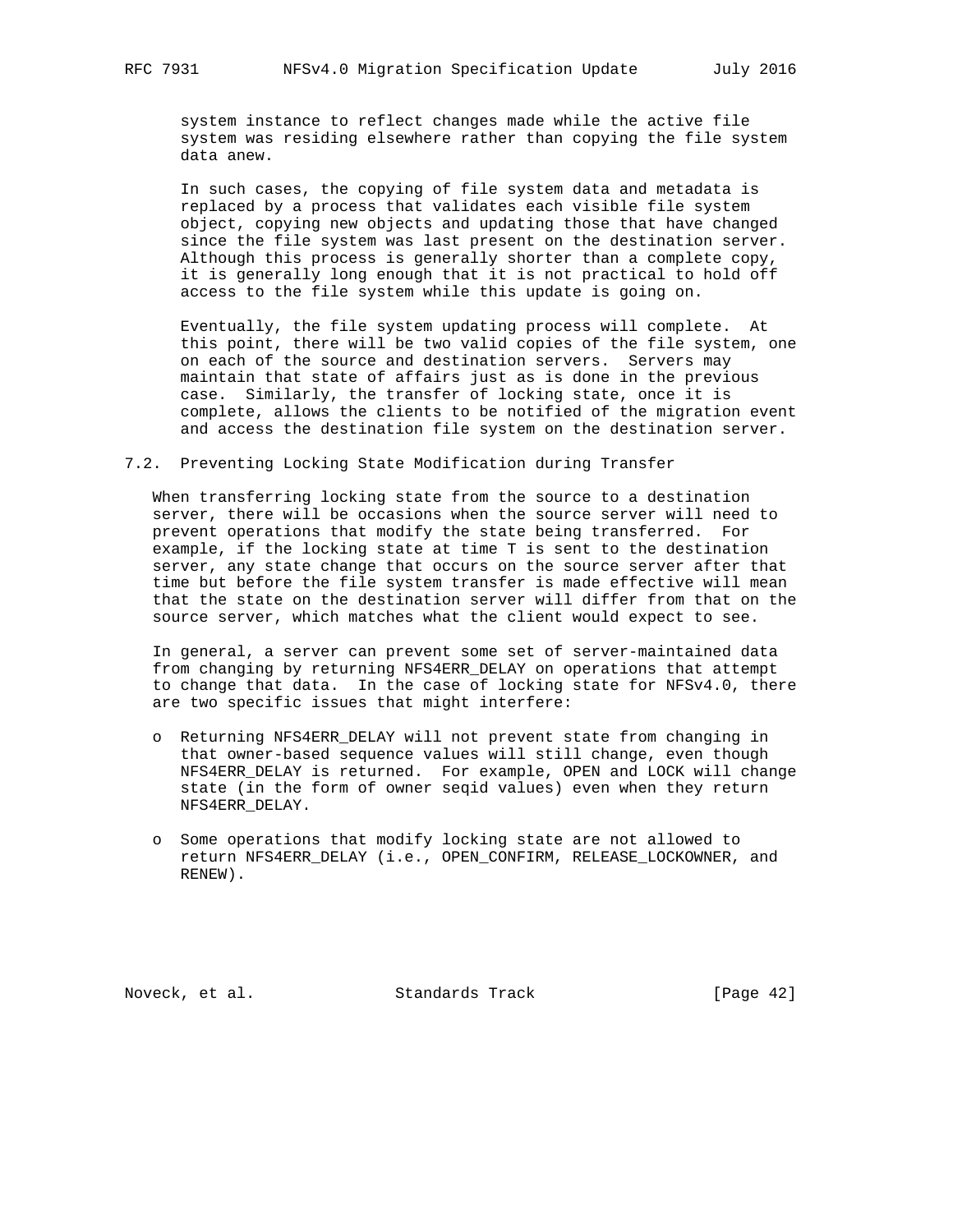Note that the first problem and most instances of the second can be addressed by returning NFS4ERR\_DELAY on the operations that establish a filehandle within the target as one of the filehandles associated with the request, i.e., as either the current or saved filehandle. This would require returning NFS4ERR\_DELAY under the following circumstances:

- o On a PUTFH that specifies a filehandle within the target file system.
- o On a LOOKUP or LOOKUPP that crosses into the target file system.

 As a result of doing this, OPEN\_CONFIRM is dealt with, leaving only RELEASE\_LOCKOWNER and RENEW still to be dealt with.

 Note that if the server establishes and maintains a situation in which no request has, as either the current or saved filehandle, a filehandle within the target file system, no special handling of SAVEFH or RESTOREFH is required. Thus, the fact that these operations cannot return NFS4ERR\_DELAY is not a problem since neither will establish a filehandle in the target file system as the current filehandle.

 If the server is to establish the situation described above, it may have to take special note of long-running requests that started before state migration. Part of any solution to this issue will involve distinguishing two separate points in time at which handling for the target file system will change. Let us distinguish:

- o A time T after which the previously mentioned operations will return NFS4ERR\_DELAY.
- o A later time T' at which the server can consider file system locking state fixed, making it possible for it to be sent to the destination server.

 For a server to decide on T', it must ensure that requests started before T cannot change target file system locking state, given that all those started after T are dealt with by returning NFS4ERR\_DELAY upon setting filehandles within the target file system. Among the ways of doing this are:

 o Keeping track of the earliest request started that is still in execution (for example, by keeping a list of active requests ordered by request start time). Requests that started before and are still in progress at time T may potentially affect the locking state; once the starting time of the earliest-started active request is later than T, the starting time of the first such

Noveck, et al. Standards Track [Page 43]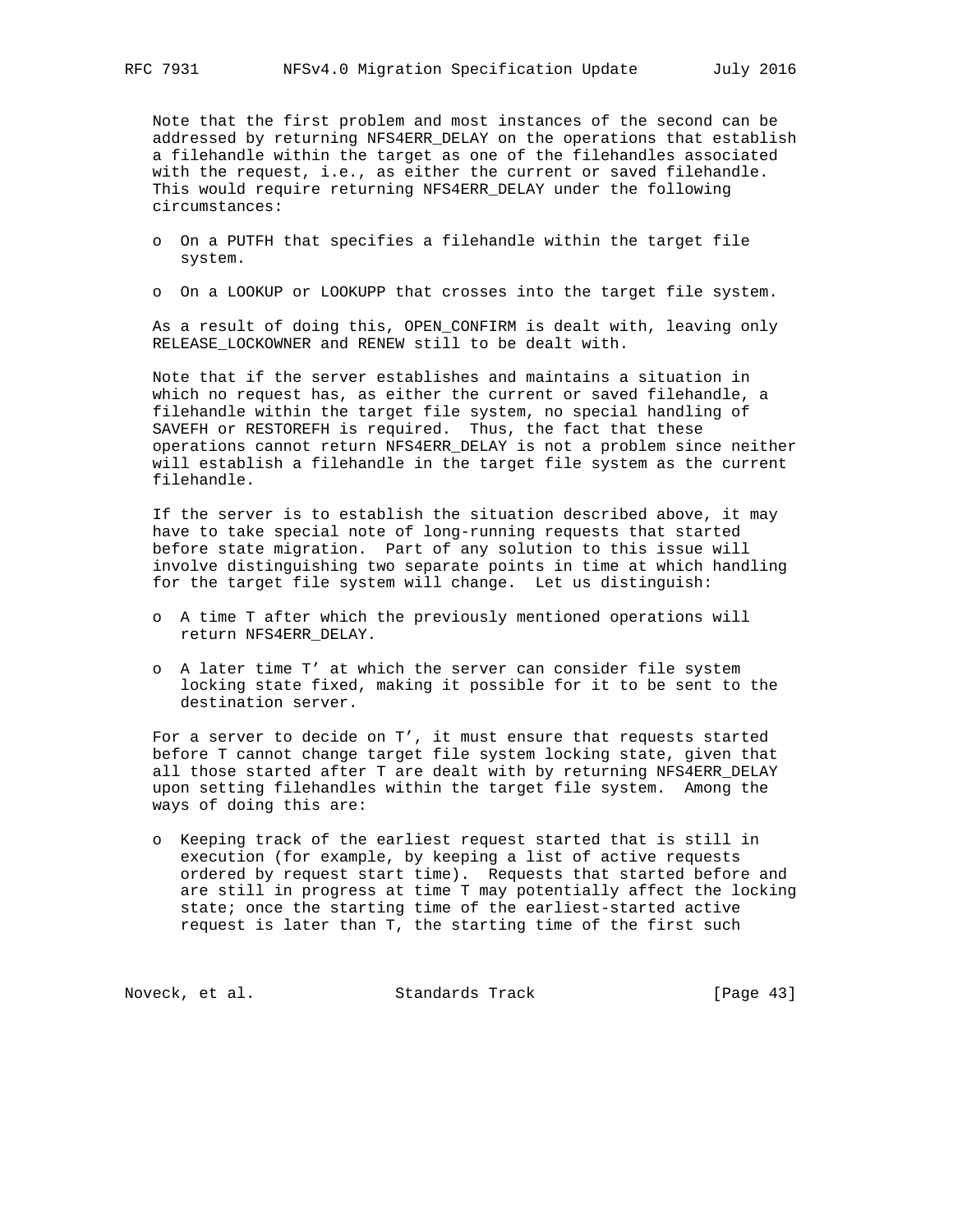request can be chosen as T' by the server since any request in progress after T' started after time T. Accordingly, it would not have been allowed to change locking state for the migrating file system and would have returned NFS4ERR\_DELAY had it tried to make a change.

 o Keeping track of the count of requests started before time T that have a filehandle within the target file system as either the current or saved filehandle. The server can then define T' to be the first time after T at which the count is zero.

 The set of operations that change locking state include two that cannot be dealt with by the above approach, because they are not specific to a particular file system and do not use a current filehandle as an implicit parameter.

- o RENEW can be dealt with by applying the renewal to state for non transitioning file systems. The effect of renewal for the transitioning file system can be ignored, as long as the servers make sure that the lease on the destination server has an expiration time that is no earlier than the latest renewal done on the source server. This can be easily accomplished by making the lease expiration on the destination server equal to the time in which the state transfer was completed plus the lease period.
- o RELEASE\_LOCKOWNER can be handled by propagating the fact of the lock-owner deletion (e.g., by using an RPC) to the destination server. Such a propagation RPC can be done as part of the operation, or the existence of the deletion can be recorded locally and propagation of owner deletions to the destination server done as a batch later. In either case, the actual deletions on the destination server have to be delayed until all of the other state information has been transferred.

 Alternatively, RELEASE\_LOCKOWNER can be dealt with by returning NFS4ERR\_DELAY. In order to avoid compatibility issues for clients not prepared to accept NFS4ERR\_DELAY in response to RELEASE\_LOCKOWNER, care must be exercised. (See Section 8.3 for details.)

 The approach outlined above, wherein NFS4ERR\_DELAY is returned based primarily on the use of current and saved filehandles in the file system, prevents all reference to the transitioning file system rather than limiting the delayed operations to those that change locking state on the transitioning file system. Because of this, servers may choose to limit the time during which this broad approach is used by adopting a layered approach to the issue.

Noveck, et al. Standards Track [Page 44]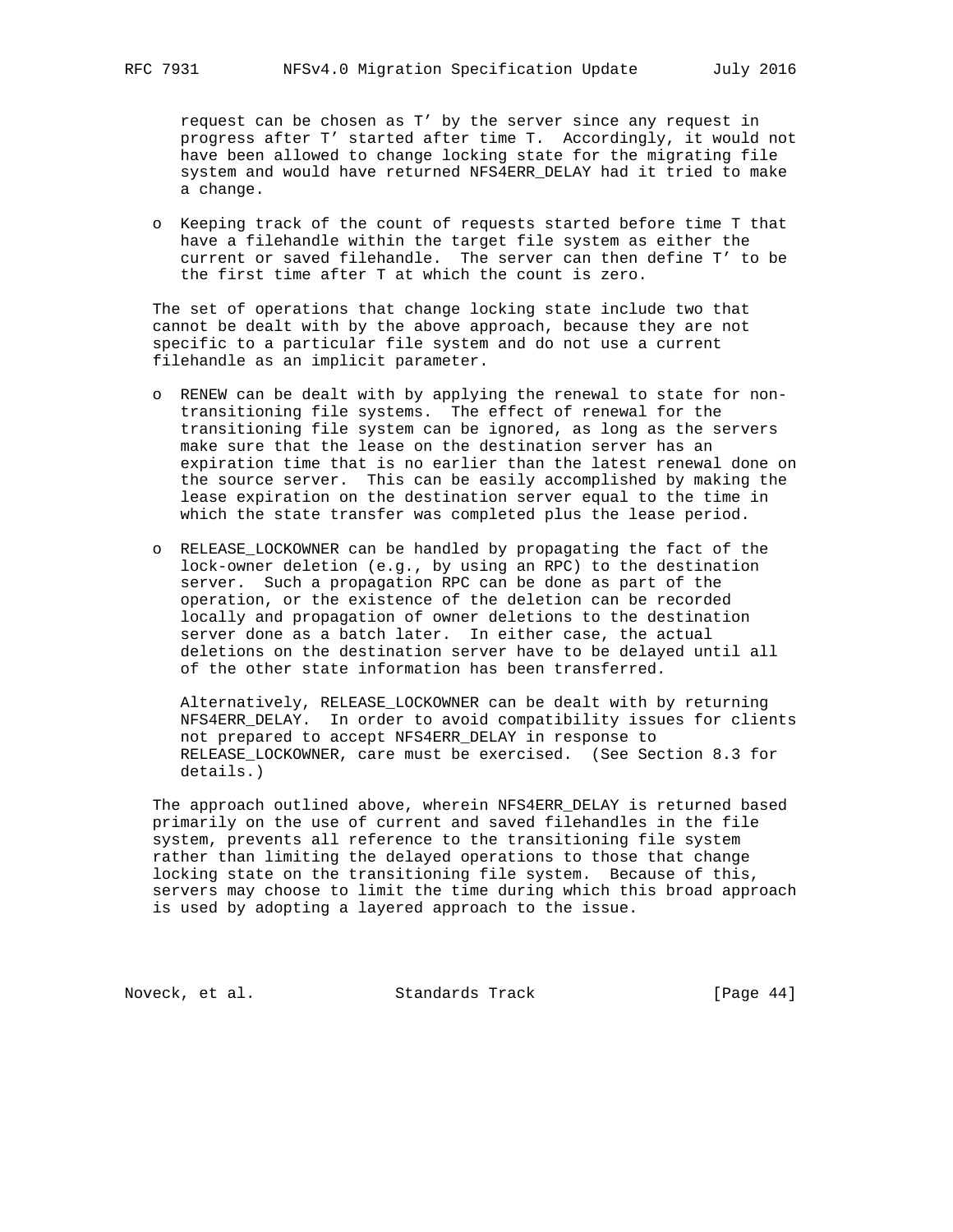- o During the preparatory phase, operations that change, create, or destroy locks or modify the valid set of stateids will return NFS4ERR\_DELAY. During this phase, owner-associated seqids may change, and the identity of the file system associated with the last request for a given owner may change as well. Also, RELEASE\_LOCKOWNER operations may be processed without returning NFS4ERR\_DELAY as long as the fact of the lock-owner deletion is recorded locally for later transmission.
- o During the restrictive phase, operations that change locking state for the file system in transition are prevented by returning NFS4ERR\_DELAY on any attempt to make a filehandle within that file system either the current or saved filehandle for a request. RELEASE\_LOCKOWNER operations may return NFS4ERR\_DELAY, but if they are processed, the lock-owner deletion needs to be communicated immediately to the destination server.

A possible sequence would be the following.

- o The server enters the preparatory phase for the transitioning file system.
- o At this point, locking state, including stateids, locks, and owner strings, is transferred to the destination server. The seqids associated with owners are either not transferred or transferred on a provisional basis, subject to later change.
- o After the above has been transferred, the server may enter the restrictive phase for the file system.
- o At this point, the updated seqid values may be sent to the destination server.

 Reporting regarding pending owner deletions (as a result of RELEASE\_LOCKOWNER operations) can be communicated at the same time.

 o Once it is known that all of this information has been transferred to the destination server, and there are no pending RELEASE LOCKOWNER notifications outstanding, the source server may treat the file system transition as having occurred and return NFS4ERR\_MOVED when an attempt is made to access it.

8. Additional Changes

 This section contains a number of items that relate to the changes in the section above, but which, for one reason or another, exist in different portions of the specification to be updated.

Noveck, et al. Standards Track [Page 45]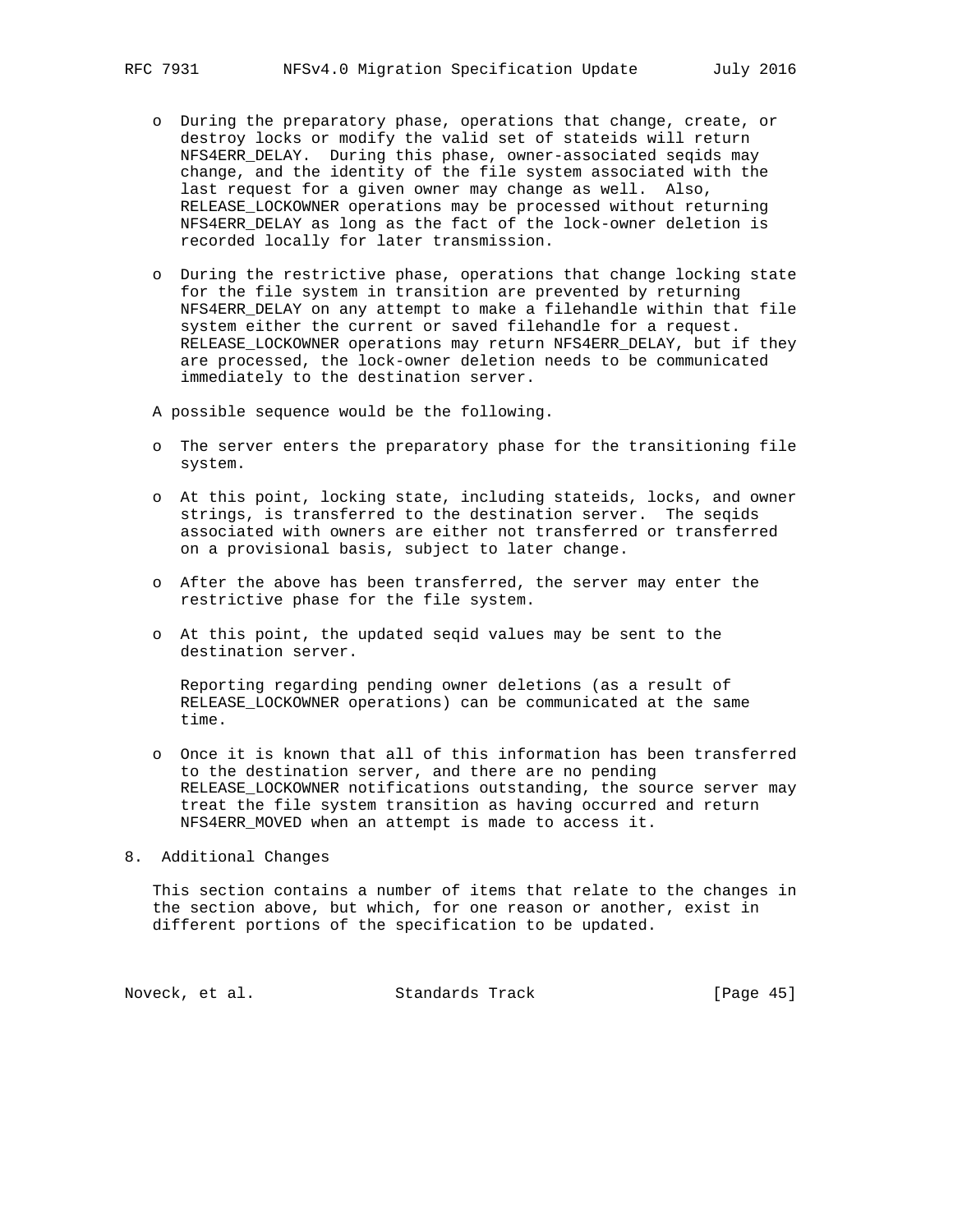#### 8.1. Summary of Additional Changes from Previous Documents

 Summarized here are all the remaining changes, not included in the two main sections.

- o New definition of the error NFS4ERR\_CLID\_INUSE, appearing in Section 8.2. This replaces the definition in Section 13.1.10.1 in [RFC7530].
- o A revision of the error definitions section to allow RELEASE\_LOCKOWNER to return NFS4ERR\_DELAY, with appropriate constraints to assure interoperability with clients not expecting this error to be returned. These changes are discussed in Section 8.2 and modify the error tables in Sections 13.2 and 13.4 in [RFC7530].
- o A revised description of SETCLIENTID, appearing in Section 8.4. This brings the description into sync with the rest of the specification regarding NFS4ERR\_CLID\_INUSE. The revised description replaces the one in Section 16.33 of [RFC7530].
- o Some security-related changes appear in Sections 8.5 and 8.6. The Security Considerations section of this document (Section 9) describes the effect on the corresponding section (Section 19) in [RFC7530].

#### 8.2. NFS4ERR\_CLID\_INUSE Definition

The definition of this error is now as follows:

 The SETCLIENTID operation has found that the id string within the specified nfs\_client\_id4 was previously presented with a different principal and that client instance currently holds an active lease. A server MAY return this error if the same principal is used, but a change in authentication flavor gives good reason to reject the new SETCLIENTID operation as not bona fide.

#### 8.3. NFS4ERR\_DELAY Return from RELEASE\_LOCKOWNER

 The existing error tables should be considered modified to allow NFS4ERR\_DELAY to be returned by RELEASE\_LOCKOWNER. However, the scope of this addition is limited and is not to be considered as making this error return generally acceptable.

 It needs to be made clear that servers may not return this error to clients not prepared to support file system migration. Such clients may be following the error specifications in [RFC7530] and so might not expect NFS4ERR\_DELAY to be returned on RELEASE\_LOCKOWNER.

Noveck, et al. Standards Track [Page 46]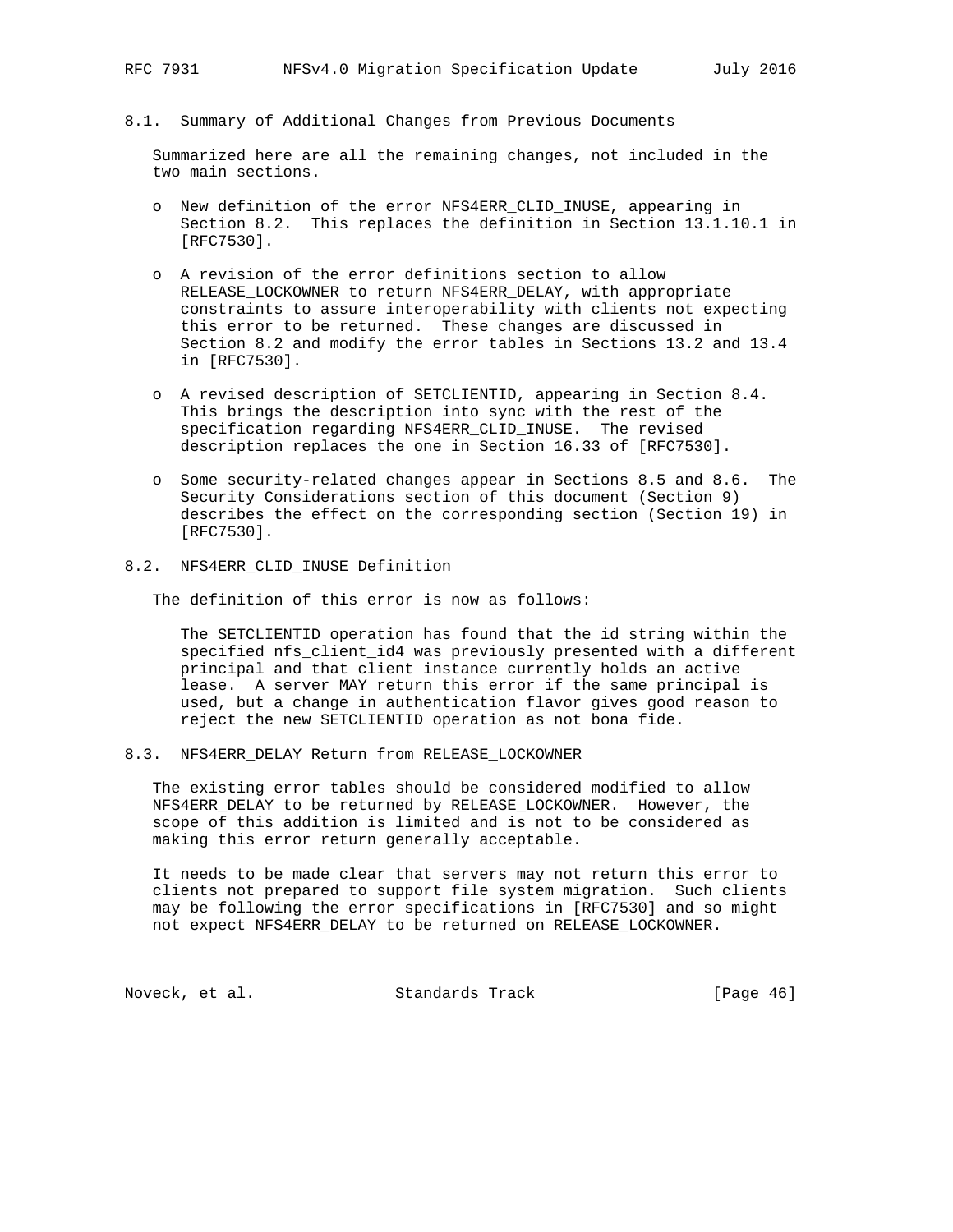The following constraint applies to this additional error return, as if it were a note appearing together with the newly allowed error code:

 In order to make server state fixed for a file system being migrated, a server MAY return NFS4ERR\_DELAY in response to a RELEASE\_LOCKOWNER that will affect locking state being propagated to a destination server. The source server MUST NOT do so unless it is likely that it will later return NFS4ERR\_MOVED for the file system in question.

 In the context of lock-owner release, the set of file systems, such that server state being made fixed can result in NFS4ERR\_DELAY, must include the file system on which the operation associated with the current lock-owner seqid was performed.

 In addition, this set may include other file systems on which an operation associated with an earlier seqid for the current lock owner seqid was performed, since servers will have to deal with the issue of an owner being used in succession for multiple file systems.

 Thus, if a client is prepared to receive NFS4ERR\_MOVED after creating state associated with a given file system, it also needs to be prepared to receive NFS4ERR\_DELAY in response to RELEASE\_LOCKOWNER, if it has used that owner in connection with a file on that file system.

8.4. Operation 35: SETCLIENTID -- Negotiate Client ID

8.4.1. SYNOPSIS

client, callback, callback\_ident -> clientid, setclientid\_confirm

8.4.2. ARGUMENT

|        | struct SETCLIENTID4args |                 |
|--------|-------------------------|-----------------|
|        | nfs client id4 client;  |                 |
|        | cb client4              | callback;       |
|        | uint32 t                | callback_ident; |
| $\}$ ; |                         |                 |

Noveck, et al. Standards Track [Page 47]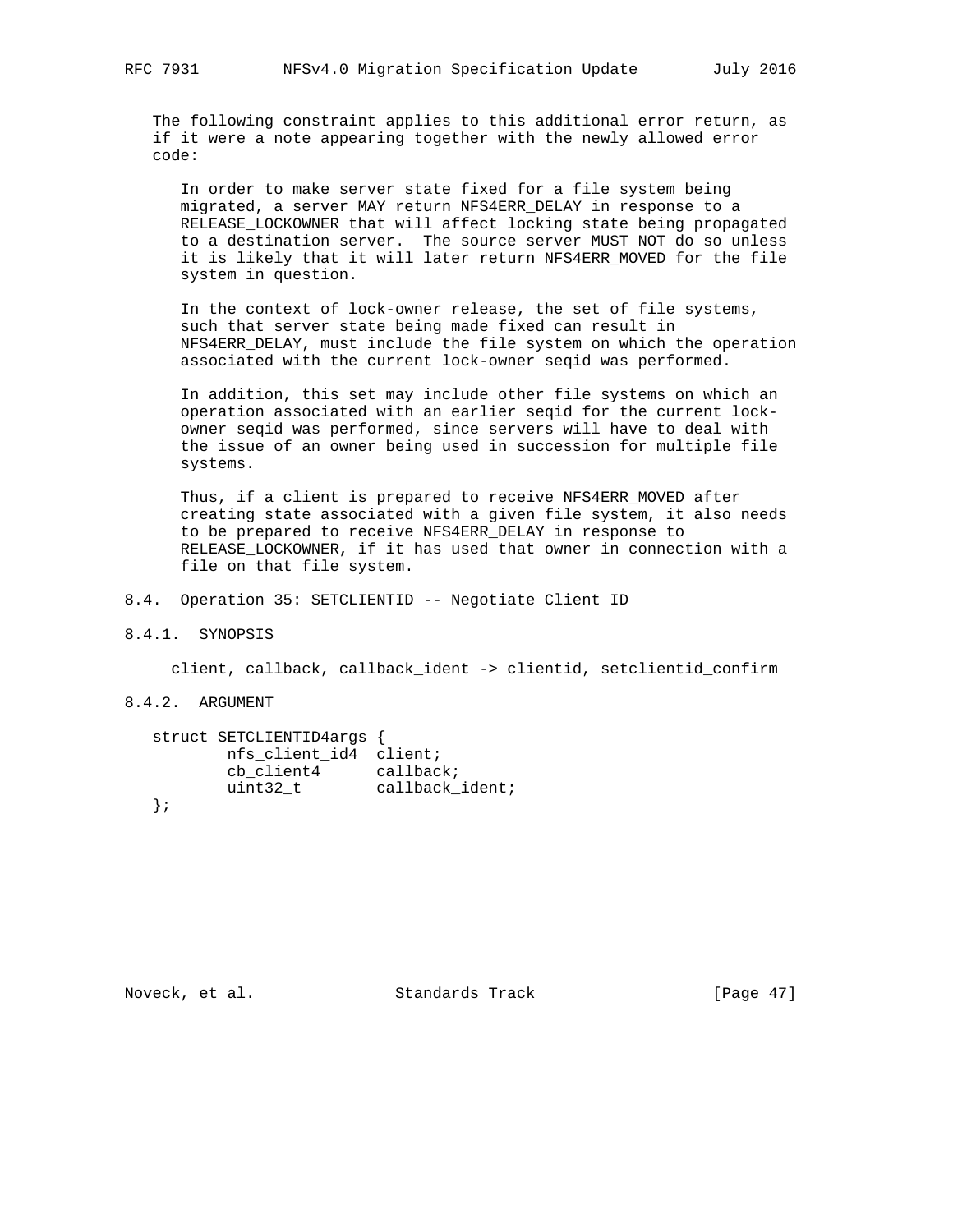```
8.4.3. RESULT
   struct SETCLIENTID4resok {
 clientid4 clientid;
 verifier4 setclientid_confirm;
   };
   union SETCLIENTID4res switch (nfsstat4 status) {
    case NFS4_OK:
         SETCLIENTID4resok resok4;
    case NFS4ERR_CLID_INUSE:
         clientaddr4 client_using;
   default:
           void;
   };
```
#### 8.4.4. DESCRIPTION

 The client uses the SETCLIENTID operation to notify the server of its intention to use a particular client identifier, callback, and callback\_ident for subsequent requests that entail creating lock, share reservation, and delegation state on the server. Upon successful completion, the server will return a shorthand client ID that, if confirmed via a separate step, will be used in subsequent file locking and file open requests. Confirmation of the client ID must be done via the SETCLIENTID\_CONFIRM operation to return the client ID and setclientid\_confirm values, as verifiers, to the server. The reason why two verifiers are necessary is that it is possible to use SETCLIENTID and SETCLIENTID\_CONFIRM to modify the callback and callback\_ident information but not the shorthand client ID. In that event, the setclientid\_confirm value is effectively the only verifier.

 The callback information provided in this operation will be used if the client is provided an open delegation at a future point. Therefore, the client must correctly reflect the program and port numbers for the callback program at the time SETCLIENTID is used.

 The callback\_ident value is used by the server on the callback. The client can leverage the callback\_ident to eliminate the need for more than one callback RPC program number, while still being able to determine which server is initiating the callback.

Noveck, et al. Standards Track [Page 48]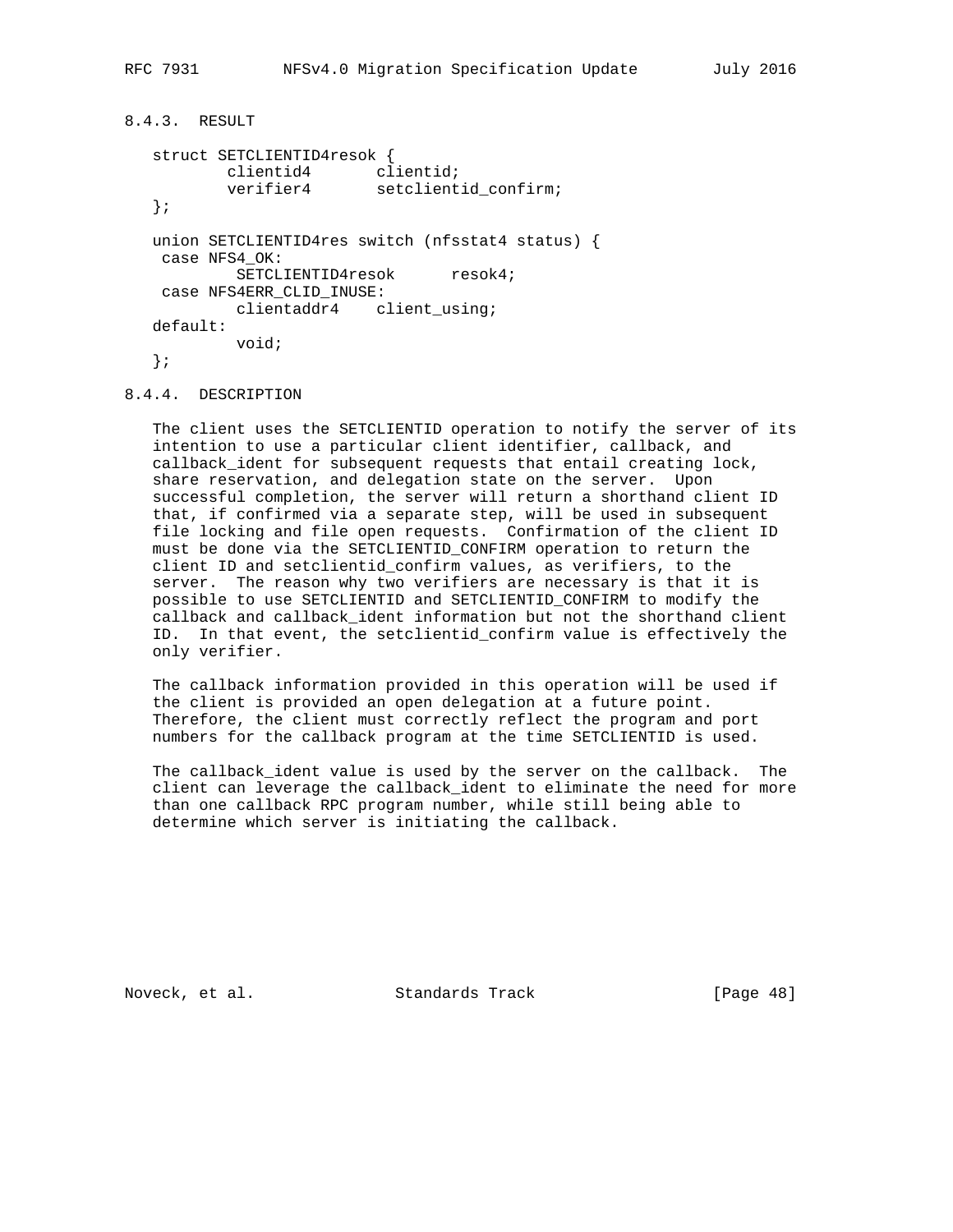## 8.4.5. IMPLEMENTATION

 To specify the implementation of SETCLIENTID, the following notations are used.

Let:

- x be the value of the client.id subfield of the SETCLIENTID4args structure.
- v be the value of the client.verifier subfield of the SETCLIENTID4args structure.
- c be the value of the client ID field returned in the SETCLIENTID4resok structure.
- k represent the value combination of the callback and callback\_ident fields of the SETCLIENTID4args structure.
- s be the setclientid\_confirm value returned in the SETCLIENTID4resok structure.
- $\{ v, x, c, k, s \}$  be a quintuple for a client record. A client record is confirmed if there has been a SETCLIENTID\_CONFIRM operation to confirm it. Otherwise, it is unconfirmed. An unconfirmed record is established by a SETCLIENTID call.

#### 8.4.5.1. IMPLEMENTATION (Preparatory Phase)

 Since SETCLIENTID is a non-idempotent operation, our treatment assumes use of a duplicate request cache (DRC). For a discussion of the DRC, see Section 9.1.7 of [RFC7530].

When the server gets a SETCLIENTID  $\{ v, x, k \}$  request, it first does a number of preliminary checks as listed below before proceeding to the main part of SETCLIENTID processing.

- o It first looks up the request in the DRC. If there is a hit, it returns the result cached in the DRC. The server does NOT remove client state (locks, shares, delegations) nor does it modify any recorded callback and callback\_ident information for client  $\{x\}$ . The server now proceeds to the main part of SETCLIENTID.
- o Otherwise (i.e., in the case of any DRC miss), the server takes the client ID string x and searches for confirmed client records for x that the server may have recorded from previous SETCLIENTID calls. If there are no such records, or if all such records have

Noveck, et al. Standards Track [Page 49]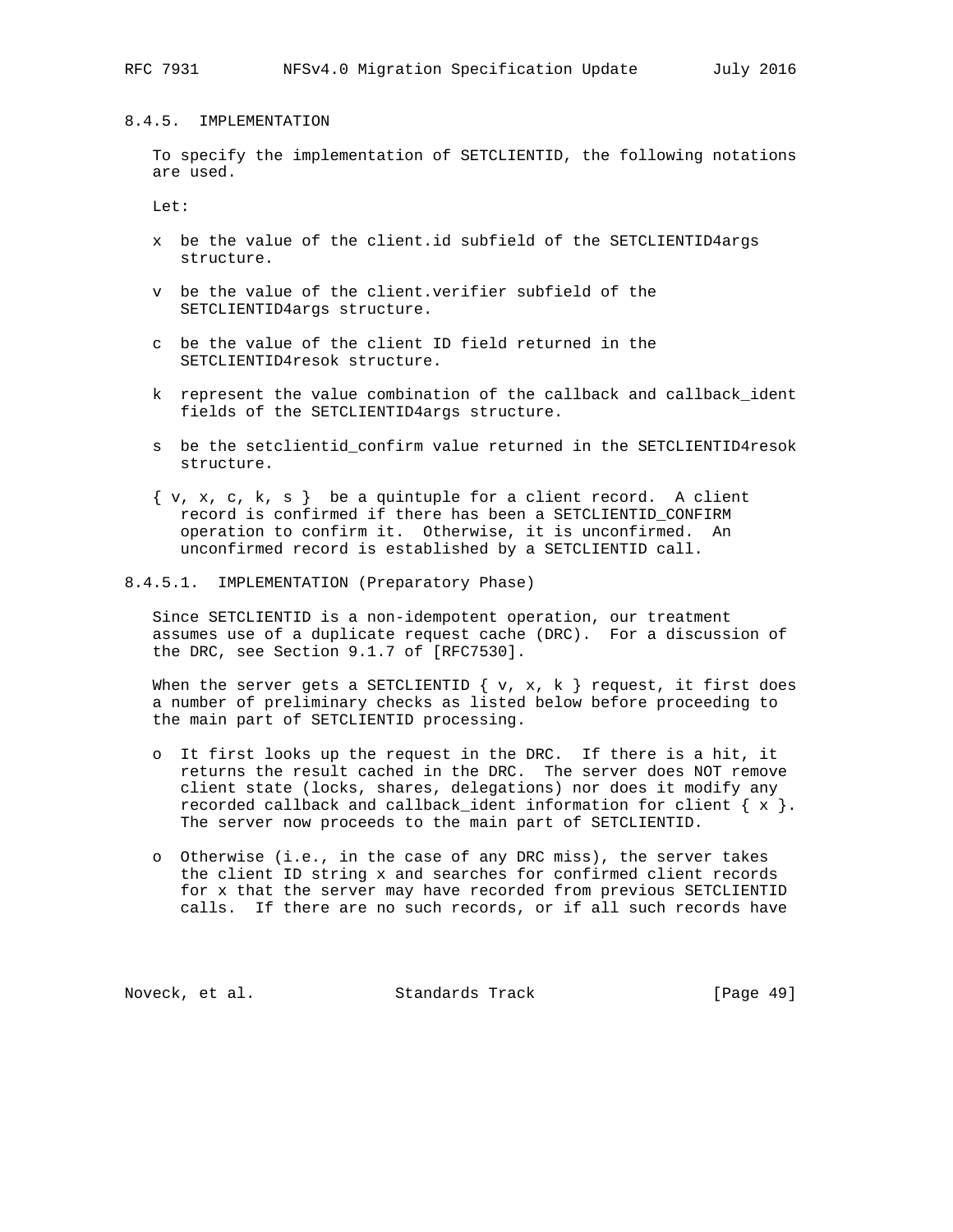a recorded principal that matches that of the current request's principal, then the preparatory phase proceeds as follows.

- \* If there is a confirmed client record with a matching client ID string and a non-matching principal, the server checks the current state of the associated lease. If there is no associated state for the lease, or the lease has expired, the server proceeds to the main part of SETCLIENTID.
- \* Otherwise, the server is being asked to do a SETCLIENTID for a client by a non-matching principal while there is active state. In this case, the server rejects the SETCLIENTID request returning an NFS4ERR\_CLID\_INUSE error, since use of a single client with multiple principals is not allowed. Note that even though the previously used clientaddr4 is returned with this error, the use of the same id string with multiple clientaddr4s is not prohibited, while its use with multiple principals is prohibited.
- 8.4.5.2. IMPLEMENTATION (Main Phase)

 If the SETCLIENTID has not been dealt with by DRC processing, and has not been rejected with an NFS4ERR\_CLID\_INUSE error, then the main part of SETCLIENTID processing proceeds, as described below.

o The server checks if it has recorded a confirmed record for  $\{v,$  $x, c, 1, s$ , where 1 may or may not equal k. If so, and since the id verifier v of the request matches that which is confirmed and recorded, the server treats this as a probable callback information update and records an unconfirmed  $\{ v, x, c, k, t \}$ and leaves the confirmed  $\{ v, x, c, 1, s \}$  in place, such that t != s. It does not matter if k equals l or not. Any pre-existing unconfirmed  $\{ v, x, c, *, * \}$  is removed.

The server returns  $\{ c, t \}$ . It is indeed returning the old clientid4 value c, because the client apparently only wants to update callback value k to value l. It's possible this request is one from the Byzantine router that has stale callback information, but this is not a problem. The callback information update is only confirmed if followed up by a SETCLIENTID CONFIRM  $\{ c, t \}$ .

 The server awaits confirmation of k via SETCLIENTID\_CONFIRM { c, t }.

 The server does NOT remove client (lock/share/delegation) state for x.

Noveck, et al. Standards Track [Page 50]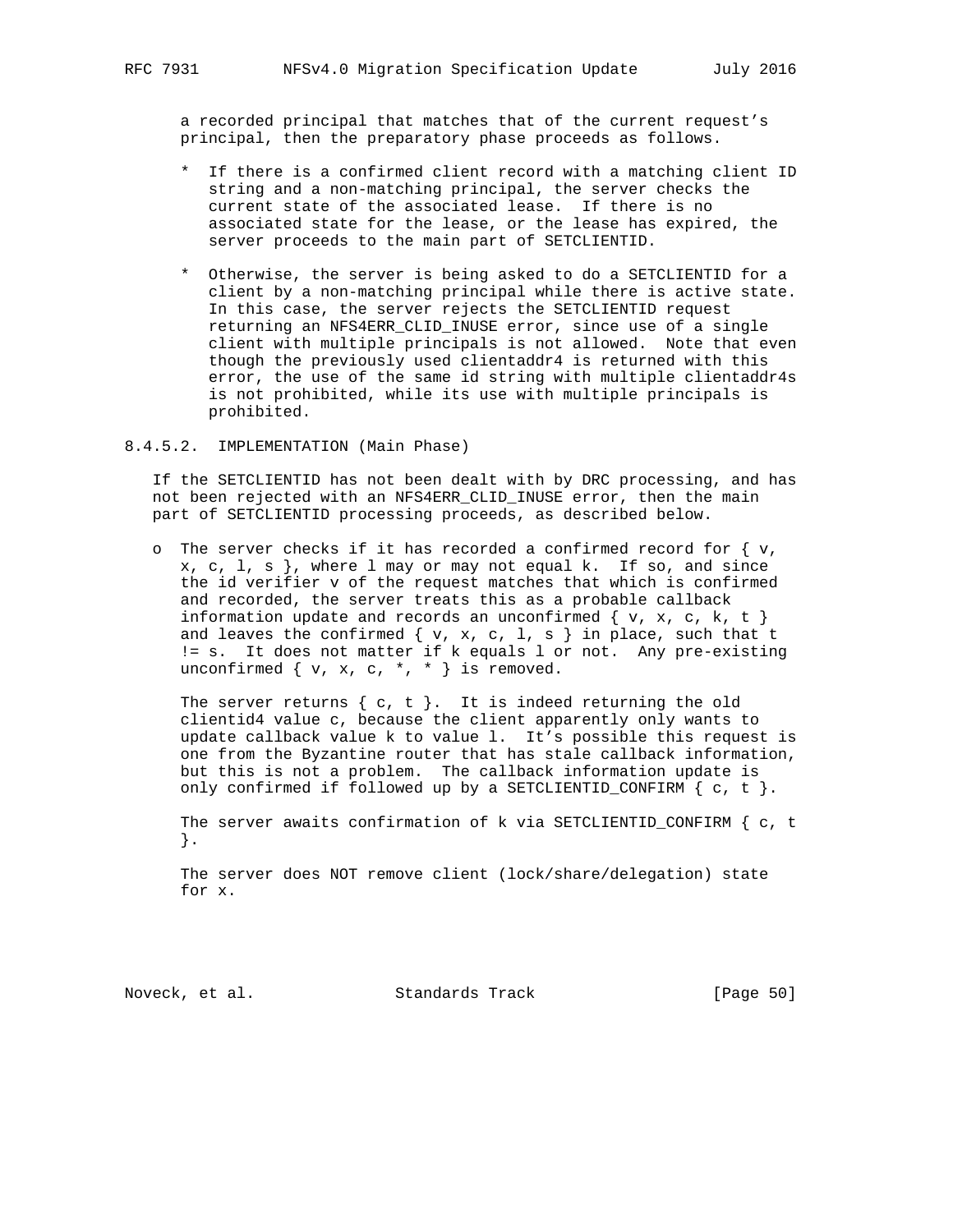o The server has previously recorded a confirmed  $\{ u, x, c, 1, s \}$ record such that  $v := u$ ,  $l$  may or may not equal k, and has not recorded any unconfirmed  $\{ *$ ,  $x$ ,  $*,$   $*,$   $*$   $\}$  record for  $x$ . The server records an unconfirmed  $\{ v, x, d, k, t \}$  (d != c, t != s).

The server returns  $\{ d, t \}$ .

The server awaits confirmation of  $\{ d, k \}$  via SETCLIENTID\_CONFIRM { d, t }.

 The server does NOT remove client (lock/share/delegation) state for x.

o The server has previously recorded a confirmed  $\{ u, x, c, 1, s \}$  record such that v != u, l may or may not equal k, and recorded an unconfirmed  $\{ w, x, d, m, t \}$  record such that c != d, t != s, m may or may not equal k, m may or may not equal l, and k may or may not equal 1. Whether  $w == v$  or  $w != v$  makes no difference. The server simply removes the unconfirmed  $\{ w, x, d, m, t \}$  record and replaces it with an unconfirmed  $\{ v, x, e, k, r \}$  record, such that  $e := d$ ,  $e := c$ ,  $r := t$ ,  $r := s$ .

The server returns  $\{ e, r \}$ .

 The server awaits confirmation of { e, k } via SETCLIENTID\_CONFIRM { e, r }.

 The server does NOT remove client (lock/share/delegation) state for x.

o The server has no confirmed  $\{*, x, *, *, * \}$  for x. It may or may not have recorded an unconfirmed  $\{ u, x, c, 1, s \}$ , where  $l$  may or may not equal k, and u may or may not equal v. Any unconfirmed record  $\{ u, x, c, 1, * \}$ , regardless whether  $u == v$  or  $l == k$ , is replaced with an unconfirmed record  $\{ v, x, d, k, t \}$ where  $d := c$ ,  $t := s$ .

The server returns  $\{ d, t \}$ .

The server awaits confirmation of  $\{ d, k \}$  via SETCLIENTID\_CONFIRM { d, t }. The server does NOT remove client (lock/share/ delegation) state for x.

 The server generates the clientid and setclientid\_confirm values and must take care to ensure that these values are extremely unlikely to ever be regenerated.

Noveck, et al. Standards Track [Page 51]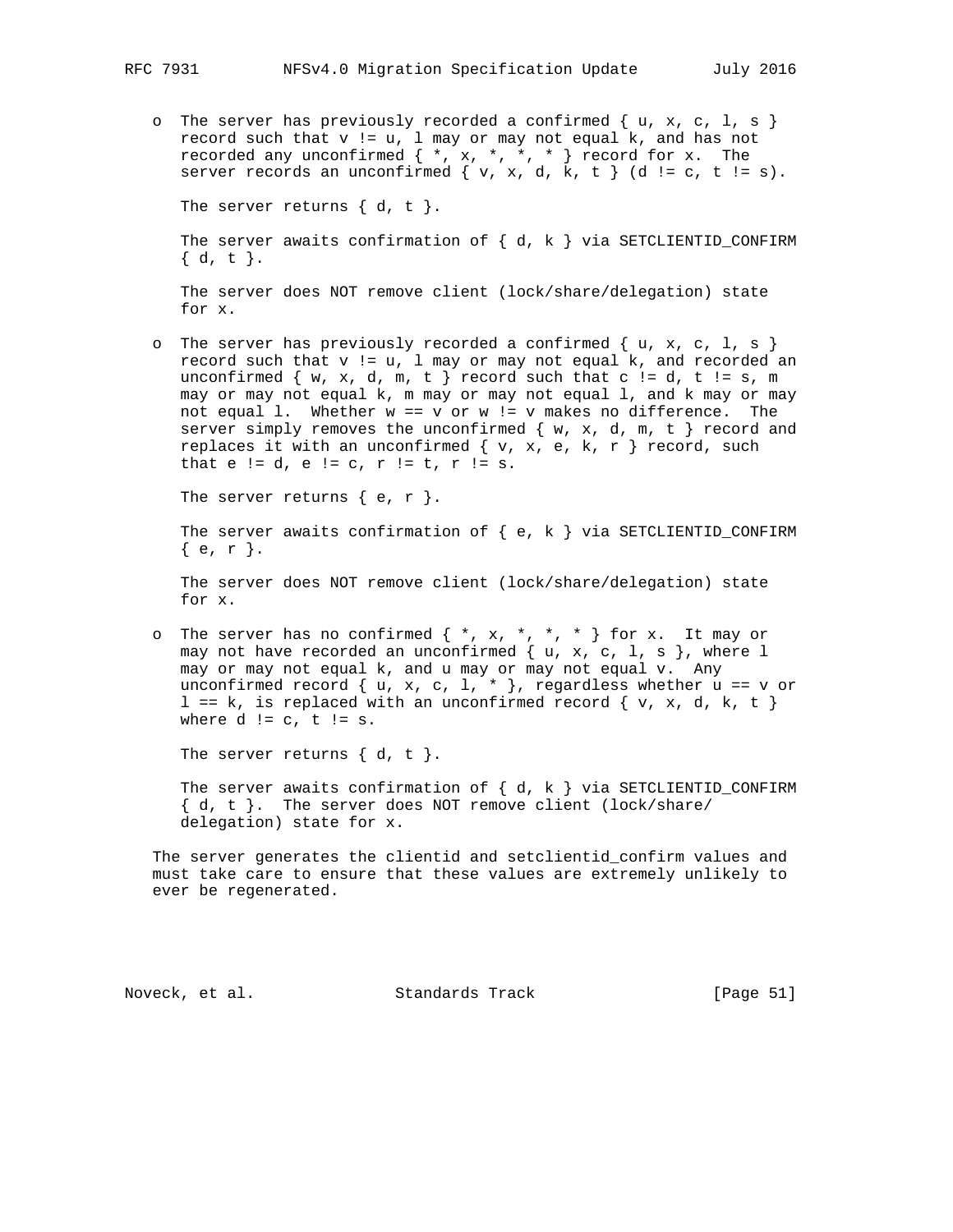8.5. Security Considerations for Inter-server Information Transfer

 Although the means by which the source and destination server communicate is not specified by NFSv4.0, the following security related considerations for inter-server communication should be noted.

- o Communication between source and destination servers needs to be carried out in a secure manner, with protection against deliberate modification of data in transit provided by using either a private network or a security mechanism that ensures integrity. In many cases, privacy will also be required, requiring a strengthened security mechanism if a private network is not used.
- o Effective implementation of the file system migration function requires that a trust relationship exist between source and destination servers. The details of that trust relationship depend on the specifics of the inter-server transfer protocol, which is outside the scope of this specification.
- o The source server may communicate to the destination server security-related information in order to allow it to more rigorously validate clients' identity. For example, the destination server might reject a SETCLIENTID done with a different principal or with a different IP address than was done previously by the client on the source server. However, the destination server MUST NOT use this information to allow any operation to be performed by the client that would not be allowed otherwise.
- 8.6. Security Considerations Revision

 The penultimate paragraph of Section 19 of [RFC7530] should be revised to read as follows:

 Because the operations SETCLIENTID/SETCLIENTID\_CONFIRM are responsible for the release of client state, it is imperative that the principal used for these operations be checked against and match the previous use of these operations. In addition, use of integrity protection is desirable on the SETCLIENTID operation, to prevent an attack whereby a change in the boot instance id (verifier) forces an undesired loss of client state. See Section 5 for further discussion.

Noveck, et al. Standards Track [Page 52]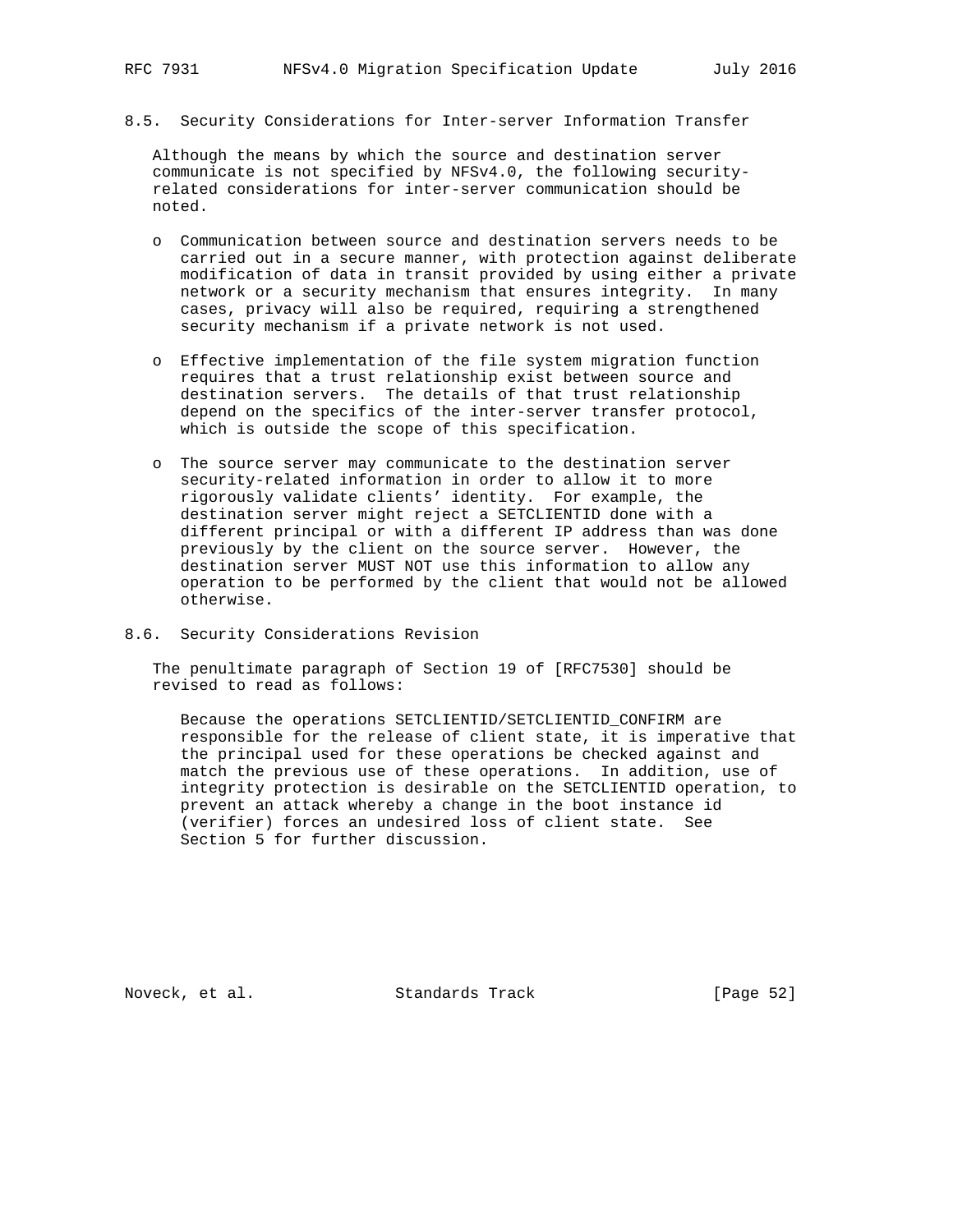9. Security Considerations

 The security considerations of [RFC7530] remain appropriate with the exception of the modification to the penultimate paragraph specified in Section 8.6 of this document and the addition of the material in Section 8.5.

- 10. References
- 10.1. Normative References
	- [RFC2119] Bradner, S., "Key words for use in RFCs to Indicate Requirement Levels", BCP 14, RFC 2119, DOI 10.17487/RFC2119, March 1997, <http://www.rfc-editor.org/info/rfc2119>.
	- [RFC7530] Haynes, T., Ed. and D. Noveck, Ed., "Network File System (NFS) Version 4 Protocol", RFC 7530, DOI 10.17487/RFC7530, March 2015, <http://www.rfc-editor.org/info/rfc7530>.
- 10.2. Informative References

[INFO-MIGR]

- Noveck, D., Ed., Shivam, P., Lever, C., and B. Baker, "NFSv4 migration: Implementation experience and spec issues to resolve", Work in Progress, draft-ietf-nfsv4 migration-issues-09, February 2016.
- [RFC1813] Callaghan, B., Pawlowski, B., and P. Staubach, "NFS Version 3 Protocol Specification", RFC 1813, DOI 10.17487/RFC1813, June 1995, <http://www.rfc-editor.org/info/rfc1813>.
- [RFC5661] Shepler, S., Ed., Eisler, M., Ed., and D. Noveck, Ed., "Network File System (NFS) Version 4 Minor Version 1 Protocol", RFC 5661, DOI 10.17487/RFC5661, January 2010, <http://www.rfc-editor.org/info/rfc5661>.

Noveck, et al. Standards Track [Page 53]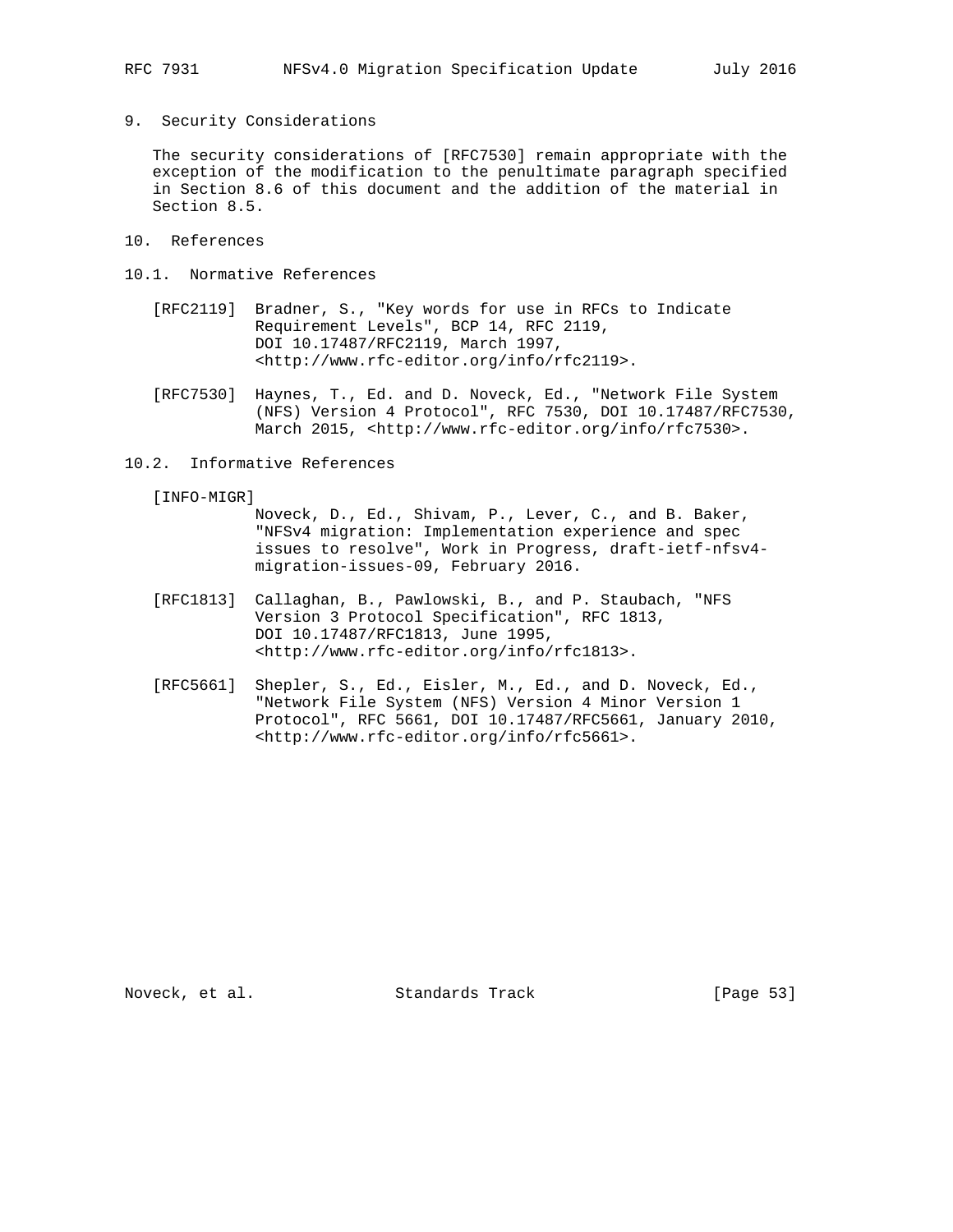## Acknowledgements

 The editor and authors of this document gratefully acknowledge the contributions of Trond Myklebust of Primary Data and Robert Thurlow of Oracle. We also thank Tom Haynes of Primary Data and Spencer Shepler of Microsoft for their guidance and suggestions.

 Special thanks go to members of the Oracle Solaris NFS team, especially Rick Mesta and James Wahlig, for their work implementing an NFSv4.0 migration prototype and identifying many of the issues addressed here.